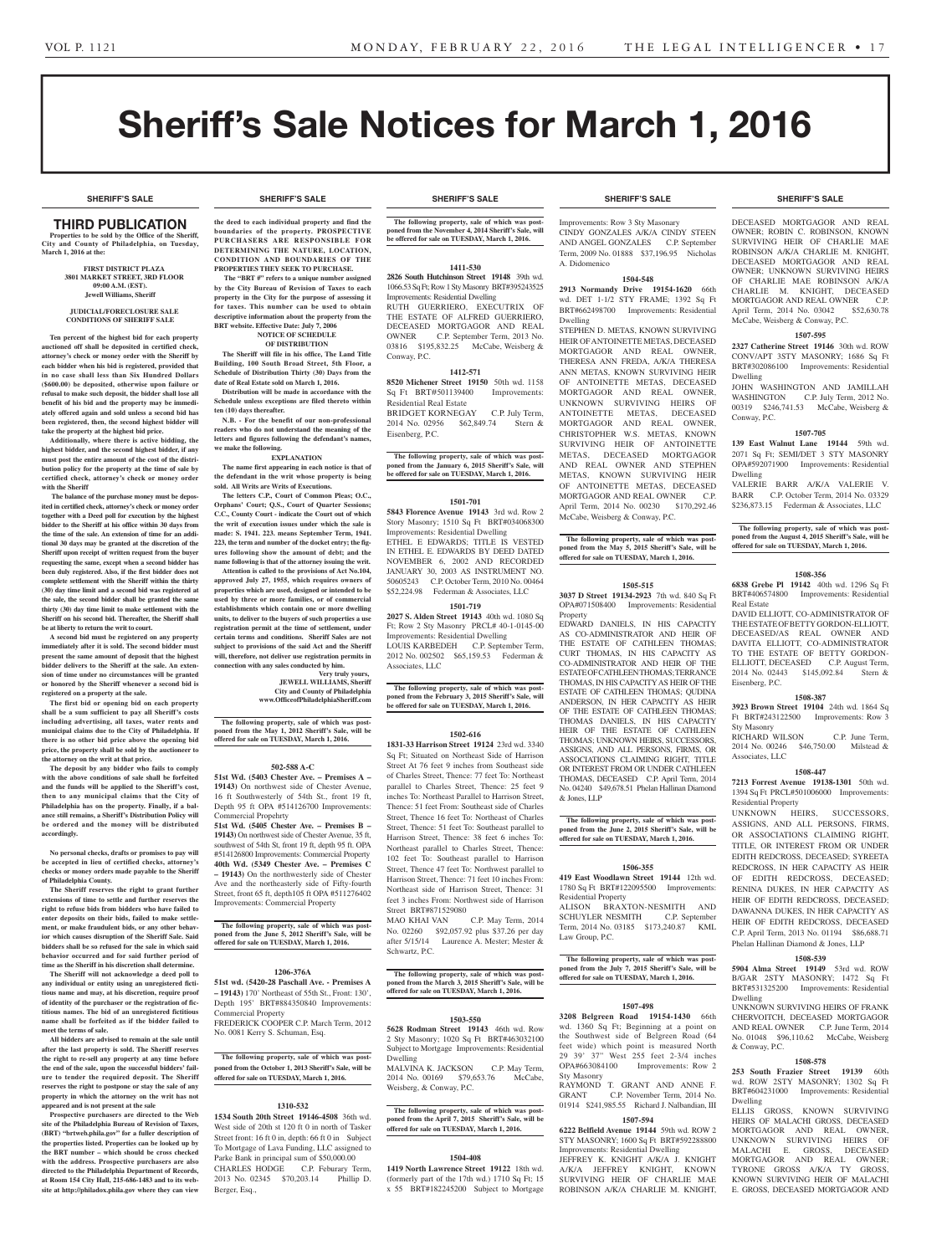REAL OWNER; RHONDA A. GRANT A/K/A RHONDA A. GROSS, KNOWN SURVIVING HEIR OF MALACHI E. GROSS, DECEAED MORTGAGOR AND REAL OWNER C.P. March Term, 2014 No. 05112 \$37,146.99

**The following property, sale of which was post-poned from the September 1, 2015 Sheriff's Sale, will be offered for sale on TUESDAY, March 1, 2016.**

**1509-314A-U 1319 Bainbridge Street – Premises A – 19147- 1826** 2nd wd. 2589 Sq Ft OPA#023196105 Improvements: Commercial Real Estate **1321 Bainbridge Street – Premises B – 19147- 1826** 2nd wd. 1974 Sq Ft OPA#023196205 Improvements: Commercial Real Estate **1323 Bainbridge Street – Premises C – 19147- 1826** 2nd wd. 1155 Sq Ft OPA#023196305 Improvements: Commercial Real Estate **1325 Bainbridge Street – Premises D – 19147- 1826** 2nd wd. 1155 Sq Ft OPA#023196405 Improvements: Commercial Real Estate **1327 Bainbridge Street – Premises E – 19147- 1826** 2nd wd. 1155 Sq Ft OPA#023196505 Improvements: Commercial Real Estate **1329 Bainbridge Street – Premises F – 19147- 1826** 2nd wd. 1155 Sq Ft OPA#023196605 Improvements: Commercial Real Estate **1331 Bainbridge Street – Premises G – 19147- 1826** 2nd wd. 1155 Sq Ft OPA#023196705 Improvements: Commercial Real Estate **1333 Bainbridge Street – Premises H – 19147- 1826** 2nd wd. 1155 Sq Ft OPA#023196805 Improvements: Commercial Real Estate **1337 Bainbridge Street – Premises I – 19147- 1826** 2nd wd. 1155 Sq Ft OPA#023197005 Improvements: Commercial Real Estate **1318 Kater Street – Premises J – 19147- 1826** 2nd wd. 1155 Sq Ft OPA#023184605 Improvements: Commercial Real Estate **1320 Kater Street – Premises K – 19147- 1826** 2nd wd. 1155 Sq Ft OPA#023184705 Improvements: Commercial Real Estate **1322 Kater Street – Premises L – 19147- 1826** 2nd wd. 1155 Sq Ft OPA#023184805 Improvements: Commercial Real Estate **1324 Kater Street – Premises M – 19147- 1826** 2nd wd. 1155 Sq Ft OPA#023184905 Improvements: Commercial Real Estate **1326 Kater Street – Premises N – 19147- 1826** 2nd wd. 1155 Sq Ft OPA#023185005 Improvements: Commercial Real Estate **1328 Kater Street – Premises O – 19147- 1826** 2nd wd. 1155 Sq Ft OPA#023185105 Improvements: Commercial Real Estate **1330 Kater Street – Premises P – 19147- 1826** 2nd wd. 1155 Sq Ft OPA#023185205 Improvements: Commercial Real Estate **1332 Kater Street – Premises Q – 19147- 1826** 2nd wd. 1155 Sq Ft OPA#023185305 Improvements: Commercial Real Estate **1334 Kater Street – Premises R – 19147- 1826** 2nd wd. 1155 Sq Ft OPA#023185405 Improvements: Commercial Real Estate **1336 Kater Street – Premises S – 19147- 1826** 2nd wd. 1155 Sq Ft OPA#023185505 Improvements: Commercial Real Estate **1338 Kater Street – Premises T – 19147- 1826** 2nd wd. 1930 Sq Ft OPA#023185605 Improvements: Commercial Real Estate **618 South Clarion Street – Premises U – 19147-1826** 2nd wd. 565 Sq Ft OPA#023291100 Improvements: Commercial Real Estate CLARKE REAL ESTATE DEVELOPMENT, LLC AND DONOVAN W. CLARKE C.P. March Term, 2015 No. 02259 \$10,104,809.06

McCabe, Weisberg & Conway, P.C.

Bruce S. Luckman, Esq.

gar 2sty Masonry

LLC

Mortgage

D. Jaquish, Esq.

Residential Property

Diamond & Jones, LLP

**1509-334 351 Claremont Road 19120** 61st wd. Land Area: 1152 Sq Ft BRT#61-1-3521-00; PRCL#28N14-244 Improvements: Row B/

BABS L. PARLER C.P. June Term, 2014 No. 03614 \$136,350.00 Milstead & Associates.

**1509-463 3650 Richmond Street 19134-6224** 45th wd. 15257 Sq Ft BRT#884841300 Subject to

JOSEPH J. RAGSDALE C.P. December Term, 2013 No. 003653 \$451,658.36 Preston

**1509-553 6510 Keystone Street 19135** 41st wd. 1817 Sq Ft OPA#411464000 Improvements:

FRANCES CRIST C.P. February Term, 2015 No. 00592 \$74,983.16 Phelan Hallinan

**The following property, sale of which was postponed from the October 6, 2015 Sheriff's Sale, will be offered for sale on TUESDAY, March 1, 2016.**

**1510-413 3166 Reach Street 19134** 33rd wd. 708 Sq Ft BRT#331313700 Improvements: Residential Property DAWN WILLIAMS C.P. June Term, 2013 No. 003253 \$32,719.61 Shapiro & DeNardo, LLC

**1510-459**

**607 Cobbs Creek Parkway 19143** 3rd wd. 1600 Sq Ft BRT#032256200 Improvements: Residential Property KELLI M. WILLIAMSON C.P. November Term, 2014 No. 01339 \$82,548.91 KML Law Group, P.C.

# **1510-478**

**6130 Palmetto Street 19111-5730** 35th wd. 1028 Sq Ft OPA#352292000 Improvements: Residential Property

DIANE GODETTE-HYMAN, IN HER CAPACITY AS HEIR OF SHARON GODETTE, DECEASED; UNKNOWN HEIRS, SUCCESSORS, ASSIGNS, AND ALL PERSONS, FIRMS, OR ASSOCIATIONS CLAIMING RIGHT, TITLE, OR INTEREST FROM OR UNDER SHARON GODETTE. DECEASED C.P. March Term, 2015 No. 00771 \$52,412.43 Phelan Hallinan Diamond & Jones, LLP

#### **1510-574**

**5906 North Hutchinson Street 19141**  49th wd. DET 2 STY FRAME; 891 Sq Ft BRT#492162010 Improvements: Residential Dwelling RAYMOND R. WILMORE AND MARIA<br>ZURITA C.P. January Term, 2015 No. C.P. January Term, 2015 No. 02225 \$97,357.29 McCabe, Weisberg & Conway P.C.

# **1510-575**

**111 East Upsal Street 19119-2340** 22nd wd. 11040 Sq Ft PRCL#221090900 Improvements: Residential Property

JACQUELYN JOHNSON AND ANTHONY JOHNSON C.P. December Term, 2011 No. 02323 \$316,543.57 Phelan Hallinan Diamond & Jones, LLP

#### **1510-620**

**4000 Gypsy Lane, Unit 550 19129** 21st wd. on Gypsy Lane Condominium Side of Gypsy Lane; Front: Irregular, Depth: Irregular<br>BRT#888210300 Subject to Mortgage BRT#888210300 Subject to Mortgage Improvements: Res. Condo 3 Sty Masonry ESTATE OF ERLENE BASS NELSON C.P. ESTATE OF ERLENE BASS NELSON C.P.<br>January Term, 2015 No. 001892 \$18,553.66 Elliot H. Berton, Esq.; Benjamin F. Dill, Esq.

#### **1510-642**

**1205 Stirling Street 19111** 53rd wd. (formerly part of the 35th wd.) ROW B/GAR 2STY MASONRY; 1744 Sq Ft BRT#531054300 Improvements: Residential Dwelling DAUNOUN DUBUISSON A/K/A DAUDOUIN DUBUISSON; NATIVITA DUBUISSON AND GERALDINE BERNADIN C.P. February Term, 2015 No. 02366 \$161,958.16 McCabe, Weisberg & Conway P.C.

following property, sale of which was post**poned from the November 10, 2015, Sheriff's Sale, will be offered for sale on TUESDAY, March 1, 2016.**

#### **1511-302**

**2012 South 23rd Street 19145-2602** 48th wd. 798 Sq Ft; Situate on the Westerly side of Twenty-third Street at a distance of eightysix feet Southwardly from the Southerly side of McKean Street BRT#482260400 Improvements: ROW 2STY MASONRY THOMAS N. COOPER, JR., F/K/A THOMAS N. COOPER, SR. C.P. December Term, 2010 No. 00277 \$111,082.56 Richard J. Nalbandian, III

#### **1511-311**

**6321 North 13th Street 19141** 49th wd. 2197 Sq Ft BRT#493208500 Improvements: Residential Property

AMIRATARIQA WILLIAMS C.P. March Term, 2015 No. 02115 \$153,771.17 KML Law Group, P.C.

#### **1511-315**

**6519 North Woodstock Street 19138**  10th wd. 1184 Sq Ft BRT#102075900 Improvements: Residential Real Estate NOVA TUCKER C.P. July Term, 2014 No. 03005 \$102,736.71 Stern & Eisenberg P.C.

#### **1511-316**

**3122 Boudinot Street 19134** 7th wd. 700 Sq Ft BRT#071472200 Improvements: Residential Property TROY GRANT A/K/A TROY K. GRANT C.P. September Term, 2014 No. 03199 \$38,347.04 KML Law Group, P.C.

#### **1511-319**

**4250 Neilson Street 19124** 33rd wd. 930 Sq Ft BRT#332524900 Improvements: Residential Property VIVIAN CAMACHO C.P. February Term, 2011 No. 01193 \$100,681.96 KML Law Group, P.C.

#### **1511-322**

**20 North 51st Street 19139** 44th wd. 1792

Sq Ft BRT#441097600 Improvements: Residential Property MYRTICE SERMONS C.P. April Term, 2015 No. 01533 \$28,551.69 Shapiro & DeNardo, LLC

#### **1511-324**

**3825 North 8th Street 19140** 43rd wd. 1057 Sq Ft BRT#432301800 Improvements: Residential Property NATHAN J. BROWN, CO-ADMINISTRATOR OF THE ESTATE OF DELORES CLAYTON A/K/A DELORES M. CLAYTON, DECEASED; DARLENE G. CARTER, AS CO-ADMINISTRATOR OF THE ESTATE OF DELORES CLAYTON A/K/A DELORES M. CLAYTON, DECEASED; ALPHONSO B. CLAYTON AS CO-ADMINISTRATOR OF THE ESTATE OF DELORES CLAYTON A/K/A DELORES M. CLAYTON, DECEASED C.P. July Term, 2005 No. 00686 \$40,190.29 KML Law Group, P.C.

#### **1511-329**

**3023 Disston Street 19149-1902** 55th wd. 1800 Sq Ft OPA#55-1-3084-00 Improvements: Residential Property BADR ALAMERI C.P. April Term, 2015 No. 01168 \$137,112.77 Phelan Hallinan Diamond & Jones, LLP

#### **1511-331**

**182 Gay Street, Apt 1201 19128-4846**  21st wd. 718 Sq Ft OPA#888211638 Improvements: Residential Property GRACE MEE PARK A/K/A GRACE M. PARK; JEA CHUL LEE C.P. March Term, 2015 No. 04113 \$147,104.81 Phelan Hallinan Diamond & Jones, LLP

#### **1511-332**

**5120 North Marvine Street 19141-2815**  49th wd. 2100 Sq Ft OPA#493097700 Improvements: Residential Property RICHARD NEWSOME, INDIVIDUALLY AND IN HIS CAPACITY AS HEIR OF LERVE NEWSOME, DECEASED; THE UNKNOWN HEIRS, DEVISEES AND PERSONAL REPRESENTATIVE LERVE NEWSOME; DWIGHT NEWSOME, AS POTENTIAL HEIR OF LERVE NEWSOME; JAMIE NEWSOME, AS POTENTIAL HEIR OF LERVE NEWSOME; SHEILA NEWSOME, AS POTENTIAL HEIR OF LERVE NEWSOME; JUANITA NEWSOME, AS POTENTIAL HEIR OF LERVE NEWSOME; LATHASA NEWSOME, AS POTENTIAL HEIR OF LERVE NEWSOME; CHERYL NEWSOME, AS POTENTIAL HEIR OF LERVE NEWSOME C.P. March Term, 2011 No. 01898 \$89,635.71 Phelan Hallinan Diamond & Jones, LLP

#### **1511-335**

**3131 North 28th Street 19132** 38th wd. 611 Sq Ft BRT#381258500 Improvements: Residential Property UNKNOWN HEIRS, SUCCESSORS, ASSIGNS, AND ALL PERSONS, FIRMS, OR ASSOCIATIONS CLAIMING RIGHT, TITLE, OR INTEREST FROM OR UNDER ROBERT T. ENSLEY, DECEASED C.P. November Term, 2014 No. 000510 \$37,159.78 Shapiro & DeNardo, LLC

**1511-339 2064 East Fletcher Street 19125-1540**  31st wd. 1158 Sq Ft OPA#313049500 Improvements: Residential Property CORRINE MCFARLAND C.P. October Term, 2014 No. 02929 \$55,318.84 Phelan Hallinan Diamond & Jones, LLP

#### **1511-359**

**3330 Gurley Road 19154** 66th wd. 2000 Sq Ft BRT#663116300 Improvements: Residential Property KATHLEEN A. JORDAN C.P. January

Term, 2013 No. 00948 \$115,675.21 KML Law Group, P.C.

# **1511-360**

**5023 North 12th Street 19141** 49th wd. 1978 Sq Ft BRT#491453700 Improvements: Residential Property FRANKIE B. WILSON A/K/A FRANKIE B. STARKS WILSON AND DELIA L. COLLINS C.P. June Term, 2015 No. 01506 \$13,581.05 Shapiro & DeNardo, LLC

# **1511-373**

**1116 West Moyamensing Avenue 19148- 3616** 39th wd. 1053 Sq Ft OPA#394110200 Improvements: Residential Property FRANK L. CASILLO C.P. September Term, 2012 No. 03270 \$189,297.53 Phelan Hallinan Diamond & Jones, LLP

#### **1511-380**

**5402 Akron Street 19124** 62nd wd. 1215 Sq Ft BRT#621421400 Improvements: Residential Property<br>AVIS CARR C.P. C.P. November Term, 2014

No. 00885 \$93,124.93 KML Law Group, P.C.

# **1511-383**

**6540 Guyer Avenue 19142** 40th wd. 1061 Sq Ft BRT#406322000 Improvements: Residential Property

#### **SHERIFF'S SALE SHERIFF'S SALE SHERIFF'S SALE SHERIFF'S SALE SHERIFF'S SALE**

KORKOP KAMARA AND MORRIS A. KEITA C.P. December Term, 2013 No. 03607 \$92,818.60 KML Law Group, P.C. **1511-385**

# **8113 Crispin Street 19136** 64th wd. 1950

Sq Ft BRT#642023700 Residential Property

CHRISTOPHER RODRIGUEZ C.P. August Term, 2013 No. 01846 \$166,046.62 KML Law Group, P.C.

#### **1511-397**

**12209 Aster Road 19154-1703** 66th wd. 2236 Sq Ft PRCL#663202500 Improvements: Residential Property GERMAN YAKUBOV C.P. November Term, 2011 No. 01389 \$246,313.04 Phelan Hallinan Diamond & Jones, LLP

# **1511-405**

**9736 Chapel Road 19115** 58th wd. 6600 Sq Ft BRT#581291200 Improvements: Residential Real Estate RICHARD DEANE AND ILEENE CARLETTINI C.P. January Term, 2014 No. 00379 \$310,859.73 Stern & Eisenberg P.C.

# **1511-406**

**6128 Lensen Street 19144** 59th wd. 1357 Sq Ft BRT#592276500 Improvements: Residential Property SHELLY K. CHAPPELL C.P. Decembe Term, 2013 No. 00975 \$141,186.02 Shapiro & DeNardo, LLC

# **1511-407**

**1230 North 42nd Street 19104** 6th wd. 1454 Sq Ft BRT#062293900 Improvements: Residential Real Estate JULIUS THIGPEN AND SABRINA THIGPEN C.P. March Term, 2014 No. 00496 \$153,610.03 Stern & Eisenberg P.C.

#### **1511-410**

**2500 Bonaffon Street 19142** 40th wd. 1135.05 Sq Ft BRT#871562430 Improvements: Residential Real Estate MAURICE HEARD C.P. June Term, 2015 No. 00557 \$136,891.02 Stern & Eisenberg P.C.

# **1511-418**

**2002 66th Avenue 19138** 10th wd. ROW B/GAR 2STY MASONRY; 1132 Sq Ft BRT#102362800 Improvements: Residential Dwelling SANDRA HEGGS C.P. January Term,

2012 No. 05088 \$94,905.42 McCabe, Weisberg & Conway, P.C.

# **1511-422**

**902 McPherson Street 19150** 50th wd. S/D W B/G 2S MASONRY; 2589 Sq BRT#502505000 Residential Dwelling DENISE WALKER C.P. November Term, 2014 No. 01329 \$160,903.86 McCabe, Weisberg & Conway, P.C.

#### **1511-427**

**8663 Rugby Street 19150** 50th wd. ROW B/GAR 2STY MASONRY; 1440 Sq Ft BRT#502108200 Improvements: Residential Dwelling ROXANE H. TAYLOR C.P. February

Term, 2014 No. 02271 \$133,375.24 McCabe, Weisberg & Conway, P.C.

#### **1511-436**

**2341 South Franklin Street 19148-3820**  39th wd. 679 Sq Ft OPA#393217100 Improvements: Residential Property ROSE BRETT C.P. February Term, 2013 No. 01256 \$33,949.66 Phelan Hallinan Diamond & Jones, LLP

#### **1511-438 5405 Rutland Street 19124-1127** 62nd wd.

1476 Sq Ft OPA#621328200 Improvements: Residential Property TANYA D. KENNEDY, IN HER CAPACITY

AS CO-ADMINISTRATOR AND HEIR OF THE ESTATE OF MICHAEL CRAIG KENNEDY A/K/A MICHAEL C. KENNEDY, DECEASED DEVISEE OF THE ESTATE OF MELVINA KENNEDY A/K/A MELVINIA KENNEDY; JOHN C. ALBERT A/K/A JOHN ALBERT, IN HIS CAPACITY AS CO-ADMINISTRATOR OF THE ESTATE OF MICHAEL CRAIG KENNEDY A/K/A MICHAEL C. KENNEDY, DECEASED DEVISEE OF THE ESTATE OF MELVINA KENNEDY A/K/A MELVINIA KENNEDY; JOHN F. KENNEDY, IN HIS CAPACITY AS HEIR OF THE ESTATE OF MICHAEL CRAIG KENNEDY A/K/A MICHAEL C. KENNEDY, DECEASED DEVISEE OF THE ESTATE OF MELVINA KENNEDY A/K/A MELVINIA KENNEDY; UNKNOWN SUCCESSOR EXECUTOR OF THE ESTATE OF MELVINA KENNEDY A/K/A MELVINIA KENNEDY, DECEASED; UNKNOWN HEIRS, SUCCESSORS, ASSIGNS, AND ALL PERSONS, FIRMS, OR ASSOCIATIONS CLAIMING RIGHT, TITLE, OR INTEREST FROM OR UNDER MICHAEL CRAIG KENNEDY, DECEASED C.P. February Term, 2015 No. 01177 \$100,300.25 Phelan Hallinan Diamond & Jones, LLP

# **1511-443**

**12514 Medford Place 19154** 66th wd. 2455.08 Sq Ft; on the Southwest side of Medford Place (50 feet wide) which point is measured North 29 degrees 39 minutes 27 seconds West 89 feet 4-5/8 inches from a point. OPA#663240000 Improvements: ROW B/GAR 2STY MASONRY COLLEEN A. STONE AND ROBERT S.

STONE C.P. April Term, 2015 No. 01607 \$216,713.69 Richard J. Nalbandian, III **1511-446**

**1829 South 65th Street 19142** 40th wd. 1729<br>Sq Ft BRT#401199800 Improvements: Sq Ft BRT#401199800 Improvements: Residential Property TILEE DOLO C.P. September Term, 2014 No. 02350 \$103,504.76 KML Law Group, P.C.

# **1511-449**

**1911 West Sparks Street 19141-1303**  17th wd. 1272 Sq Ft PRCL#171279600 Improvements: Residential Property PEARL M. SPEAKS C.P. November Term, 2014 No. 02232 \$31,513.22 Phelan Hallinan Diamond & Jones, LLP

# **1511-457**

**849 East Russell Street 19134** 33rd wd. 1590 Sq Ft BRT#331180000 Improvements: Residential Property KIMBERLY CRUZ C.P. May Term, 2014 No. 02369 \$67,102.24 KML Law Group, P.C.

# **1511-459**

**5902 Haverford Avenue 19151** 4th wd. 2169 Sq Ft BRT#042191100 Improvements: Residential Property

JULINDA R. CAMPBELL C.P. January Term, 2015 No. 00161 \$60,164.36 KML Law Group, P.C.

810 Sq Ft BRT#342331700 Improvements:

JOAN MURRAY AND IRA R. MURRAY III C.P. April Term, 2013 No. 02872 \$53,688.20

**1511-469 1349 Dyre Street 19124** 62nd wd. 1510.32 Sq Ft OPA#621007900 Improvements:

LASHAUNA ROSEBOROUGH C.P. March Term, 2015 No. 00539 \$124,292.04 Richard M. Squire & Associates, LLC **1511-475 4232 North 8th Street 19140** 43rd wd. 803 Sq Ft BRT#433364100 Improvements:

RENEE MARIA VARQUEZ C.P. April Term, 2015 No. 02189 \$53,084.69

**1511-477 1264 Alcott Street 19149-3710** 35th wd. 1093 Sq Ft OPA#352069700 Improvements:

MAUVALYN O. TOMLIN A/K/A MAUVALYN TOMLIN C.P. December Term, 2012 No. 03784 \$54,336.16 Phelan Hallinan Diamond & Jones, LLP

**1511-479 9323 Rising Sun Avenue 19115** 63rd wd. 4860 Sq Ft BRT#632298000 Improvements:

RICHARD CARLETTINI AND JENNIFER CARLETTINI C.P. April Term, 2014 No. 02234 \$238,100.52 Stern & Eisenberg P.C. **1511-484 3324 Fairdale Road 19154** 66th wd. 1800 Sq Ft BRT#663023100 Improvements:

WILLIAM G. MCGREEVY, JR. C.P. April Term, 2015 No. 03675 \$165,142.24 Udren

**1511-495 2425 West 78th Avenue 19150** 50th wd. 1920 Sq Ft BRT#501444800 Improvements:

PHYLLIS HYLTON AND BARRINGTON<br>U HYLTON CP June Term 2015

**1511-501 1923 Benton Avenue 19152** 56th wd. (f/k/a 35th wd.) S/D W B/G 1STY MASONRY; 3500 Sq Ft BRT#562263500 Improvements:

SCOTT L. ROONEY, EXECUTOR OF THE ESTATE OF JOHN J. ROONEY, DECEASED MORTGAGOR AND REAL OWNER C.P. September Term, 2014 No. 04166 \$302,023.27 McCabe, Weisberg & Conway, P.C.

**1511-502 4025 Mitchell Street 19128** 21st wd.

\$101,335.42 Stern & Eisenberg P.C. **1511-500 121 North Felton Street 19139** 34th wd. S/D W DET GAR 2 STY MASONRY; 2100 Sq Ft BRT#341243100 Subject to Rent Improvements: Residential Dwelling<br>PRISCILLA JAMES C.P. June Ter PRISCILLA JAMES C.P. June Term, 2013 No. 01609 \$92,705.52 McCabe, Weisberg

C.P. June Term 2015

#### **1511-462 1431 North Felton Street 19151** 34th wd.

Residential Property

KML Law Group, P.C.

ROW 2STY MASONRY

ROW 2STY MASONRY

Residential Property

Residential Real Estate

Residential Dwelling

Residential Real Estate

Law Offices, P.C.

& Conway, P.C.

Residential Dwelling

Milstead & Associates, LLC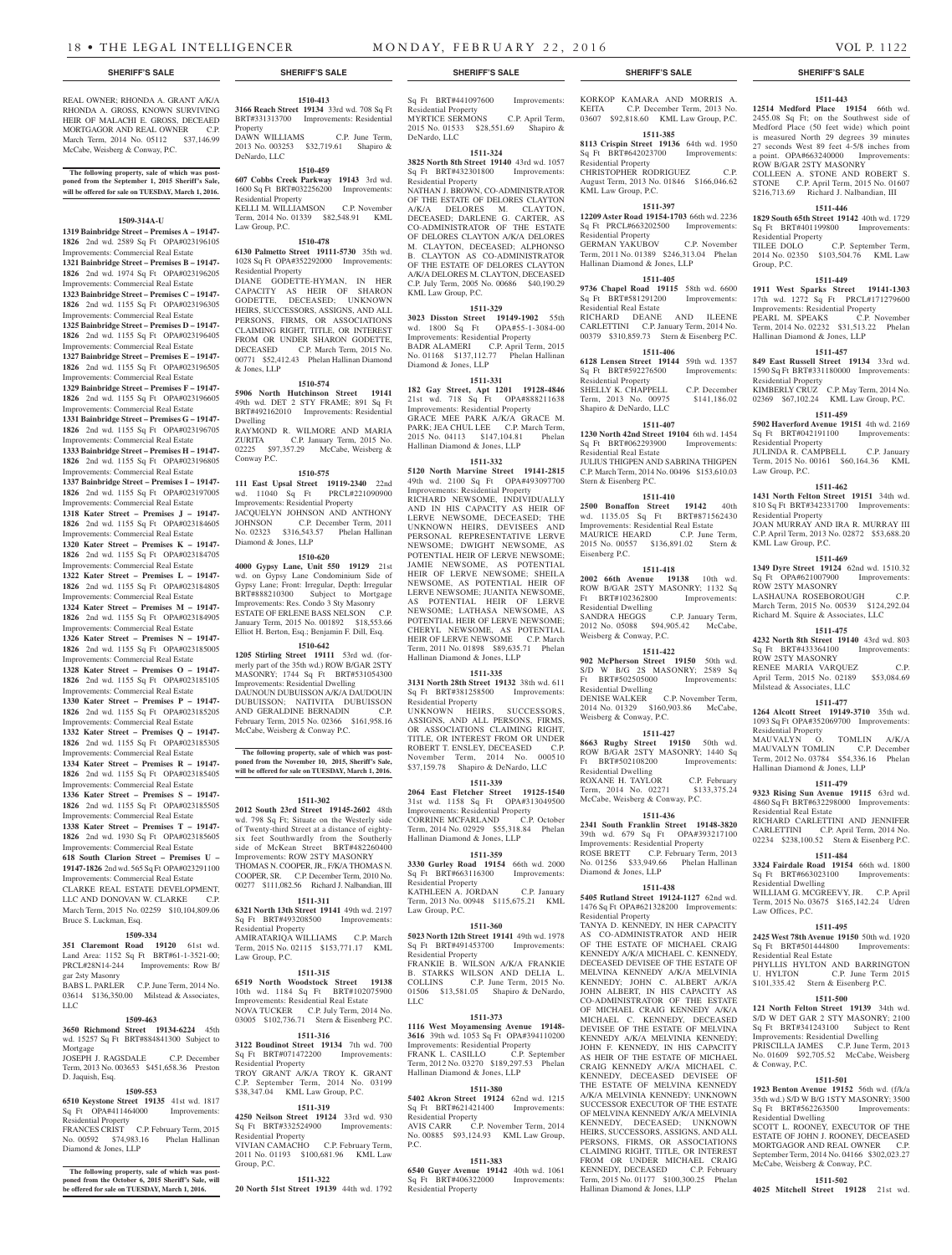ROW 2STY MASONRY; 1503 Sq Ft BRT#212201700 Improvements: Residential Dwelling RITA KANANAVICIUS C.P. November

Term, 2009 No. 00510 \$230,904.33 McCabe, Weisberg & Conway, P.C.

# **1511-515**

**2006 Medary Street 19138** 17th wd. ROW 2STY MASONRY; 1242 Sq Ft BRT#171310000 Improvements: Residential Dwelling VADIM MAYZEL AND INARA MAYZEL C.P. April Term, 2015 No. 00078 \$84,477.80 McCabe, Weisberg & Conway, P.C.

# **1511-518**

**3257 Cottman Avenue 19149** 35th wd. ROW B/GAR 2STY MASONRY; 1416 Sq Ft BRT#641151400 Improvements: Residential Dwelling

MARY ROSE BREINER, KNOWN SURVIVING HEIR OF JAMES J. MIDDLETON, A/K/A JAMES J. MIDDLETONE, A/K/A JAMES J. MIDDLETON, JR., DECEASED MORTGAGOR AND REAL OWNER AND UNKNOWN SURVIVING HEIRS OF JAMES J. MIDDLETON, A/K/A JAMES J. MIDDLETON, ANNIT J. MIDDLETON, JR., DECEASED MORTGAGOR AND REAL OWNER C.P. April Term, 2014 No. 01314 \$68,511.94 McCabe, Weisberg & Conway, P.C.

#### **1511-521**

**937 East Tioga Street 19134-1340** 33rd wd. 1402 Sq Ft OPA#331214600 Improvements:

Residential Property CANDIDA RIOS, DECEASED C.P. September Term, 2004 No. 02736 \$65,277.20

Phelan Hallinan Diamond & Jones, LLP

# **1511-528**

**2809 Shipley Road 19152-1616** 57th wd. 2933 Sq Ft OPA#571049900 Improvements: Residential Property

CHRISTOPHER K. BOYER C.P. October Term, 2014 No. 03550 \$177,661.82 Phelan Hallinan Diamond & Jones, LLP

# **1511-536**

**146-150 West Queen Lane 19144** 12th wd. 3077 Sq Ft BRT#123117210 Improvements: Residential Property MICHAEL F. COATES C.P. April Term,

2015 No. 001265 \$218,963.88 Shapiro & DeNardo, LLC

### **1511-551**

**323 East Cliveden Street 19119** 22nd wd. 2635 Sq Ft BRT#221048600 Improvements: Residential Property WILLENE JOHNSON C.P. November

Term, 2014 No. 003084 \$73,585.95 Shapiro & DeNardo, LLC

### **1511-561**

**1469 North Wannamaker Street 19131- 3825** 4th wd. 780 Sq Ft OPA#043148500 Improvements: Residential Property

SYLVIA WATSON, IN HER CAPACITY AS ADMINISTRATRIX AND HEIR OF THE ESTATE OF IDA BLOODWORTH; BERNARD TYLER, IN HIS CAPACITY AS HEIR OF THE ESTATE OF IDA BLOODWORTH; ODELL TYLER, IN HIS CAPACITY AS HEIR OF THE ESTATE OF IDA BLOODWORTH; CYNTHIA TYLER, IN HER CAPACITY AS HEIR OF THE ESTATE OF IDA BLOODWORTH; JUANITA BLOODWORTH, IN HER CAPACITY AS HEIR OF THE ESTATE OF LOUIS BLOODWORTH; A/K/A LEWIS BLOODWORTH; UNKNOWN SUCCESSOR ADMINISTRATOR OF THE ESTATE OF LOUIS BLOODWORTH A/K/A LEWIS BLOODWORTH: UNKNOWN HEIRS, SUCCESSORS, ASSIGNS, AND ALL PERSONS, FIRMS, OR ASSOCIATIONS CLAIMING RIGHT, TITLE, OR INTEREST FROM OR UNDER LOUIS BLOODWORTH, DECEASED; UNKNOWN HEIRS, SUCCESSORS, ASSIGNS, AND ALL PERSONS, FIRMS, OR ASSOCIATIONS CLAIMING RIGHT, TITLE, OR INTEREST FROM OR UNDER IDA BLOODWORTH, DECEASED; UNKNOWN HEIRS, SUCCESSORS, ASSIGNS, AND ALL PERSONS, FIRMS, OR ASSOCIATIONS CLAIMING RIGHT, TITLE, OR INTEREST FROM OR UNDER JUNIUS TYLER,<br>DECEASED C.P. May Term. 2009 No. C.P. May Term, 2009 No. 02683 \$74,932.62 Phelan Hallinan Diamond & Jones, LLP

#### **1511-562**

**3330 Guilford Street 19136** 64th wd. 1996 Sq Ft BRT#642092200 Improvements: Residential Property

FREDERICK W. BRUESTLE AND RUTH A. BRUESTLE C.P. April Term, 2015 No. 01118 \$128,880.86 Shapiro & DeNardo, LLC

#### **1511-567**

**1320 Orthodox Street 19124-3623** 23rd wd. 3630 Sq Ft OPA#234058600 Improvements: Residential Property MICHELE E. JACKSON C.P. March Term,

2015 No. 03118 \$140,533.97 Phelan Hallinan Diamond & Jones, LLP

**1511-592**

**4744 North Marvine Street 19141**  49th wd. 1730 Sq Ft BRT#491435400; Lot&Blk#124N080037 Improvements: Residential Dwelling JASMINE BUSH, IN HER CAPACITY AS

ADMINSITRATRIX OF THE ESTATE OF MELVIN R. PRYOR A/K/A MELVIN PRYOR, DECEASED AND UNKNOWN HEIRS, SUCCESSORS, ASSIGNS, AND ALL PERSONS, FIRMS, OR ASSOCIATIONS CLAIMING RIGHT, TITLE, OR INTEREST FROM OR UNDER CAROLYN MILES, DECEASED C.P. April Term, 2014 No. 04370 \$74,856.86 Powers, Kirn & Associates, LLC

# **1511-596**

**3333 Elliston Circle 19114-1205** 66th wd. 5559 Sq Ft OPA#661160300 Improvements: Residential Property YOUNG JA WOO AND KIL CHANG WOO C.P. November Term, 2010 No. 01048 \$92,533.40 Phelan Hallinan Diamond & Jones, LLP

# **1511-597**

**436 East Phil Ellena Street 19119-1943**  22nd wd. 1849 Sq Ft OPA#221202100 Improvements: Residential Property ROSA M. MERCER A/K/A ROSA MERCER C.P. January Term, 2013 No. 03604 \$161,557.32 Phelan Hallinan Diamond & Jones, LLP

#### **1511-599**

**3520 Avalon Street 19114-1502** 66th wd. 6000 Sq Ft OPA#661082920 Improvements: Residential Property RAMONA SANTINI C.P. September RAMONA SANTINI C.P. September<br>Term, 2012 No. 03392 \$140,196.79 Phelan Hallinan Diamond & Jones, LLP

# **1511-602**

**226 Devereaux Avenue 19111-5920**  35th wd. 2520 Sq Ft OPA#352191300 Improvements: Residential Property JOSETT M. DAVIS A/K/A JOSETT DAVIS C.P. April Term, 2014 No. 03923 \$104,009.29 Phelan Hallinan Diamond & Jones, LLP

#### **1511-603**

**1943 West Spencer Street, a/k/a 1943 Spencer Street 19141-1305** 17th wd. 1320<br>
Sq Ft OPA#171261200 Improvements: Residential Property DESMOND G. SPENCER C.P. September Term, 2014 No. 00936 \$51,928.86 Phelan Hallinan Diamond & Jones, LLP

# **1511-605**

**907 Carver Street 19124-1025** 35th wd. 942 Sq Ft OPA#351255600 Improvements: Residential Property JAMES VARGHESE AND MARY JAMES C.P. December Term, 2014 No. 03385 \$99,014.04 Phelan Hallinan Diamond & Jones, LLP

#### **1511-606**

**2418 South 19th Street 19145-4226** 26th wd. 818 Sq Ft OPA#262120300 Improvements: Residential Property FRANK L. GULINO, IN HIS CAPACITY AS HEIR OF THE ESTATE OF MARIO J. GULINO; CHRISTOPHER GULINO, IN HIS CAPACITY AS ADMINISTRATOR AND HEIR OF THE ESTATE OF MARIO J. GULINO; UNKNOWN HEIRS, SUCCESSORS, ASSIGNS, AND ALL PERSONS, FIRMS, OR ASSOCIATIONS CLAIMING RIGHT, TITLE, OR INTEREST FROM OR UNDER MARIO J. GULINO, DECEASED C.P. August

Term, 2012 No. 00038 \$109,320.77 Phelan Hallinan Diamond & Jones, LLP **The following property, sale of which was post-**

# **poned from the December 1, 2015, Sheriff's Sale, will be offered for sale on TUESDAY, March 1, 2016.**

#### **1512-313**

**1447 North 52nd Street 19131** 44th wd. 924 Sq Ft BRT#442282600 Improvements: Residential Property ANDRAY MCNAIR AND TARA MCNAIR C.P. December Term, 2013 No. 03857 \$67,952.27 KML Law Group, P.C.

# **1512-323**

**5841 North 3rd Street 19120** 61st wd. 1294  $S_G$  Ft BRT#612387200 Residential Property VENEL V. CLARKE C.P. January Term, 2015 No. 01443 \$52,215.83 KML Law Group, P.C.

# **1512-327 2216 West Cheltenham Avenue 19138** 50th wd. 1938 Sq Ft BRT#501267700 Improvements: Residential Property

UNKNOWN HEIRS AND/OR ADMINISTRATORS OF THE ESTATE OF ROSITA C. WARBURTON C.P. September Term, 2013 No. 01902 \$127,958.87 KML Law Group, P.C.

#### **1512-333**

**4127 Robbins Avenue 19135-3021** 55th

wd. 1504.44 Sq Ft BRT#55-2-041700 Improvements: Row B/gar 2sty Masonry FAYNELL S. LINDSEY C.P. February Term, 2015 No. 02647 \$145,217.53 Milstead & Associates, LLC

# **1512-339**

**171 West Nedro Avenue 19120** 61st wd. 1014 Sq Ft BRT#612104000 Improvements: Residential Property KATHY L. RICE AND LIONEL W. RICE C.P. September Term, 2014 No. 00596 \$38,582.19 KML Law Group, P.C.

# **1512-341**

**1426 Van Kirk Street 19149** 62nd wd. 1331 s in the series of the series of the series of the series of the series of the series of the series of the series of the series of the series of the series of the series of the series of the series of the series of the ser Residential Property MARIA M. ULLOA AND VICTOR M.<br>ULLOA, JR. C.P. December Term, 2014 C.P. December Term, 2014 No. 02936 \$112,121.94 KML Law Group,

#### **1512-349**

P.C.

**1821 North Gratz Street 19121** 32nd wd. 2017 Sq Ft BRT#321237701 Improvements: Residential Property BELINDA LAWRENCE C.P. February Term, 2013 No. 03134 \$44,839.09 KML

Law Group, P.C. **1512-350**

**6121 Shisler Street 19149** 53rd wd. 1592 Sq Ft BRT#531290500 Residential Property MARITZA SANTOS C.P. March Term, 2015 No. 00229 \$72,053.76 KML Law Group, P.C.

# **1512-369**

**4370 Richmond Street 19137** 45th wd. 2188 Sq Ft BRT#453302800 Improvements: Row 2 Sty Masonry ROBIN D. HAINES AND JUDITH HAINES C.P. November Term, 2014 No. 02450

\$83,442.54 Emmanuel J. Argentieri, Esq. **1512-377**

**1914 South 23rd Street 19145-2601** 48th wd. Beginning Point: situate on the West side of 23rd Street at the distance of 286 feet Northward from the North side of McKean Street; 910 Sq Ft OPA#482257600 Improvements: Row 2sty Masonry TIA KING-WALLACE A/K/A TIA KING

C.P. June Term, 2013 No. 01386 \$81,191.08 Richard J. Nalbandian, III, Esq. **1512-378**

**6491 Woodcrest Avenue 19151** 34th wd. 2398 Sq Ft BRT#344122000 Improvements: Residential Dwelling JEFFREY A. GAMMON C.P. September Term, 2014 No. 03958 \$62,601.76 Martha E. Von Rosenstiel, Esq.; Heather Riloff, Esq.; Jeniece D. Davis, Esq.

#### **1512-381**

**1028 Herbert Street 19124** 23rd wd. 1725 Sq Ft BRT#234081000 Improvements: Residential Real Estate NAIDA J. QUIROS C.P. April Term, 2015 No. 03639 \$64,862.98 Stern & Eisenberg P.C.

#### **1512-387**

**615 Brighton Street 19111-4020** 53rd wd. (f/k/a 35th wd.) 2232 Sq Ft OPA#532256500 Improvements: Residential Property MOLIERE JOSEPH C.P. March Term, 2015 No. 03212 \$212,995.55 Phelan Hallinan Diamond & Jones, LLP

# **1512-397**

**2101 South 18th Street 19145-3826** 48th wd. 1040 Sq Ft OPA#871573910 Improvements: Residential Property HUNG N. HUYNH A/K/A HUNG HUYNH AND YAN NAN A/K/A NAN YAN C.P. July Term, 2014 No. 00982 \$224,944.41 Phelan Hallinan Diamond & Jones, LLP

# **1512-398**

**523 West Roosevelt Boulevard 19120- 3703** 49th wd. 1432 Sq Ft OPA#491079700 Improvements: Residential Property J-C JAVIER CORTES A/K/A JAVIER CORTES C.P. March Term, 2015 No. 03213 \$33,981.81 Phelan Hallinan Diamond & Jones, LLP

#### **1512-411**

**5030 Larchwood Avenue 19143** 46th wd. 2145 Sq Ft OPA#462004300 Improvements: Residential Property GLADSTONE C. RICHARDSON C.P. April Term, 2015 No. 01736 \$164,199.24 Phelan Hallinan Diamond & Jones, LLP

#### **1512-440**

**1314 North Allison Street 19131** 4th wd. 1575 Sq Ft BRT#041334800 Improvements: Residential Real Estate UNKNOWN HEIRS, EXECUTORS AND DEVISEES OF THE ESTATE OF PHYLLIS LINDSAY AND CHRISTOPHER AIKEN C.P. October Term, 2014 No. 00418 \$20,267.93 Stern & Eisenberg P.C.

#### **1512-451**

**419 East Godfrey Avenue 19120** 35th wd. 3113 Sq Ft BRT#351101900 Improvements: Residential Property

ALBERT VINCENT C.P. June Term, 2015 No. 00656 \$107,736.90 KML Law Group, P.C.

\$92,613.34 Stern & Eisenberg P.C. **1512-542 1304 South 22nd Street 19146** 36th wd. 917 Sq Ft; ROW CONV/APT 2STY MASONRY BRT#361328500 Improvements: Residential

QIARA AYCOX AND EARL V. ROSS C.P. January Term, 2014 No. 1025 \$74,355.72

**1512-543 1741 North Gratz Street 19121** 47th wd. 900 Sq Ft BRT#47-1-3118-00 Improvements:

DOM PROPERTIES, LLC C.P. March Term, 2015 No. 004103 \$300,565.29 Craig

**1512-544 12712 Minden Road 19154** 66th wd. 2242.12 Sq Ft BRT#663332200 Improvements: Sq Ft  $B_{N.1}$  Residential Dwelling<br>  $R = \frac{1}{N} \times N K N$ <br>
C.P. September Term,<br>  $\frac{1}{N} \times \frac{1}{N} N$  Von JAMES LANKIN C.P. September Term, 2014 No. 02953 \$115,075.48 Martha E. Von Rosenstiel, Esq.; Heather Riloff, Esq.; Jeniece

**1512-550 330 North Simpson Street 19139-1024**  34th wd. 1306 Sq Ft OPA#343105308 Improvements: Residential Property TYRONE BUTLER C.P. September Term, 2014 No. 04413 \$68,810.91 Phelan Hallinan

**1512-560 5233 Roosevelt Boulevard 19124** 23rd wd. 1911 Sq Ft BRT#233026600 Improvements:

CLARK E. MCCAULEY C.P. December Term, 2008 No. 03210 \$45,155.94 KML

**1512-563A-B 5503 Lansdowne Avenue – Premises A – 19131** 4th wd. 1568 Sq Ft BRT#871053150 Improvements: Commercial Property **5507 Lansdowne Avenue – Premises B – 19131** 4th wd. 1568 Sq Ft BRT#871053200 Improvements: Commercial Property MARK I. DAVIS C.P. January Term, 2013 No. 02273 \$307,886.95 Scott A. Dietterick, Esq., and/or Kathryn L. Mason, Esq. **1512-568 914 Clinton Street 19107** 5th wd. 1920 Sq Ft BRT#053011120 Improvements: Residential

MICHAEL T. CONNOR C.P. February Term, 2013 No. 01666 \$959,607.68 Martha E. Von Rosenstiel, Esq.; Heather Riloff, Esq.;

**1512-570 920 Tyson Avenue 19111-4406** 53rd wd. 1596 Sq Ft BRT#53-2-2177-00 Improvements:

MARINA WILLIAMS AND ANTON ONOSOV C.P. September Term, 2014 No. 00391 \$122,271.60 Powers, Kirn &

**1512-571 2246 Fraley Street 19137** 45th wd. 924 Sq Ft BRT#453396400 Improvements: Residential

SANDRA M. JONES C.P. June Term, 2015 No. 01618 \$24,298.77 KML Law Group, P.C. **1512-573 8329 Gilbert Street 19150** 50th wd. 1523 Sq Ft BRT#502137600 Improvements:

CHIKILRA K. BLOW INGRAM C.P. June Term, 2015 No. 02340 \$191,134.58 KML

**1512-587 5427 Belmar Terrace 19143** 51st wd. 1072 Sq Ft BRT#51-4-0893-00 Improvements:

2010 No. 01520 \$59,982.64 Shapiro &

**1512-590 248-250 Market Street 19106-2817** 5th wd. 2602 Sq Ft OPA#881007027 Subject to Rent Improvements: Apts 5-50 Units; Masonry GIULIANO PROPERTIES, INC. Term, 2013 No. 01502 \$1983955.15 together with interest accruing at the per annum rate of 6.00% after July 29, 2013. Total amount due as of December 1, 2015 is \$2264159.62 Duane Morris LLP c/o Louise Melchor, Esq. **1512-595 5045 Tulip Street 19124** 88th wd. 1308 Sq Ft BRT#881164460 Improvements: Residential

C.P. February Term,

C.P. October Term, 2014 No.

02546 \$159,521.07 KML Law Group, P.C. **1512-598 4938 Lancaster Avenue 19131-4535**  44th wd. ROW 2STY MASONRY; 921 Sq Ft BRT#442189300 Subject to Mortgage Improvements: Residential Dwelling ANTONIO WATSON A/K/A ANTONIO R. WATSON C.P. September Term, 2013 No. 03796 \$142,681.82 McCabe, Weisberg, &

Property

H. Fox, Esq

D. Davis, Esq.

Diamond & Jones, LLP

Residential Property

Law Group, P.C.

Dwelling

Jeniece D. Davis, Esq.

Residential Dwelling

Associates, LLC

Residential Property

Law Group, P.C.

Residential Property<br>AARON PORTER

DeNardo, LLC

Property<br>RAY WALL

Conway, P.C.

Property

Alicia M. Sandoval, Esq.

Two Unit Residential Dwelling

#### **1512-456**

**1248 South 15th Street 19146-3133** 36th wd. 1266 Sq Ft OPA#365053100 Improvements: Residential Property THELMA REGINA WRIGHT, IN HER CAPACITY AS ADMINISTRATRIX AND HEIR OF THE ESTATE OF JOHN L. BROWN; ELIZABETH N. BROWN, IN HER CAPACITY AS HEIR OF THE ESTATE OF JOHN L. BROWN; PAUL BARKSDALE, IN HIS CAPACITY AS HEIR OF THE ESTATE OF JOHN L. BROWN; UNKNOWN HEIRS, SUCCESSORS, ASSIGNS, AND ALL PERSONS, FIRMS, OR ASSOCIATIONS CLAIMING RIGHT, TITLE, OR INTEREST FROM OR UNDER JOHN L. BROWN, DECEASED C.P. June Term, 2014 No. 02541 \$364,024.40 Phelan Hallinan Diamond & Jones, LLP

#### **1512-457**

**7513 Brentwood Road 19151-2104** 34th wd. 1384 Sq Ft OPA#343228400 Improvements: Residential Property SALIMA THOMPSON C.P. October Term,

#### 2013 No. 00024 \$104,025.99 Phelan Hallinan Diamond & Jones, LLP

**1512-471**

**723 East Phil Ellena Street a/k/a 723 East Phil-Ellena Street 19119-1532** 22nd wd. 5107 Sq Ft OPA#222011700 Improvements: Residential Property YVONNE R. BARNES-DAVIS AND GREGORY DAVIS C.P. July Term, 2014 No. 01830 \$53,867.71 Phelan Hallinan

# **1512-473**

Diamond & Jones, LLP

**1944 East Birch Street 19134** 25th wd. 996.36 Sq Ft BRT#252140400 Improvements: Residential Property NICIE DUDLEY C.P. May Term, 2015 No. 01297 \$45,426.44 Shapiro & DeNardo, LLC

# **1512-498**

**4429 East Wingohocking Street 19124- 3634** 23rd wd. 2544 Sq Ft OPA#234210200 Improvements: Residential Property JOHANNA PRATTS AND OSCAR R. SALECDO C.P. June Term, 2014 No. 02726<br>\$26,160.78 Phelan Hallinan Diamond & Phelan Hallinan Diamond & Jones, LLP **1512-509**

**3811 North 7th Street 19140** 43rd wd. 1360.35 Sq Ft BRT#43-2-278600 Improvements: Row

SAGRARIO JIMENEZ C.P. March Term, 2015 No. 00547 \$58,204.85 Milstead &

**1512-512 6822 Marsden Street 19135** 41st wd. 1282.5 Sq Ft BRT#41-2-3736-00 Improvements:

LEVONZA G. THOMPSON C.P. April Term, 2015 No. 01028 \$89,807.38 Milstead

**1512-521 7419 Woodbine Avenue 19151** 34th wd. 1557 Sq Ft BRT#34-3-2074-00; PRCL#66N15-52 Improvements: Residential Dwelling ILYASHA MURPHY AND HASHIM A. MURPHY C.P. July Term, 2010 No. 01931 \$218,000.00 Jessica N. Manis; Powers, Kirn

**1512-523 6544 Torresdale Avenue 19135** 41st wd. 1072 Sq Ft (land area); 1600 Sq Ft (improvement area) BRT#87-1-1918-00 Subject to Mortgage Subject to Rent Improvements: Str/off + Apt

CUN YU WEI AND MEI YING LIN C.P. July Term, 2015 No. 0185 \$111,599.18 Jennifer Hiller Nimeroff, Esq.; Weir & Partners LLP **1512-536 1342 South 46th Street 19143-3804** 27th wd. 1088 Sq Ft BRT#273004400 Improvements:

MARK BROWN, ADMINISTRATOR OF THE ESTATE OF LOUISE ROBINSON, DECEASED C.P. December Term, 2014 No. 01308 \$65,360.77 Stern & Eisenberg P.C. **1512-538 5836 Christian Street 19143** 3rd wd. 1240 Sq Ft BRT#033061400 Improvements:

MARLO RUSSELL AND JOHN ROBERT RUSSELL, JR. C.P. April Term, 2015 No. 03879 \$37,485.97 Stern & Eisenberg P.C. **1512-540 702 Sigel Street 19148** 1st wd. 616 Sq Ft BRT#012160300 Improvements: Row B/gar

CHRISTOPHER G. JOHNSON C.P. May Term, 2015 No. 00943 \$96,380.70 Milstead

**1512-541 1324 Elbridge Street 19111** 53rd wd. 1053 Sq Ft BRT#531091900 Improvements:

MELISSA PARKER C.P. June Term, 2015

2sty Masonry<br>SAGRARIO JIMENEZ

Row B/gar 2sty Masonry

& Associates, LLC

& Associates, LLC

2sty Masonry

Residential Real Estate

Residential Real Estate

2sty Masonry

& Associates, LLC

Residential Real Estate

Associates, LLC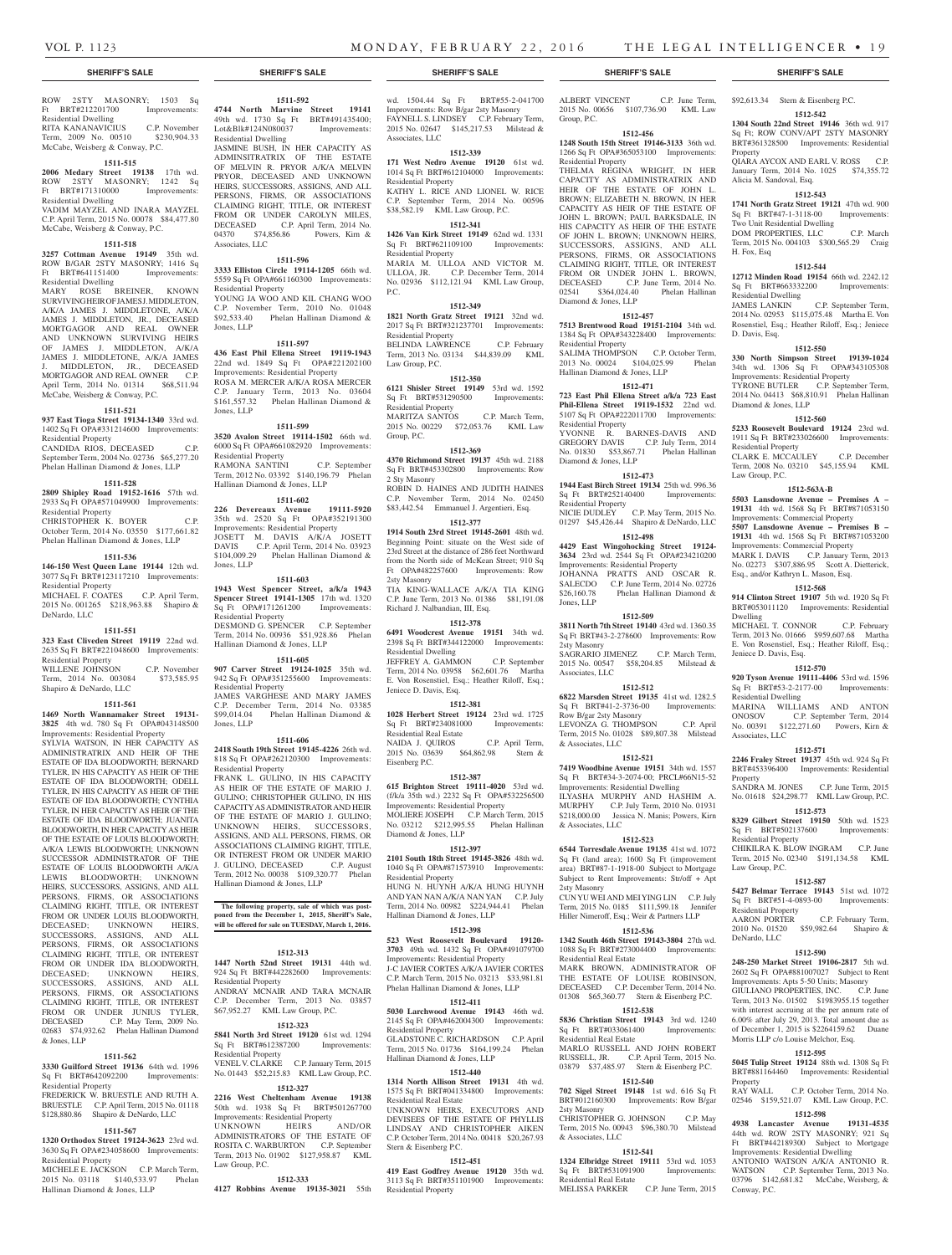HUDSON C.P. June Term, 2015 No. 00572

#### **1512-600**

**2148 Magee Avenue 19149** 54th wd. ROW B/GAR 2STY MASONRY; 1308 Sq Ft BRT#541134700 Improvements: Residential Dwelling

ALOYSIUS BENJAMIN AND JAYTAY NUKAH C.P. July Term, 2014 No. 02394 \$109,040.46 McCabe, Weisberg, & Conway,  $PC$ 

#### **1512-603**

**2757 Axe Factory Road 19152-2114** 57th wd. 2917 Sq Ft OPA#571092300 Improvements: Residential Property TIMOTHY A. JAMES AND ROSEMARY<br>JAMES C.P. November Term. 2010 No. JAMES C.P. November Term, 2010 No.<br>01547 \$331,821.31 Phelan Hallinan Phelan Hallinan Diamond & Jones, LLP

#### **1512-610**

**854 North 21st Street 19130-1431** 15th wd. 1042 Sq Ft OPA#151128700 Improvements: Residential Property EDWARD J. FURLONG, JR. A/K/A EDWARD J. FURLONG C.P. August Term, 2009 No. 03149 \$85,363.87 Phelan Hallinan Diamond & Jones, LLP

#### **1512-615**

**3100 North 25th Street 19132-1318** 38th wd. 961 Sq Ft OPA#381068800 Improvements: Residential Property SAMANTHA LOMAX C.P. January Term, 2015 No. 00156 \$34,014.54 Phelan Hallinan

Diamond & Jones, LLP **1512-617**

**1737 North Lindenwood Street 19131- 3617** 52nd wd. 750 Sq Ft OPA#521317200 Improvements: Residential Property KIMBERLY BARKLEY AND JAMES BARKLEY C.P. June Term, 2009 No. 00162 \$65,984.97 Phelan Hallinan Diamond & Jones, LLP

#### **1512-622**

**7202 Gillespie Street 19135** 41st wd. 1440<br>
Sq Ft BRT#412299800 Improvements: Sq Ft BRT#412299800 Residential Property

THE UNKNOWN HEIRS OF ROBERT WOLFE; BRIGITTE WOLFE, SOLELY IN HER CAPACITY AS HEIR OF ROBERT WOLFE, DECEASED; DAVID WOLFE, SOLELY IN HIS CAPACITY AS HEIR OF ROBERT WOLFE, DECEASED; PHILLIP WOLFE, SOLELY IN HIS CAPACITY AS HEIR OF ROBERT WOLFE, DECEASED; ROBERT WOLFE, JR., IN HIS CAPACITY AS HEIR OF ROBERT WOLFE, DECEASED C.P. December Term, 2014 No. 02939 \$215,230.31 KML Law Group, P.C.

#### **1512-623**

**5634 Girard Avenue 19131** 4th wd. 1290 Sq Ft BRT#043021900; BRT#61 N 20-96; PRCL#37040-05634 Improvements: Residential Dwelling ROSEMARIE MCNEIL C.P. May Term,

2009 No. 00538 \$157,631.17 Jessica N. Manis; Powers, Kirn & Associates, LLC

# **1512-640**

**6408 Marsden Street 19135** 41st wd. On the Northwesterly side of Marsden Street 40 feet wide at a distance of 87 ft 5-1/2 in Northeastwardly from the Northeasterly side of Levick Street; Front 19 ft 10-1/2 in, Depth: 90 ft; 1788.3 Sq Ft OPA#411254600 Improvements: Single Family Residence THE BANK OF NEW YORK MELLON F/K/A THE BANK OF NEW YORK, AS TRUSTEE FOR THE CERTIFICATE HOLDERS OF THE CWALT, INC.; ALTERNATIVE LOAN TRUST 2005-9CB, MORTGAGE PASS-THROUGH CERTIFICATES, SERIES 2005-9CB C.P. January Term, 2015 \$137,549.13 Stephen M. Hladik, Esq.

#### **1512-653**

**4200-60 Woodhaven Road 19154** 66th wd. 87845 Sq Ft BRT#88-6-7616-52 Subject to Mortgage Improvements: Multi-unit Apartment Building

THE CHARLES SIMON TRUST UNDER TRUST AGREEMENT DATED 2/28/1985 AS AMENDED AND RESTATED ON 09/20/1985, AS AMENDED ON 10/14/1985 AS AMENDED ON 4/30/1986 AS AMENDED ON 1/5/1989, AS AMENDED AND RESTATED ON 6/14/1986, AS AMENDED AND RESTATED ON 2/25/1992, AS AMENDED AND RESTATED ON 3/2/1998 AND AS AMENDED AND RESTATED ON 6/5/2009 C.P. May Term, 2015 No. 003506 \$293,700.00 Craig H. Fox, Esq

#### **1512-659**

**5844 Montrose Street 19143-3020** 3rd wd. 952 Sq Ft OPA#033076900 Improvements: Residential Property

VANESSA MYERS, IN HER CAPACITY AS HEIR OF MAYBELLE MYERS A/K/A MAYBELL MYERS, DECEASED; UNKNOWN HEIRS, SUCCESSORS, ASSIGNS, AND ALL PERSONS, FIRMS, OR ASSOCIATIONS CLAIMING RIGHT, TITLE, OR INTEREST FROM OR UNDER MAYBELLE MYERS A/K/A MAYBELL MYERS, DECEASED C.P. February Term,

2015 No. 02300 \$50,629.62 Phelan Hallinan Diamond & Jones, LLP

**1512-661 1737 Naudain Street 19146-1522** 30th wd. 640 Sq Ft OPA#303021600 Improvements: Residential Property ALLISON WHITTENBERG C.P. September

# Term, 2013 No. 00698 \$79,098.71 Phelan Hallinan Diamond & Jones, LLP

**1512-674 1841 Master Street 19121-4907** 47th wd. 1666 Sq Ft OPA#471114800 Improvements: Residential Property FREDA D. EBBA A/K/A FREDA EBBA C.P. March Term, 2007 No. 00158 \$125,371.36 Phelan Hallinan Diamond & Jones, LLP

### **1512-683**

**6825 Edmund Street 19135-2301** 41st wd. 1282 Sq Ft OPA#412443500 Improvements: Residential Property<br>JOAN MEISSLER C.P. November Term, 2014 No. 00023 \$88,459.64 Phelan Hallinan Diamond & Jones, LLP

#### **1512-699**

**2327 East Somerset Street 19134-4227**  25th wd. 1152 Sq Ft OPA#252032500 Improvements: Residential Property HECTOR O. ORTIZ C.P. September Term, 2013 No. 02617 \$54,510.65 Phelan Hallinan Diamond & Jones, LLP

# **1512-701**

**4028 Lansing Street 19136-3116** 65th 2623 sq ft OPA# 651168200 Improvements: Residential Property NICOLE WEBB C.P. August Term, 2014 No. 02137 \$90,613.07 Phelan Hallinan Diamond & Jones, LLP

#### **1512-703**

**4319 Glendale Street 19124-4317** 33rd wd. 1300 Sq Ft OPA#332451200 Improvements: Residential Property JULIO CESAR RODRIGUEZ C.P. January Term, 2012 No. 00880 \$76,806.48 Phelan Hallinan Diamond & Jones, LLP

# **1512-705**

**1633 North 59th Street 19151-3939** 4th wd. 2030 Sq Ft OPA#043307200 Improvements: Residential Property TERESA M. MILLER C.P. July Term, 2012 No. 02851 \$36,589.92 Phelan Hallinan Diamond & Jones, LLP

#### **1512-710**

**1211 Faunce Street 19111-2720** 56th wd. 2616 Sq Ft OPA#561401200 Improvements: Residential Property DONNA MARIE GARVIN AND DANIEL GARVIN C.P. March Term, 2015 No. 00480 \$113,847.05 Phelan Hallinan Diamond & Jones, LLP

#### **1512-715**

**5313 Walnut Street 19139** 60th wd. 1186 Sq Ft BRT#603023300 Residential Dwelling ARNETT ARTHUR WOODALL C.P. February Term, 2015 No. 02186 \$96,440.43 Martha E. Von Rosenstiel, Esq.; Heather Riloff, Esq.; Jeniece D. Davis, Esq.

#### **1512-718**

**11733 Millbrook Road 19154-3617** 66th wd. 1997 Sq Ft OPA#662235000 Improvements: Residential Property AMY CROMPTON AND KURT LEWIS SMITH C.P. December Term, 2014 No.<br>03639 \$147,853.81 Phelan Hallinan 03639 \$147,853.81 Phelan Hallinan Diamond & Jones, LLP

### **1512-723**

**1229 Parrish Street 19123-1814** 14th wd. 2652 Sq Ft OPA#141383110 Improvements: Residential Property CLAYBOURNE WATKINS IN HIS CAPACITY AS HEIR OF JOCELYN CLICK, DECEASED; TASHANDA WATKINS, IN HER CAPACITY AS HEIR OF JOCELYN CLICK, DECEASED; UNKNOWN HEIRS, SUCCESSORS, ASSIGNS, AND ALL PERSONS, FIRMS, OR ASSOCIATIONS CLAIMING RIGHT, TITLE, OR INTEREST FROM OR UNDER JOCELYN CLICK, DECEASED C.P. January Term, 2015 No. 00931 \$205,163.09 Phelan Hallinan Diamond & Jones, LLP

# **1512-729**

**1412 Wharton Street 19146-4824** 36th wd. 960 Sq Ft OPA#365340100 Improvements: Residential Property THELMA WRIGHT C.P. May Term, 2015 No. 02236 \$290,479.85 Phelan Hallinan Diamond & Jones, LLP

#### **1512-732**

**5500 Litchfield Street 19143** 51st wd. 1439.37 Sq Ft BRT#513296900; PRCL#026S240188 Improvements: Residential Dwelling WILLIE NEAL AND CLARA H. NEAL October Term, 2014 No. 02235 \$72,732.75 Powers, Kirn & Associates, LLC

#### **1512-734**

**5765 East Wister Street 19138** 17th wd. 979 Sq Ft PRCL#87-1-5231-30 Improvements: Two-story Brick Store KEVIN M. HUDSON AND BEVERLY

 $$113,326.71 + \text{costs}$  and interests Diane E. Vuocolo, Esq. and Michael A. Suleta, Esq.; Greenberg Traurig, LLP

**1512-740 4224 Neilson Street 19124-4922** 33rd wd. 930 Sq Ft OPA#332523600 Improvements: Residential Property

JOHN M. THOMAS A/K/A JOHN MICHAEL THOMAS, IN HIS CAPACITY AS EXECUTOR AND DEVISEE OF THE ESTATE OF HERTA W. THOMAS C.P. September Term, 2014 No. 03555 \$27,313.36 Phelan Hallinan Diamond & Jones, LLP

# **1512-744**

**4019 Greeby Street 19135-2514** 55th wd. 975 Sq Ft OPA#552121500 Improvements: Residential Property DONALD A. FRANKENBERGER AND GS HOMES, INC. C.P. September Term, 2014<br>No. 03556 \$130.071.34 Phelan Hallinan No. 03556 \$130,071.34 Diamond & Jones, LLP

# **1512-745**

**4101 Stirling Street 19135-3025** 55th wd. 1307 Sq Ft OPA#552052500 Improvements: Residential Property

WILLIAM VY C.P. March Term, 2015 No. 03950 \$94,392.12 Phelan Hallinan Diamond & Jones, LLP

# **1512-746A-H**

**1727 North 33rd Street – Premises A – 19121**  32nd wd. On the Northeast corner of 33rd Street and Clifford Street; Front: 16 ft, Depth: 86 ft; 1376 Sq Ft OPA#324208700 Improvements: Commercial Property

**1731 North 33rd Street – Premises B – 19121**  32nd wd. (formerly part of the 29th wd.) On the East side of 33rd Street, 32 ft North side of Clifford St; Front: 16 ft, Depth: 86 ft; 1376 Sq Ft OPA#324208900 Improvements: Commercial Property

**1733 North 33rd Street – Premises C – 19121**  32nd wd. On the East Side of 33rd Street, 48 ft North Side of Clifford Street; Front: 16 ft, Depth 86 ft; 1376 Sq Ft OPA#324209000 Improvements: Commercial Property

**1741 North 33rd Street – Premises D – 19121** 32nd wd. On the East Side of 33rd Street, 110 ft North Side of Clifford Street; Front: 15 ft, Depth: 86 ft; 1290 Sq<br>Ft OPA#324209400 Improvements: Ft OPA#324209400 Commercial Property

**1747 North 33rd Street – Premises E – 19121**  32nd wd. (formerly part of the 29th wd.) On the East Side of 33rd Street, 156 ft North side of Clifford Street; Front: 16 ft, Depth: 86 ft; 1376 Sq Ft OPA#324209700 Improvements: Commercial Property **1749 North 33rd Street – Premises F – 19121** 

32nd wd. (formerly part of the 29th wd.) On the East Side of 33rd Street, 172 ft North side of Clifford Street; Front: 16 ft, Depth: 88 ft; 1376 Sq Ft OPA#324209800 Improvements:

Commercial Property **1751 North 33rd Street – Premises G – 19121**  32nd wd. (formerly part of the 29th wd.) On the East Side of 33rd Street, 188 ft North side of Clifford Street; Front: 16 ft, Depth: 86 ft; 1376 Sq Ft OPA#324209900 Improvements: Commercial Property **1753 North 33rd Street – Premises H –** 

**19121** 32nd wd. (formerly part of the 29th wd.) On the Southeast corner of 33rd Street and Montgomery Avenue 204 ft North side of Clifford Street; Front: 16 ft, Depth: 86 ft; 1376 Sq Ft OPA#324210000 Improvements: Commercial Property INFINITY ONE, LP, A PENNSYLVANIA

LIMITED PARTNERSHIP C.P. July Term, 2015 No. 00953 \$217,759.73 plus legal interest in the amount of \$4881.83 and costs to date of \$5446.35 for a subtotal of \$228087.91 Leona Mogavero, Esq.

#### **1512-756A-B**

**4723 Belgrade Street – Premises A – 19137- 1706** 45th wd. 1095 Sq Ft OPA#453184700 Improvements: Residential Property **4730 Almond Street – Premises B – 19137- 1706** 45th wd. 1095 Sq Ft OPA#453199500 Improvements: Residential Property THOMAS P. DEVLIN C.P. October Term,

2014 No. 03547 \$93,476.03 Phelan Hallinan Diamond & Jones, LLP

#### **The following property, sale of which was postponed from the January 5, 2016, Sheriff's Sale, will be offered for sale on TUESDAY, March 1, 2016.**

# **1601-301**

**6752 Chew Avenue 19119** 22nd wd. 942.5 Sq Ft BRT#222199700 Residential Dwelling DOROTHY MOORE, INDIVIDUALLY AND AS EXECUTRIX OF THE ESTATE OF SHERMAN A. QUARLES C.P. November

#### Term, 2012 No. 02393 \$41,974.49 Law Offices of Gregory Javardian, LLC **1601-303**

**5214 Kershaw Street 19131** 44th wd. 1290 Sq Ft BRT#442141100 Improvements: Row Conv/apt 2 Story Masonry

ARIF PRICE C.P. February Term, 2014 No.

#### **SHERIFF'S SALE SHERIFF'S SALE SHERIFF'S SALE SHERIFF'S SALE SHERIFF'S SALE**

LLC **1601-304 2122 Wallace Street 19130** 15th wd. 1432.25 Sq Ft BRT#152080000 Improvements: Row

00931 \$97,072.72 Milstead & Associates,

PERSONS, FIRMS, OR ASSOCIATIONS CLAIMING RIGHT, TITLE, OR INTEREST FROM OR UNDER NINEL BANIN,<br>DECEASED C.P. May Term, 2015 No.

03373 \$69,151.05 Shapiro & DeNardo, LLC **1601-342 2077 East Clearfield Street 19134** 25th wd. 1060 Sq Ft BRT#25-2-2427-00 Improvements:

ALEXANDER VALENTIN C.P. January Term, 2015 No. 001988 \$59,057.43 Shapiro

**1601-343 1987 West 74th Avenue 19138** 10th wd. 1296<br>Sq Ft BRT#101391300 Improvements:

JAMAL SHELLMON C.P. March Term, 2015 No. 002056 \$77,295.51 Shapiro &

**1601-346 3302 Sheffield Street 19136** 64th wd. 1480

JOSEPH MCCUEN AND ROSEANN MCCUEN C.P. June Term, 2015 No. 01514 \$110,980.35 Shapiro & DeNardo, LLC **1601-350 5206-10 Filbert Street 19139** 44th wd. On the south side of Filbert St 75 ft westerly of 52nd St then south leading into Filbert St 115 ft to the northerly line of an alley leading eastwardly into 52nd St, west 48'6" then back to beginning BRT#884349390 Improvements: Ind Whse

DAVE PAK AND KYUNG SOOK PAK C.P. August Term, 2013 No. 00067 \$751,590.67 plus interest from 12/5/2014 to 1/5/2016 at the rate of 5.42% per annum or \$44,181.00 Max L. Lieberman, Esq.; Max L. Lieberman &

**1601-351 6744 North Bouvier Street 19126** 10th wd. Situate on the westerly side of Bouvier St at the distance of 344'6" northward from the northerly side of 67th Ave BRT#101077500 Improvements: Row B/gar 2sty Masonry JEFFREY T. GRIFFIN C.P. December Term, 2014 No. 01962 \$164,154.68 Richard J.

**1601-353 1034 Kerper Street 19111-4808** 53rd wd. 1188 Sq Ft OPA#532085600 Improvements:

LISA M. MELVIN C.P. March Term, 2012 No. 00534 \$145,336.52 Phelan Hallinan

**1601-357 4204 Cottman Avenue 19135** 41st wd. 1600 Sq Ft BRT#412063400 Improvements: Row

LAUREN TUCKER C.P. January Term, 2014 No. 02061 \$175,283.22 Milstead &

**1601-358 4421 Knorr Street 19135** 55th wd. 1694 Sq Ft BRT#552162900 Improvements: Residential

JOHN FLATON III C.P. November Term, 2013 No. 00400 \$92,999.41 KML Law

**1601-361 233 North 62nd Street 19139** 34th wd. 796<br>
Sq Ft BRT#341213302 Improvements:

JOSEPH JOHNSON C.P. January Term, 2015 No. 02541 \$39,699.12 KML Law

**1601-362 811 North Preston Street 19104** 6th wd. 2500 Sq Ft BRT#062236300 Improvements: S/d

JAMES AYERS C.P. September Term, 2014 No. 02357 \$177,493.35 Milstead &

**1601-364 113 North 59th Street 19139** 4th wd. 1005 Sq Ft BRT#402109100 Improvements: Row

RODERICK SLOCUM C.P. November Term, 2013 No. 02506 \$111,480.30 Milstead &

**1601-365 3146 Birch Road 19154** 66th wd. 1890 Sq Ft BRT#66-3-0137-00 Improvements: Row B/

MICHAEL DASHKOV C.P. September Term, 2013 No. 03274 \$173,416.37 Milstead

**1601-368 431 Rhawn Street 19111** 63rd wd. Located on Northeast Side of Rhawn Street 127 ft 1-7/8 in Northwest of Elberton Avenue; Front: 153'5- 5/8" Depth: 165' 4-7/8" OPA#631306900 Improvements: Det W/det Gar 3 Sty Frame DONALD HUDSON AND CHARLOTTE HUDSON C.P. July Term, 2015 No. 03471 \$235,649.47 Phillip D. Berger, Esq.; Berger

Sq Ft BRT#341213302 Residential Property

Conv Apt 3sty Masonry

Associates, LLC

2 Sty Masonry

Associates, LLC

gar 2sty Masonry

& Associates, LLC

Law Group, PC

Residential Property

& DeNardo, LLC

DeNardo, LLC

Masonry

Associates, P.C.

Nalbandian, III

Residential Property

Diamond & Jones, LLP

B/gar 2sty Masonry

Associates, LLC

Property

Group, P.C.

Group, P.C.

Sq Ft BRT#101391300 Residential Property

Sq Ft BRT#642213900 Residential Property

C.P. May Term, 2015 No.

#### Story Masonry GREGORY L. DEVANEY C.P. April Term, 2013 No. 03507 \$469,719.26 Milstead &

Associates, LLC **1601-305**

# **2730 North 24th Street 19132** 28th wd. 882.03

Sq Ft BRT#281005900 Improvements: Row 2 Story Masonry ANTHONY TAYLOR C.P. July Term, 2015 No. 02889 \$59,134.94 Milstead & Associates, LLC

#### **1601-306**

**5807 North 12th Street 19141** 49th wd. (formerly of the 42nd wd.) 1440 Sq Ft BRT#493124300 Improvements: Residential Property<br>TISHA CAREY C.P. October Term, 2014

No. 03313 \$50,003.49 KML Law Group, P.C. **1601-318**

# **315 South Camac Street 19107** 5th wd. 640

Sq Ft BRT#053140200 Improvements: Residential Property THE UNKNOWN HEIRS OF NADINE H. MITCHELL, DECEASED; HOWARD MITCHELL, IR., SOLELY IN HIS CAPACITY AS HEIR OF THE ESTATE OF NADINE H. MITCHELL, DECEASED C.P. March Term, 2013 No. 00228 \$154,342.78 KML Law Group, P.C.

# **1601-323**

**7309 North 21st Street 19138** 10th wd. 1888<br>Sq Ft BRT#101178800 Improvements: Sq Ft BRT#101178800 Residential Property

CYNTHIA NURSE AND ROBERT NURSE, JR. C.P. October Term, 2013 No. 02647 \$159,443.56 KML Law Group, P.C. **1601-324**

**5011-15 Penn Street 19124** 62nd wd. 9323 Sq Ft BRT#621490400 Improvements:

ROBERT L. TATUM AND SHAWANDA R. TATUM C.P. November Term, 2011 No. 03580 \$96,161.59 KML Law Group, P.C. **1601-326 11996 Lockart Road 19116** 58th wd. 10258 Sq Ft BRT#582410100 Improvements:

ARNO WEINSTEIN AND GINGER WEINSTEIN C.P. September Term, 2014 No. 02341 \$296,436.60 KML Law Group, P.C. **1601-328 6558 North 18th Street 19126** 17th wd. 1440<br>
Sq Ft BRT#172285600 Improvements:

JACQUELINE L. WILLIAMS C.P. February Term, 2015 No. 02817 \$99,476.34 KML

**1601-331 627 East Cheltenham Avenue 19120** 35th wd. 1088 Sq Ft BRT#352011800 Improvements:

KARL HAEGELE C.P. March Term, 2015 No. 02778 \$45,954.74 Stern & Eisenberg, P.C. **1601-334 4641 Edmund Street 19124-3409** 23rd wd. 2000 Sq Ft BRT#232390500 Improvements:

JOANN S. MONTE C.P. May Term, 2015 No. 02495 \$59,694.26 Stern & Eisenberg,

**1601-335 4418 North Gratz Street 19140** 43rd wd. on the Westerly side of Gratz St at a distance of 135 feet Northwardly from the Northerly side Cayuga St; Front: 14ft, Depth: 50ft

DONNA LYNN WILLIS C.P. May Term, 2015 \$43,629.34 Stephen M. Hladik, Esq. **1601-336 8041 Buist Avenue 19153** 40th wd. on Northwesterly side of Buist Ave at the distance of 461.060 ft from the Southwesterly side of 80th St; Front: 19.951 ft Depth: 90ft OPA#405755945 Subject to Mortgage Improvements: Single Family Residence BAFEMO KAMAGATE AND DJENEBA KARAMUKO C.P. January Term, 2015<br>No. 003410 \$175,370.57 Stephen M.

0. 003410 \$175,370.57

**1601-337 4815 Tyson Avenue 19135** 41st wd. 1540 Sq Ft BRT#412045900 Improvements: Residential

PETER PANTELOGLUS C.P. November Term, 2014 No. 001477 \$124,780.02 Shapiro

**1601-338 6549 Vandike Street 19135** 41st wd. 1056 Sq Ft BRT#411350300 Improvements:

JOSEF BANIN AND UNKNOWN HEIRS, SUCCESSORS, ASSIGNS, AND ALL

Improvements: Single

Residential Property

Residential Property

Sq Ft BRT#172285600 Residential Property

Law Group, P.C.

Residential Real Estate

Residential Real Estate

Family Residence

Hladik, Esq.

Property

& DeNardo, LLC

Residential Property

P.C.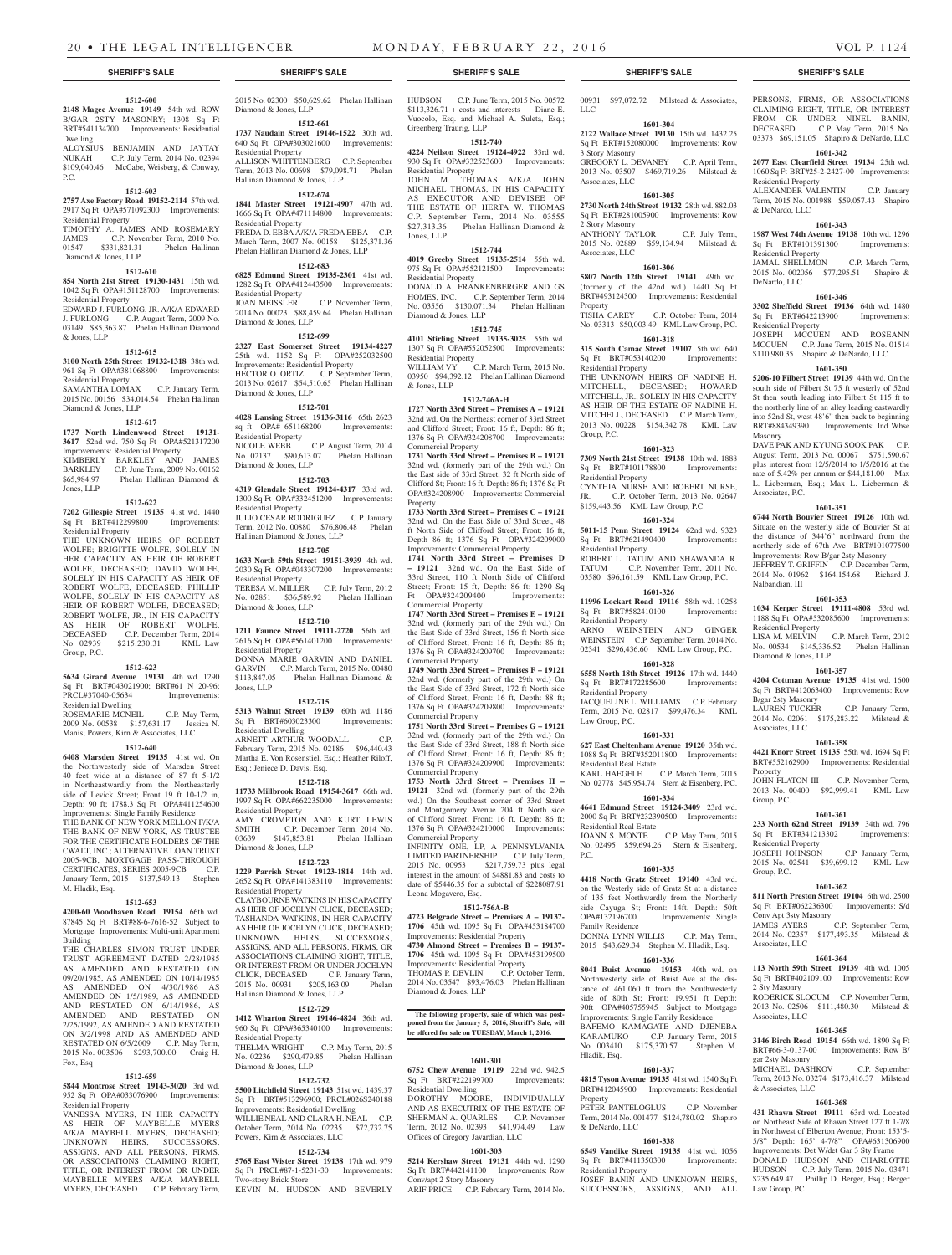#### **1601-374**

**5033 Schuyler Street 19144** 13th wd. S/D W DET GAR 3 STY MASON; 2763 Sq Ft BRT#133158300 Improvements: Residential

Dwelling CHERISE NICOLE WALL, ANTHONY WALL, AND UNITED STATES OF AMERICA, C/O UNITED STATES ATTORNEY FOR THE EASTERN DISTRICT OF PENNSYLVANIA C.P. July Term, 2008 No. 02738 \$167,156.68 McCabe, Weisberg & Conway, P.C.

#### **1601-376**

**1127 Kimbal Street 19147** 2nd wd. 672 Sq Ft BRT#021106900 Improvements: Row 2 Sty Masonry

JOY BOSTIC C.P. August Term, 2014 No. 00896 \$256,922.97 Milstead & Associates, LLC

# **1601-377**

**6336 Brous Avenue 19149** 62nd wd. 1047 Sq Ft BRT#621591700 Improvements: Residential Property

UNKNOWN HEIRS OF KENNETH ALEXANDER, DECEASED AND SANDRA ALEXANDER, SOLELY IN HER CAPACITY AS HEIR OF KENNETH ALEXANDER, DECEASED C.P. November Term, 2014 No. 01447 \$185,406.03 KML Law Group, P.C.

#### **1601-390**

#### **7964 Thouron Avenue 19150-2521** 50th wd. 1224 Sq Ft OPA#502149500 Improvements: Residential Property

JENNIFER J. MILLS A/K/A JENNIFER MILLS C.P. January Term, 2012 No. 02057 \$98,664.26 Phelan Hallinan Diamond & Jones, LLP

# **1601-393**

**2618 65th Street 19142-2813** 40th wd. 1236 Sq Ft OPA#406002700 Improvements: Residential Property

DEBRAH STERLING C.P. November Term, 2010 No. 00722 \$68,916.99 Phelan Hallinan Diamond & Jones, LLP

#### **1601-394**

**338 Milne Street a/k/a 338 West Milne Street 19144-4206** 13th wd. 960 Sq Ft OPA#133002200 Improvements: Residential Property

PEARL C. RHODES C.P. June Term, 2015 No. 00038 \$74,279.03 Phelan Hallinan Diamond & Jones, LLP

### **1601-398**

# **327 South 16th Street 19102-4909** 8th

wd. 1733.75 Sq Ft BRT#081154900 Improvements: Residential Real Estate DENISE PALLANTE AND JOSEPH T. PALLANTE C.P. May Term, 2014 No. 02535

\$790,013.45 Stern & Eisenberg, P.C.

### **1601-399**

**1115 Hower Lane 19115-4810** 63rd wd. 2,310 sq ft OPA#632075200 Improvements: Residential Property

BASHIRAN BIBI AND SHAHBAZ KHAN C.P. March Term, 2013 No. 02983 \$383,909.96 Phelan Hallinan Diamond & Jones, LLP

#### **1601-400**

**5623 Spruce Street 19139** 60th wd. 1936 Sq Ft BRT#604066000 Improvements: Semi Det 2sty Masonry

NINA BRACEY C.P. March Term, 2015 No. 03935 \$132,999.25 Milstead & Associates, LLC

#### **1601-404**

**1512 Green Street, Apt 3 19130** 88th wd. 638 Sq Ft BRT#888100433 Improvements: Residential Real Estate ANTHONY MCNEILL C.P. August Term,

2015 No. 01149 \$113,943.29 Stern & Eisenberg, P.C.

# **1601-408**

**4839 Rorer Street 19120-4304** 42nd wd. 1200 Sq Ft OPA#421536800 Improvements:

Residential Property JORGE FAGUNDES C.P. October Term, 2014 No. 02905 \$81,285.95 Phelan Hallinan Diamond & Jones, LLP

#### **1601-409**

**8661 Williams Avenue 19150** 50th wd. Of the Northeasterly corner of Williams Avenue and Ivy Hill Road; Width: 60 ft; Depth: 90'1/4" to a driveway OPA#502282200 Subject To Rent Tenant occupied Improvements: Residential Dwelling NETTE MCMICHAEL AND MARK HAIRE C.P. October Term, 2015 No. 1400 \$70,000.00 James McGarrity, Esq.

#### **1601-413**

**2518 Shelmire Avenue 19152** 56th wd. S/D W B/G 2S MASONRY PRCL#56-1-3482-00 Improvements: Residential Dwelling YVETTE JACKSON A/K/A YVETTE LAUREN JACKSON C.P. August Term,<br>2012 No. 02949 \$184.224.67 Hladik. 2012 No. 02949 \$184,224.67 Onorato & Federman, LLP

#### **1601-415**

**610 Brill Street 19120** 35th wd. 900 Sq Ft BRT#351170500 Improvements: Residential Real Estate

DELROSE IRVING AND GERSHAM SPENCER C.P. May Term, 2015 No. 01288 \$51,327.68 Stern & Eisenberg, P.C.

#### **1601-416**

**2419 North 20th Street 19132-3720** 16th wd. 1424 Sq Ft PRCL#162135300 Improvements: Residential Property KEMBERLEY D. CAMP C.P. December Term, 2011 No. 02876 \$46,350.86 Phelan Hallinan Diamond & Jones, LLP

# **1601-417**

**7905 Fox Run Lane 19111** 63rd wd. DET W/GAR 2STY FRAME PRCL#631179803 Improvements: Residential Dwelling JOE L. BARRETO AND BETSY D. DELGADO C.P. July Term, 2009 No. 03442 \$312,982.79 Hladik, Onorato & Federman, LLP

#### **1601-419**

**1417 East Barringer Street 19150** 10th wd. S/D W B/G 2S MASONRY PRCL#102308300 Improvements: Residential Dwelling LATOYA WHITE A/K/A LATOYA M. WHITE C.P. June Term, 2011 No. 00058 \$154,324.51 Hladik, Onorato & Federman, LLP

# **1601-420**

**902 Emily Street 19148-2304** 39th wd. 896 Sq Ft OPA#393288700 Residential Property AZHAR JAMAL C.P. March Term, 2012 No. 02606 \$104,830.90 Phelan Hallinan Diamond & Jones, LLP

# **1601-421**

**7022 Gillespie Street 19135** 55th wd. 2237 Sq Ft BRT#552439400 Improvements: Residential Property MIGUEL E. CHICO A/K/A MIGUEL CHICO C.P. May Term, 2014 No. 01489 \$152,666.58 KML Law Group, P.C.

#### **1601-429**

**2758 Mower Street 19152-2107** 57th wd. 1584 Sq Ft OPA#571100000 Improvements: Residential Property MARK E. GEIST C.P. November Term, 2010 No. 03473 \$180,182.35 Phelan Hallinan Diamond & Jones, LLP

# **1601-431**

**7705 Dungan Road 19111-2732** 56th wd. 1040 Sq Ft OPA#561068300 Improvements: Residential Property BECKY ESPANOL AND MANUEL A.<br>BELTRAN C.P. February Term, 2015 C.P. February Term, 2015 No. 01474 \$161,168.93 Phelan Hallinan Diamond & Jones, LLP

#### **1601-434**

**177 East Street 19127** 21st wd. 2548.8 Sq Ft OPA#211030125 Improvements: Row 2sty Masonry DOUGLAS FINANCIAL INDUSTRIES, INC C.P. February Term, 2012 No. 03314 \$191,707.47 together with interest at the per diem rate of \$41.08 accruing after May 14, 2012 Frank G. Murphy, Esq.

#### **1601-436**

**105 Rochelle Avenue 19128** 21st wd. 9187 Sq Ft OPA#881083720 Improvements: Apts 5-50 Units Masonry RONALD KAISEN AND KAREN TAPPENDEN C.P. February Term, 2012 No. 03090 \$737,324.55 together with interest at the per diem rate of \$141.52 accruing after May 14, 2012 Frank G. Murphy, Esq.

#### **1601-438**

**1216 Alcott Street 19149** 35th wd. 1088 Sq Ft BRT#35-2-0673-00 Improvements: Residential Dwelling PABLO CAMACHO C.P. April Term, 2014 No. 01104 \$50,679.90 Powers, Kirn & Associates, LLC

#### **1601-441**

**238 Earlham Terrace a/k/a 238 West Earlham Street 19144** 12th wd. 1667 Sq Ft BRT#12- 4046800 Improvements: Residential Dwelling IVIN STATON C.P. June Term, 2015 No. 01732 \$99,072.25 Udren Law Offices, P.C.

#### **1601-442**

**3335 Vista Street 19136** 64th wd. 1608.33 Sq Ft BRT#64-2-161400 Improvements: Residential Dwelling STEPHEN NOWAK C.P. December Term, 2014 No. 03911 \$151,748.99 Udren Law Offices, P.C.

#### **1601-444**

**7601 Crittenden Street #B3 19118** 9th wd. Unit Property known named and identified in the Declaration referred to as "The Cobblestones at Chestnut Hill Condominium" BRT#888200514 Improvements: Condominium Unit DARIEN W. HOLLOMAN, SR Term, 2014 No. 002469 \$282,119.64 Stephen M. Hladik, Esq.

#### **1601-445**

**3071 Memphis Street 19134** 25th wd. 949 Sq Ft BRT#251495400 Residential Property BRYANNA NATAL C.P. November Term, 2014 No. 00135 \$57,227.45 KML Law Group, P.C.

**1601-448 28 East Durham Street 19119** 22nd wd. **Street 19144-4508** 12th wd. 1650 Sq Ft

Family Residence

ANGELA SINGLETON, ADMINISTRATRIX OF THE ESTATE OF SAMUEL L. SINGLETON AND ANGELA SINGLETON C.P. July Term, 2014 No. 02470 \$177,840.64 Stephen M. Hladik, Esq. **1601-455 5638 Cedar Avenue 19143** 46th wd. SEMI DET 2STY MASONRY; 1560 Sq Ft BRT#463052700 Improvements: Residential Dwelling LUCY M. RIDLEY A/K/A LUCY RIDLEY C.P. June Term, 2015 No. 01288 \$112,487.46 McCabe, Weisberg & Conway, P.C.

**1601-458 2730 North 46th Street 19131** 52nd wd. (formerly 34th wd.) ROW W/BAS.GAR 3STY STONE; 1354 Sq Ft BRT#521230900 Improvements: Residential Dwelling TAMARA L. WATKINS C.P. March Term, 2014 No. 00679 \$148,294.72 McCabe,

**1601-463 2847 South 64th Street 19142** 40th wd. ROW B/GAR 2STY MASONRY; 1056 Sq Ft BRT#402138300 Improvements: Residential

ANDREW S. CINGOLO A/K/A ANDREW CINGOLO C.P. April Term, 2014 No. 01170 \$36,198.02 McCabe, Weisberg &

**1601-464 3131 Birch Road 19154** 6th wd. 2675.88 Sq Ft BRT#66-3-0081-00 Improvements: Row

WILLIAM BETTS AND LORETTA BETTS C.P. November Term, 2014 No. 00828 \$159,313.20 Milstead & Associates, LLC **1601-467 4143 Orchard Street 19124** 23rd wd. 1050 Sq Ft BRT#232255400 Improvements: Row

MENACHEM SAMPSON AND AGMS, LLC, REAL OWNER C.P. November Term,<br>2014 No. 00017 \$76,881.66 Milstead &

**1601-475 1832 Pear Street 19124** 23rd wd. 1182 Sq Ft BRT#232083600 Improvements: Residential

ESTATE OF HILLS, MARGARET AND UNKNOWN HEIRS C.P. May Term, 2014 No. 00931 \$33,536.23 KML Law

**1601-478 2519 South Iseminger Street 19148** 39th wd. 665 Sq Ft BRT#394400700 Improvements:

ERICA FOLEY, MARTIN A. LONG AND UNKNOWN HEIRS AND/OR ADMINISTRATORS OF THE ESTATE OF MARTIN LONG C.P. June Term, 2014 No. 01240 \$200,094.01 KML Law Group, P.C. **1601-481 2016 East Venango Street 19134-2122**  45th wd. 1088 Sq Ft OPA#452145950 Improvements: Residential Property JENNIFER HORAN, IN HER CAPACITY AS HEIR OF HENRY A. PELL, DECEASED; TRACY TLILI, IN CAPACITY AS HEIR OF HENRY A. PELL, DECEASED; UNKNOWN HEIRS, SUCCESSORS, ASSIGNS, AND ALL PERSONS, FIRMS, OR ASSOCIATIONS CLAIMING RIGHT, TITLE, OR INTEREST FROM OR UNDER HENRY A. PELL,<br>DECEASED CP April Term 2013 No.

C.P. April Term, 2013 No.

04164 \$81,639.08 Phelan Hallinan Diamond

**1601-489 1247 Hellerman Street 19111-5528** 53rd wd. 1224 Sq Ft OPA#531134000 Improvements:

REGINA ROANE AND KIA HAILEY C.P. May Term, 2013 No. 02768 \$63,803.49 Phelan Hallinan Diamond & Jones, LLP **1601-492 805 Red Lion Road, Unit A1 a/k/a 805 Red Lion Road 19116-1462** 88th wd. 1035 Sq Ft OPA#888580001 Improvements:

GRIGORIY AVSHALUMOV C.P. July Term, 2010 No. 02810 \$166,087.06 Phelan

**1601-493 6108-10 Lawndale Avenue, a/k/a 6108-10 Lawndale Street 19111-5726** 35th wd. 1260 Sq Ft OPA#352319400 Improvements:

SHERMIAH BALLARD AND BRANDON E. BALLARD C.P. June Term, 2015 No. 00993 \$140,911.17 Phelan Hallinan Diamond &

**1601-500 436 West Winona Street, a/k/a 436 Winona** 

Hallinan Diamond & Jones, LLP

\$76,881.66 Milstead &

Weisberg & Conway, P.C.

Dwelling

Conway, P.C.

B/gar 2sty Masonry

Conv/apt 2sty Masonry

Associates, LLC

Property

Group, P.C.

& Jones, LLP

Condominium

Residential Property

Jones, LLP

Residential Property

Residential Property

On Southeast side of Durham St 290 ft 1 in southwestwardly from the Southwest Side of Chew St; Front: 17 ft. 1-1/2 in., Depth: 60 ft. 6 in. OPA#222150800 Improvements: Single OPA#124061100 Improvements: Residential Property CHAUNCEY HARLEE C.P. July Term, 2013 No. 00042 \$121,597.93 Phelan Hallinan Diamond & Jones, LLP

#### **1601-501**

**1601-547 1123 South 26th Street 19146-3934** 36th wd. 1068 Sq Ft OPA#361392400 Improvements:

GARY LEE AND ANGELA MYERS C.P. February Term, 2015 No. 01550 \$63,084.06 Phelan Hallinan Diamond & Jones, LLP **1601-551 5551 Pemberton Street 19143** 46th wd. 1194 Sq Ft BRT#463058700 Improvements:

VENUS MACK C.P. April Term, 2015 No. 03708 \$56,933.48 Shapiro & DeNardo, LLC **1601-557 6104 Grays Avenue 19142-3208** 40th wd. 1740 Sq Ft OPA#402156000 Improvements:

JOHNNIE M. JENKINS C.P. August Term, 2014 No. 00740 \$58,739.01 Phelan Hallinan

**1601-559 2040 Croskey Street 19145** 48th wd. ROW 2STY MASONRY; 1120 Sq Ft BRT#482221600 Improvements: Residential Dwelling KEVIN WILLIAMS AND KIM P. RYANS C.P. January Term, 2015 No. 00685 \$40,427.65 McCabe, Weisberg & Conway, P.C. **1601-561 1533 West Butler Street 19140** 13th wd. 1200 Sq Ft BRT#131084400 Improvements:

KEITH A. KING C.P. June Term, 2013 No. 01874 \$23,304.41 KML Law Group, P.C. **1601-564 6647 Edmund Street 19135** 41st wd. 1260<br>Sq Ft BRT#411415900 Improvements:

DIANA GOZALEZ C.P. May Term, 2015 No. 00252 \$113,976.16 Stern & Eisenberg,

**1601-567 1714 Bridge Street 19124** 62nd wd. 1266 Sq Ft BRT#622097400 Improvements:

DEBRA A. JONES A/K/A DEBRA JONES C.P. May Term, 2015 No. 01898 \$37,992.28

**1601-568 1928 East Ontario Street 19134** 45th wd. 1131 Sq Ft BRT#452074100 Improvements:

ERIK ROCKMORE AND GINA ROCKMORE C.P. December Term, 2009 No. 03270 \$60,105.89 Shapiro & DeNardo, LLC **1601-570 1169 Passmore Street 19111** 53rd wd. ROW B/GAR 2STY MASONRY; 1278 Sq Ft BRT#531113100 Improvements: Residential

SUSAN MARLENE SHAPIRO, KNOWN SURVIVING HEIR OF ZELDA COHN; UNKNOWN SURVIVING HEIR OF ZELDA COHN AND ROBERT COHN, KNOWN SURVIVING HEIR OF ZELDA COHN C.P. May Term, 2015 No. 00506 \$141,416.84 McCabe, Weisberg & Conway, P.C.

**1601-572 2038 North Hope Street 19122** 18th wd. 869.4 Sq Ft BRT#183231701 Improvements:

ILUMINADO MALDONADO C.P. April Term, 2015 No. 02112 \$79,309.29 Shapiro

**1601-574 5116 North 10th Street 19141** 49th wd. 2101 Sq Ft BRT#492180000 Improvements:

QUINCY JONES, KNOWN HEIR TO THE ESTATE OF FRANCES M. HOPKINS, DECEASED; FRANCESCA JONES, KNOWN HEIR TO THE ESTATE OF FRANCES M. HOPKINS, DECEASED; MELONY HOPKINS, KNOWN HEIR TO THE ESTATE OF FRANCES M. HOPKINS, DECEASED; THOMAS HOPKINS, KNOWN HEIR TO THE ESTATE OF FRANCES M. HOPKINS, DECEASED C.P. September Term, 2014 No. 00527 \$110,198.16 KML Law Group, P.C. **1601-575 403 Brown Street 19123** 5th wd. 1720 Sq Ft PRCL#056153230 Improvements:

IRENE HARPER A/K/A IRENE P. HARPER C.P. November Term, 2012 No.<br>\$392.449.97 Phelan Hallinan Diar

**1601-579 5314 Yocum Street 19143-5432** 51st wd. 984 Sq Ft OPA#512093700 Improvements:

VALERIE COOPER C.P. January Term, 2008 No. 00103 \$98,275.68 Phelan Hallinan

**1601-580 4207 Benner Street 19135** 55th wd. 1440 Sq Ft BRT#552014800 Improvements:

TASHIA K. MARSHALL C.P. December

Phelan Hallinan Diamond &

Residential Property

Residential Property

Residential Property

Diamond & Jones, LLP

Residential Property

P.C.

Sq Ft BRT#411415900 Residential Real Estate

Residential Property

KML Law Group, P.C.

Residential Property

Residential Property

& DeNardo, LLC

Residential Property

Residential Property

Residential Property

Diamond & Jones, LLP

Residential Property

Jones, LLP

Dwelling

**2623 South Sartain Street 19148-4415**  39th wd. 1090 Sq Ft OPA#394210100 Improvements: Residential Property DONNA DADDAZIO C.P. February Term, 2015 No. 02821 \$17,071.29 Phelan Hallinan Diamond & Jones, LLP

#### **1601-506**

**936 East Sedgwick Street 19150-3518**  50th wd. 1720 Sq Ft OPA#502427700 Improvements: Residential Property CHANDRA D. THOMAS, IN HER CAPACITY AS EXECUTRIX AND DEVISEE OF THE ESTATE OF IDLEWIG H. THOMAS; DIONNE MAY KNABER, IN HER CAPACITY AS DEVISEE OF THE ESTATE OF IDLEWIG H. THOMAS C.P. August Term, 2015 No. 00569 \$163,324.51 Phelan Hallinan Diamond & Jones, LLP

#### **1601-507**

**10726 Philcrest Road 19154-4031** 66th wd. 1386 Sq Ft OPA#662072267 Improvements: Residential Property

PAUL W. WINTER, JR. AND RACHEL WINTER C.P. September Term, 2014 No. 03305 \$100,034.42 Phelan Hallinan Diamond & Jones, LLP

#### **1601-509**

**1319 Blavis Street 19140** 49th wd. Situate on the North side of Blavis St (60' wide) at the distance of 169'2-1/8" Westward from the West side of Old York Rd OPA#491002600 Improvements: Row 2sty Masonry JAMES L. NELSON, SR AND SHERYL ALEXANDER C.P. May Term, 2015 No. 00721 \$76,306.93 Richard J. Nalbandian, III

# **1601-512**

**8000 Ridge Avenue 19128-3056** 21st wd. 960 Sq Ft OPA#212518620 Improvements: Residential Property STEPHEN D. FORSTER, III A/K/A STEPHEN FORSTER, III AND DIANNE L. FORSTER A/K/A DIANN L. FORSTER C.P. August Term, 2015 No. 00568 \$108,294.21 Phelan Hallinan Diamond & Jones, LLP

#### **1601-513 127 East Tulpehocken Street 19144** 59th

wd. Situate on the North side of Tulpehocken St, at the distance of 243'5-3/4" Northeastward from the Northeast side of Bavnton St OPA#592115800 Improvements: Row 2sty Masonry SEREASE BROWN C.P. April Term, 2015 No. 00154 \$90,636.53 Richard J. Nalbandian, III

#### **1601-523**

**5110 West Nevada Street 19131-2418**  52nd wd. 1400 Sq Ft OPA#521179600 Improvements: Residential Property FRANCIS KILSON C.P. March Term, 2012 No. 02129 \$166,732.32 Phelan Hallinan Diamond & Jones, LLP

#### **1601-524**

**1706 Stenton Avenue 19141** 17th wd. 1460.07 Sq Ft BRT#171344500 Improvements: Residential Dwelling C.P. January Term, 2015 No. 02772 \$82,619.69 Martha E. Von Rosenstiel, Esq.; Heather Riloff, Esq.; Jeniece D. Davis, Esq.

### **1601-525**

**11133 Drake Drive 19154** 66th wd. 1893.35 Sq Ft BRT#662226700 Improvements: Residential Property THOMAS F. KURTZ AND LAUREN N. TENAGLIA C.P. January Term, 2014 No. 000733 \$127,974.78 Shapiro & DeNardo, LLC

### **1601-529**

**2227 North 54th Street 19131** 52nd wd. 19,200 Sq Ft BRT#521363300 Improvements: Residential Dwelling<br>RAMONA DEREEF

C.P. February Term, 2015 No. 02185 \$326,388.58 Martha E. Von Rosenstiel, Esq.; Heather Riloff, Esq.; Jeniece D. Davis, Esq.

### **1601-536**

**6132 Tulip Street 19135-4224** 41st wd. 1056<br>
Sq Ft OPA#411426300 Improvements: Sq Ft OPA#411426300

Residential Property DANA PRICE-SKERRETT C.P. August Term, 2013 No. 01473 \$130,953.55 Phelan Hallinan Diamond & Jones, LLP

Sq Ft BRT#592067200 Improvements:

LARRY W. CAREY, INDIVIDUALLY AND AS THE ADMINISTRATOR OF THE ESTATE OF GEORGE W. CAREY, SR., DECEASED C.P. August Term, 2014 No. 002804 \$78,128.03

#### **1601-542 530 East Walnut Lane 19144** 59th wd. 1140

Residential Property

Shapiro & DeNardo, LLC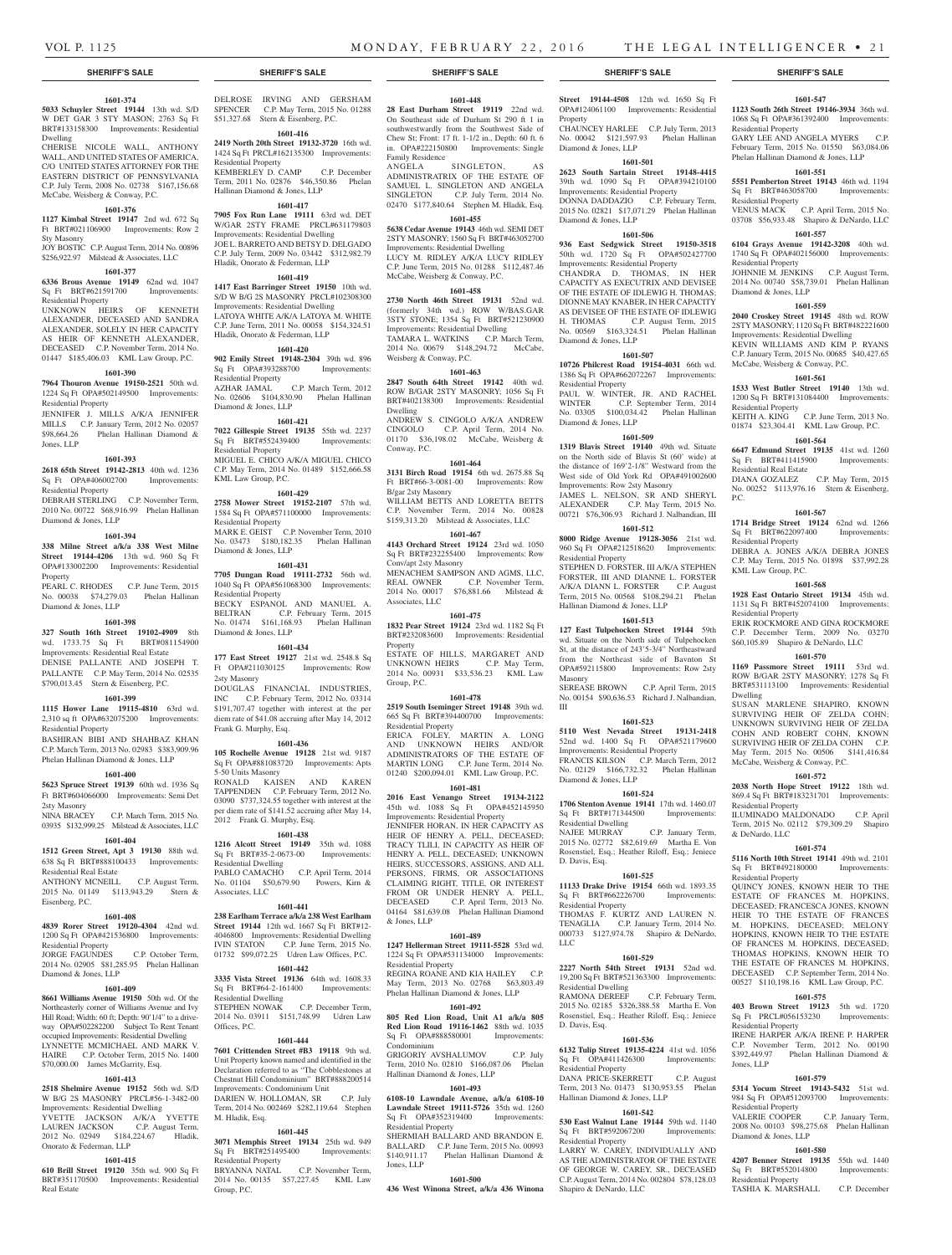**1601-677 7110 Vandike Street 19135** 65th wd. 1500 Sq Ft BRT#651267100 Improvements:

GISELLE ROSA C.P. April Term, 2015 No. 03107 \$112,862.25 KML Law Group, P.C.

**The following property, sale of which was post-poned from the February 2, 2016, Sheriff's Sale, will be offered for sale on TUESDAY, March 1, 2016.**

**1602-301 1626 Loney Street 19111** 56th wd. 3169 Sq Ft BRT#561550000 Improvements: Residential

LAWRENCE J. BISSINGER C.P. June Term, 2015 No. 01621 \$113,890.94 KML

**1602-304 1756 South Avondale Street 19142** 40th wd. 1741 Sq Ft BRT#401186300 Improvements:

ESAYAS T. HAILU C.P. June Term, 2015 No. 01888 \$84,198.96 KML Law Group,

**1602-305 6524 Saybrook Avenue 19142** 40th wd. 945

**1602-306**

CHEDDTA FLOWERS C.P. May Term, 2015 No. 00550 \$131,225.34 KML Law

**1602-307 1269 Stirling Street 19111** 53rd wd. (formerly of the 35th wd.) 1744 Sq Ft BRT#531057500 Improvements: Residential Property PIERRE R. ALEUS C.P. June Term, 2015 No. 01475 \$213,815.01 KML Law Group,

**1602-316 4812 D Street 19120** 42nd wd. 1628 Sq Ft BRT#421456500 Improvements: Residential

DERRICK MURPHY C.P. June Term, 2014 No. 02027 \$71,953.72 KML Law

**1602-331 3615 Prince Circle 19114** 66th wd. 2479 Sq Ft BRT#661202700 Improvements: Row B/

WILLIAM A. FARRIS AND LUCINDA FARRIS C.P. January Term, 2015 No. 00329 \$152,241.62 Milstead & Associates, LLC **1602-335 7028 Saybrook Avenue 19142** 40th wd. 1253.75 Sq Ft BRT#40-3-3078-00 Improvements: Residential Property EDDIE INGRAM C.P. February Term, 2015 No. 01138 \$42,307.43 Scott A. Dietterick, Esq., and/or Kathryn L. Mason, Esq. **1602-344 1435 Ellsworth Street 19146** 36th wd. 1496.6 Sq Ft BRT#36-5-2630-00 Improvements:

ROCHELLE SPROUEL A/K/A ROCHELLEE SPROUEL C.P. January Term, 2010 No. 00915 \$166,653.39 Milstead & Associates,

**1602-357 7911 Limekiln Pike 19150** 50th wd. 1640 Sq Ft BRT#501293900 Improvements:

THE UNKNOWN HEIRS OF CAROL B. JONES, DECEASED; DARLENE EMMANUEL, SOLELY IN HER CAPACITY AS HEIR OF CAROL B. JONES, DECEASED; MICHAEL JONES, SOLELY IN HIS CAPACITY AS HEIR OF CAROL B. JONES, DECEASED C.P. February Term, 2015 No. 02508 \$123,182.79 KML Law Group, P.C. **1602-367 1902 East Monmouth Street 19134- 3522** 25th wd. 948 Sq Ft OPA#252115200 Improvements: Residential Property TISHA KINSEY C.P. May Term, 2015 No. 01677 \$26,598.41 Phelan Hallinan Diamond

**1602-368 113 West Clarkson Street 19120** 42nd wd. 4420 Sq Ft BRT#422297300 Improvements:

TERSITA A. GUZMAN A/K/A TERESITA A. GUZMAN AND NAPOLEON H. MIRANDA C.P. May Term, 2015 No. 02928 \$53,226.64

Residential Property

Property

P.C.

Law Group, P.C.

Residential Property

Residential Property

Group, P.C.

P.C.

Property

Group, P.C.

gar 2sty Mas + Other

Row 2 Sty Masonry

Residential Property

& Jones, LLP

Residential Property

KML Law Group, P.C.

LLC

**1601-584 2033 South 22nd Street 19145** 48th wd. 953 Sq Ft BRT#482188800 Improvements:

JASON A. WHITE, AS ADMINISTRATOR OF THE ESTATE OF MICHELLE<br>STEVENS, DECEASED C.P. March

Term, 2015 No. 02623 \$103,866.30 KML

**1601-589 2125 West Chew Avenue 19138** 17th wd. (formerly part of the 42nd wd.) ROW W/ DET GAR 2STY MASONRY; 1,572 Sq Ft BRT#171106600 Improvements: Residential

03357 \$82,891.33 McCabe, Weisberg &

**1601-592 9843 Bonner Street 19115-2303** 58th wd. 1720 Sq Ft OPA#581471600 Improvements:

SVYATOSLAV FELTSAN AND MARIANNA<br>FELTSAN CP November Term 2013

No. 02369 \$238,966.49 Phelan Hallinan

**1601-608 1341 Tyson Avenue 19111** 53rd wd. 5,500 Sq Ft BRT#532240400 Improvements:

NICHOLAS TRUBISKY C.P. January Term, 2015 No. 02649 \$85,962.74 KML Law

**1601-611 1213 North 25th Street 19121** 29th wd. 1,072 Sq Ft BRT#291324200 Subject to Mortgage Improvements: Residential Dwelling JOSE L. REYES AND CASSANDRA LOVE C.P. November Term, 2013 No. 02094 \$96,921.74 Law Offices of Gregory

**1601-613 6725 North 7th Street 19126** 61st wd. DET CONV APT 3STY STONE; 2,205 Sq Ft BRT#611150100 Improvements: Residential

LYDIA E. ELSETINOW A/K/A LIDIA ELSETINOW AND CHRISTOPHER ELSETINOW C.P. October Term, 2013 No. 03010 \$56,309.91 McCabe, Weisberg &

**1601-615 113 Fernon Street 19148** 1st wd. 1160 Sq Ft BRT#011089400 Improvements: Row 2

MICHAEL J. DEWEES AND REGINA F. DOOLEY-DEWEES C.P. January Term, 2015 No. 00534 \$302,375.02 Emmanuel J.

C.P. June Term, 2014 No.

C.P. November Term, 2013

Law Group, P.C.

Residential Property

Law Group, P.C.

Dwelling<br>EWAN EWERS

Residential Property

Diamond & Jones, LLP

Residential Property

Group, P.C.

Javardian, LLC

Dwelling

Conway, P.C.

Sty Masonry

Argentieri, Esq.

P.C.

Conway, P.C.

STEVENS, DECEASED

Term, 2014 No. 02318 \$54,519.92 KML No. 00273 \$87,648.35 McCabe, Weisberg & Conway, P.C.

**5643 Sansom Street 19139** 60th wd. 1137<br>
Sq Ft BRT#604027100 Improvements: Sq Ft BRT#604027100 Residential Property CURLEY PRATT C.P. July Term, 2014 No. 00006 \$52,814.75 KML Law Group, P.C.

**436 West Harvey Street 19144** 22nd wd. (formerly part of the 59th wd.) SEMI/DET 3STY MASONRY; 2,688 Sq Ft BRT#593050800 Improvements: Residential Dwelling DAVID LEE BOWENS, KNOWN SURVIVING HEIR OF PATRICE PAULIN, DECEASED MORTGAGOR AND REAL OWNER; DARIAN THOMAS, KNOWN SURVIVING HEIR OF PATRICE PAULIN, DECEASED MORTGAGOR AND REAL OWNER AND UNKNOWN HEIRS OF PATRICE PAULIN, DECEASED MORTGAGOR AND REAL OWNER November Term, 2014 No. 01320 \$239,645.60 McCabe, Weisberg & Conway, P.C.

Residential Dwelling ASSOCIATIONS CLAIMING RIGHT, TITLE,

OR INTEREST FROM OR UNDER BIANCA F. MORRISON; PAULA MORRISON, PERSONAL REPRESENTATIVE OF THE ESTATE OF BIANCA F. MORRISON; ESTATE OF BIANCA F. MORRISON C.P. June Term, 2015 No. 02161 \$45,917.27 Udren Law Offices, P.C.

**314 Pensdale Street 19128** 21st wd. 2087 Sq Ft BRT#212057700 Improvements: Residential Property CATHERINE A. SPONBURGH A/K/A

CATHERINE ANN SPONBURGH C.P. June Term, 2014 No. 00832 \$136,859.30 KML Law Group, P.C.

# **1601-634**

**2601 Pennsylvania #CU4 19130** 8th wd. 488 Sq Ft OPA#888073398 Improvements: Commercial Condominium B&F INVESTMENT, LLC C.P. March Term, 2015 No. 01426 \$110,206.26, plus interest in the amount of \$5,619.63 from 02/05/15 Michael V. Phillips, Esq.

**5462 Arlington Street 19131-3115** 52nd wd. 1402 Sq Ft OPA#522057500 Improvements: Residential Property BRENDA DURHAM C.P. December Term, 2014 No. 00203 \$103,539.99 Phelan Hallinan

# **1601-620**

**4920 Ormes Street 19120** 42nd wd. 1,056 Sq Ft BRT#421330700 Improvements: Residential Property CINDRIA MCKNIGHT AND TINISHA MCKNIGHT C.P. February Term, 2014 No. 03137 \$98,993.24 KML Law Group,

#### **1601-621**

**6816 Chester Avenue 19142** 40th wd. 1670.75 Sq Ft BRT#403239600 Improvements: Residential Dwelling

TAMIKA EMERY A/K/A TAMIKA MILLER, SOLELY IN HER CAPACITY AS HEIR OF MARY EMERY A/K/A MARY E. EMERY, DECEASED; UNKNOWN HEIRS, SUCCESSORS, ASSIGNS, AND ALL PERSONS, FIRMS, OR ASSOCIATIONS CLAIMING RIGHT, TITLE, OR UNDER MARY EMERY A/K/A MARY E. EMERY,<br>DECEASED C.P. December Term, 2014 DECEASED C.P. December Term, 2014 No. 02312 \$109,599.71 Powers, Kirn & Associates, LLC

# **1601-623**

**7158 North Uber Street 19138** 10th wd. 1644 Sq Ft BRT#101149400 Improvements: Residential Property

JAMAR LITTLE C.P. July Term, 2013 No. 03373 \$124,063.84 KML Law Group, P.C.

# **1601-625**

**4709 Wallace Place 19139** 6th wd. ROW B/GAR 2STY MASONRY; 1408 Sq<br>Ft BRT#061103006 Subject to Mortgage Subject to Mortgage Improvements: Residential Dwelling

MARSHA E. BROWN, KNOWN SURVIVING HEIR OF NAMON BROWN, DECEASED MORTGAGOR AND REAL OWNER; DAVID BROWN, KNOWN SURVIVING HEIR OF NAMON BROWN, DECEASED MORTGAGOR AND REAL OWNER; JULIA J. BROWN, KNOWN SURVIVING HEIR OF NAMON BROWN, DECEASED MORTGAGOR AND REAL OWNER; LAVERNE BROWN, KNOWN SURVIVING HEIR OF NAMON BROWN, DECEASED MORTGAGOR AND REAL OWNER; UNKNOWN SURVIVING HEIRS OF NAMON BROWN, DECEASED MORTGAGOR AND

# C.P. October Term, 2013 Group, P.C.

**1601-626**

# **1601-627**

#### **1601-629**

**4851 Fairmount Avenue 19139** 44th wd. 1080 Sq Ft BRT#441230800 Improvements: UNKNOWN HEIRS, SUCCESSORS, ASSIGNS, AND ALL PERSONS, FIRMS, OR

Sq Ft BRT#403156700 Improvements: Residential Property TYEISHA HARRIS C.P. November Term, 2014 No. 03065 \$27,305.05 KML Law Group, P.C. **5818 Oxford Avenue 19149** 35th wd. 1138 Sq Ft BRT#352340200 Improvements:

# **1601-630**

#### **1601-637**

Diamond & Jones, LLP **1601-640**

**2030 Lansing Street 19152** 56th wd. 2563 Sq Ft OPA#56-1473100 Residential Property JASON ARMSTRONG AND KARA K. ARMSTRONG C.P. January Term, 2014 No. 03011 \$175,972.49 Scott A. Dietterick, Esq.; Kimberly A. Bonner, Esq.; Jana Fridfinnsdottir, Esq.; Michael E. Carleton, Esq.; Meredith H. Wooters, Esq.; Manley Deas Kochalski LLC

### **1601-643**

**1148 South 52nd Street 19143** 51st wd. 1536 Sq Ft BRT#511199800 Improvements: Residential Property<br>LIONEL DUNBAR

C.P. February Term, 2015 No. 00867 \$145,663.78 KML Law Group, P.C.

#### **1601-656**

**2222 South Clarion Street 19148** 39th wd. ROW 2 STY MASONRY; 1116 Sq Ft BRT#394450300 Subject to Mortgage Improvements: Mobile Home THOMAS HANLY AND PAULINE HANLY C.P. March Term, 2014 No. 05415 \$117,149.73 McCabe, Weisberg & Conway, P.C.

#### **1601-667**

**5909 Crystal Street 19120** 35th wd. 1225<br>
Sq Ft BRT#352219700 Improvements: Sq Ft BRT#352219700 Residential Property CHARMEL P. GAMBLE C.P. October Term, 2010 No. 1967 \$130,679.38 Kimberly A. Bonner, Esq.; Scott A. Dietterick, Esq.; Jana Fridfinnsdottir, Esq.; Michael E. Carleton, Esq.; Manley Deas Kochalski LLC

#### **1601-673**

**7200 Limekiln Turnpike 19138** 10th wd. 1471 Sq Ft BRT#102072200 Improvements: Residential Property JENNIFER PEARSON C.P. April Term, 2013 No. 01474 \$242,007.15 KML Law Group, P.C.

#### **1601-675**

**5620 Christian Street 19143** 46th wd. 1289 Sq Ft BRT#463136200 Residential Property

DARIN GALLMAN C.P. December Term, 2012 No. 02456 \$82,859.98 KML Law

#### **1602-386**

**4147 Gilham Street 19135** 55th wd. 975 Sq Ft BRT#552135800 Improvements: Residential Dwelling

DEBORAH PEIRCE A/K/A DEBORAH<br>PIERCE C.P. February Term, 2015 No. C.P. February Term, 2015 No. 01400 \$83,470.51 Udren Law Offices, P.C. **1602-388**

**6625 North 17th Street 19126** 50th wd. 1422 Sq Ft BRT#138 N 210 333 Improvements: Residential Dwelling

ESTATE OF ROBERT ROSS A/K/A ROBERT G. ROSS C/O RHONDA JOHNSON, EXECUTRIX; RHONDA JOHNSON, INDIVIDUALLY AND AS EXECUTRIX OF THE ESTATE OF ROBERT ROSS A/K/A ROBERT G. ROSS; TAMIR JOHNSON, KNOWN HEIR OF ROBERT ROSS A/K/A ROBERT G. ROSS; ROSLYN JOHNSON, KNOWN HEIR OF ROBERT ROSS A/K/A ROBERT G. ROSS; UNKNOWN HEIRS, SUCCESSORS, ASSIGNS, AND ALL PERSONS, FIRMS, OR ASSOCIATIONS CLAIMING RIGHT, TITLE, OR INTEREST FROM OR UNDER ROBERT ROSS A/K/A ROBERT G. ROSS C.P. July Term, 2013 No. 01572 \$72,992.13 Udren Law Offices, P.C.

# **1602-391**

**2345 Fernon Street 19145-1321** 36th wd. 2094 Sq Ft OPA#364074100 Improvements: Residential Property RICHARD SIMMONS C.P. October Term,

2014 No. 03546 \$83,060.64 Phelan Hallinan Diamond & Jones, LLP **1602-401**

#### **8415 Lynnewood Road 19150-3204** 50th wd. 1402 Sq Ft OPA#502035400 Improvements: Residential Property

DEBORAH LEWIS AND MARK ANTHONY LEWIS C.P. October Term, 2013 No. 03648 \$272,022.68 Phelan Hallinan Diamond & Jones, LLP

#### **1602-406**

**2814 North Newkirk Street 19132** 38th wd. 1008 Sq Ft OPA#381268800 Improvements: Residential Dwelling

DONNELL MCCARTY C.P. April Term, 2014 No. 03920 \$38,634.40 Joseph R. Loverdi, Esq.

# **1602-407**

**6715 Trinity Street 19142** 40th wd. 1205 Sq Ft BRT#403092900 Improvements: Residential Property

TAUHEDAH CRYOR C.P. January Term, 2015 No. 00732 \$79,794.46 KML Law Group, P.C.

#### **1602-417**

**4050 Neilson Street 19124** 33rd wd. 1528 Sq Ft OPA#33-2522300 Improvements: Residential Property

BERQUIS A. HERRERA A/K/A BERQUIS HERRERA C.P. February Term, 2015 No. 02416 \$49,427.37 Justin F. Kobeski, Esq.; Scott A. Dietterick, Esq.; Kimberly A. Bonner, Esq.; Jana Fridfinnsdottir, Esq.; Michael E. Carleton, Esq.; Meredith H. Wooters, Esq.; Manley Deas Kochalski LLC

# **1602-418**

**457 East Wyoming Avenue 19120** 42nd wd. 1760 Sq Ft BRT#871564200 Improvements: Commercial Use

RICARDO A. TEJADA C.P. August Term, 2015 No. 2256 \$21,351.97 Weber Gallagher Simpson Stapleton Fires & Newby, LLP, Sarah A. Elia, Esq.

#### **1602-422**

**433 West Bringhurst Street 19144-4601**  12th wd. 2412 Sq Ft OPA#123112700 Improvements: Residential Property

JAZY STROMAN; JANICE HICKSON, IN HER CAPACITY AS ADMINISTRATRIX AND HEIR OF THE ESTATE OF BESSIE WALLACE; JANICE HICKSON, IN HER CAPACITY AS HEIR OF REGINAL M. WALLACE A/K/A REGINALD M. WALLACE, DECEASED; UNKNOWN HEIRS, SUCCESSORS, ASSIGNS, AND ALL PERSONS, FIRMS, OR ASSOCIATIONS CLAIMING RIGHT, TITLE, OR INTEREST FROM OR UNDER BESSIE WALLACE, DECEASED: UNKNOWN HEIRS SUCCESSORS, ASSIGNS, AND ALL PERSONS, FIRMS, OR ASSOCIATIONS CLAIMING RIGHT, TITLE, OR INTEREST FROM OR UNDER REGINAL M. WALLACE A/K/A/ REGINALD M. WALLACE, DECEASED C.P. March Term, 2015 No. 02111 \$128,103.27 Phelan Hallinan Diamond & Jones, LLP

#### **1602-435**

**6650 Blakemore Street 19119** 22nd wd. Beginning Point: Beginning at a point on the Southwesterly side of Blakemore St (50 ft wide) at the distance of 134'3-5/8" Northwestwardly measured along the said Southwesterly side

#### **SHERIFF'S SALE SHERIFF'S SALE SHERIFF'S SALE SHERIFF'S SALE SHERIFF'S SALE**

of Blakemore St from the Northwesterly side of Hortter St (50 ft wide) BRT#221285800 Subject to Mortgage Improvements: Row B/ gar 2sty Masonry

JOSEPH D. JOHNSON, JR. C.P. January Term, 2012 No. 02040 \$189,458.28 Richard J. Nalbandian, III, Esq.

#### **1602-444**

**5628 Nelson Street 19138** 12th wd. 1138.08 Sq Ft BRT#122256500; LOT AND BLOCK #86N4-131 Improvements: Residential Dwelling

CHARLES A.J. HALPIN, III, ESQUIRE PERSONAL REPRESENTATIVE OF THE ESTATE OF ERNEST WILLIAMS A/K/A ERNEST WILLIAMS, SR., DECEASED C.P. December Term, 2013 No. 00214 \$58,377.87 Powers, Kirn & Associates, LLC

#### **1602-445**

**1517 South 32nd Street 19146** 36th wd. 767.40 Sq Ft BRT#364460100 Improvements: Residential Real Estate

OSMAN BARRIE C.P. August Term, 2015 No. 03910 \$84,346.00 Stern & Eisenberg P.C.

# **1602-447**

**6516 Saybrook Avenue 19142** 40th wd. 1044 Sq Ft BRT#403156300 Improvements: Residential Property

RICHARD DEREEF C.P. December Term, 2014 No. 001740 \$12,436.75 Shapiro & DeNardo, LLC

#### **1602-460**

**4938 Penn Street 19124** 23rd wd. 5342.73 Sq Ft BRT#234292600 Improvements: Residential Property

COLLEEN SCOTT-JENKINS, ADMINISTRATRIX OF THE ESTATE OF STEVEN B. JENKINS, DECEASED C.P. August Term, 2013 No. 001402 \$215,322.26 Shapiro & DeNardo, LLC

**1602-491 12149 Aster Street 19154** 66th wd. 4615 Sq Ft BRT#663200200 Improvements: Residential

DAWN KOBER A/K/A DAWN M. KOBER AND RONALD J. WRIGHT C.P. June Term, 2015 No. 00369 \$201,372.25 KML

**1602-526 9849 Haldeman Avenue 19115** 58th wd. 2935.5 Sq Ft BRT#58-1345800 Improvements:

UNKNOWN HEIRS, SUCCESSORS, ASSIGNS, AND ALL PERSONS, FIRMS, OR ASSOCIATIONS CLAIMING RIGHT, TITLE, OR INTEREST FROM OR UNDER RIA DORA SEGALOW A/K/A DORA SEGALOW; POLA MICHAELS, KNOWN HEIR OF RIA DORA SEGALOW A/K/A DORA SEGALOW; RICKY SEGALOW, KNOWN HEIR OF RIA DORA SEGALOW A/K/A DORA SEGALOW; RIA DORA SEGALOW A/K/A DORA SEGALOW, LAST RECORD OWNER C.P. September Term, 2014 No. 03075 \$207,518.31

**1602-532 1306 West Somerset Street 19132** 37th wd. 1827 Sq Ft OPA#37-2-3361-00 Improvements:

ABDUR-RAHIYM NEEQUAYE C.P. January Term, 2012 No. 03025 \$51,798.20 Justin F. Kobeski, Esq.; Scott A. Dietterick, Esq.; Kimberly A. Bonner, Esq.; Jana Fridfinnsdottir, Esq.; Michael E. Carleton, Esq.; Meredith H. Wooters, Esq.; Manley

**1602-542 885 Granite Street 19124-1728** 35th wd. 1022 Sq Ft OPA#351139200 Improvements:

BLEASE BURNO C.P. November Term, 2013 No. 01135 \$65,029.33 Phelan Hallinan

**1602-573 5405 Westminster Avenue 19131-4919** 4th wd. 1140 Sq Ft OPA#041056400 Improvements:

REGINALD D. LUNDY, II AND APRIL E. LUNDY C.P. March Term, 2015 No. 01136 \$45,668.43 Phelan Hallinan Diamond &

**1602-574 1425 East Susquehanna Avenue 19125** 18th wd. On Northeasterly side of Susquehanna Ave 18' Southeastwardly from the Southeasterly side of Gaul St; Front: abnormal, Depth: abnormal BRT#181252900 Improvements: Single

JONATHAN WOJTIW C.P. March Term, 2013 No. 03820 \$261,704.91 Stephen M.

**1602-580 1828 Federal Street 19146** 36th wd. ROW 3STY MASONRY; 1440 Sq Ft BRT#361038800

Property

Law Group, P.C.

Residential Dwelling

Udren Law Offices, P.C.

Residential Property

Deas Kochalski LLC

Residential Property

Diamond & Jones, LLP

Residential Property

Jones, LLP

Family Residence

Hladik, Esq.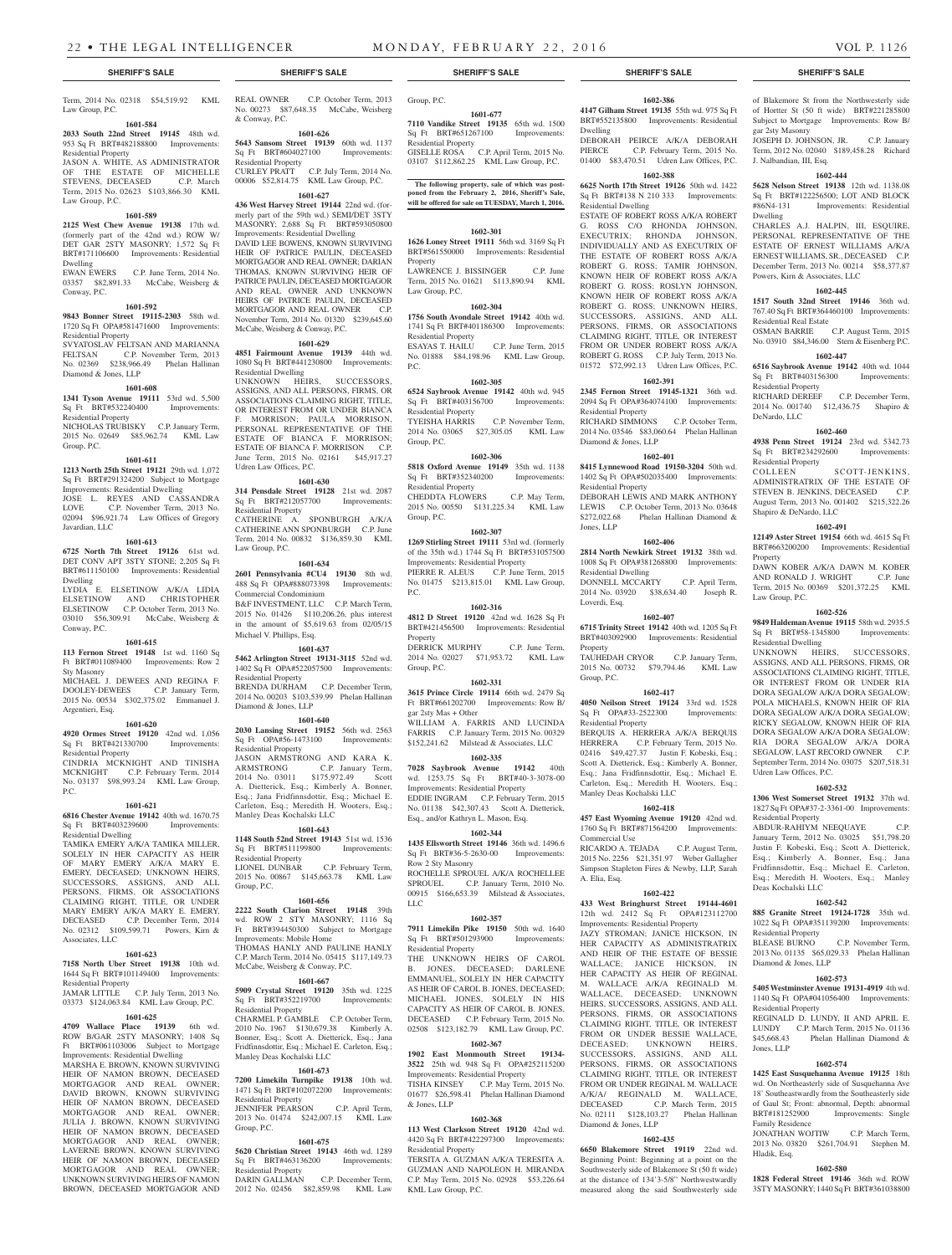DARRELL DORSEY C.P. August Term, 2015 No. 04379 \$43,326.27 Richard J. of Womrath St.; Front: 18' Depth: 97' 4-5/8"

MIGUEL SORIANO AND KIYOMI SORIANO C.P. October Term, 2015 No. 000035

**1603-302 1513 Elbridge Street 19149** 54th wd. (formerly of the 35th wd.) 1996 Sq Ft BRT#541115200 Improvements: Residential Property MARIE ENIDE ST. ALBORD C.P. March Term, 2014 No. 03576 \$134,485.02 KML

**1603-303 5317 West Girard Avenue 19131** 44th wd. 2288 Sq Ft BRT#442092500 Improvements:

No. 02372 \$124,475.19 KML Law Group,

**1603-304 2536 South Bellford Street a/k/a 2536 Bellford Street 19153** 40th wd. 1141 Sq Ft BRT#404147000 Improvements: Residential

AISHA M. SMALL A/K/A AISHA M. SMALLS C.P. November Term, 2014 No. 00880 \$91,394.46 KML Law Group, P.C. **1603-305 2053 East Pacific Street 19134** 45th wd. 662 Sq Ft BRT#452175500 Improvements:

ROLANDO GONZALEZ C.P. July Term, 2015 No. 02306 \$58,562.76 KML Law

**1603-306 3657 Old York Road 19140** 43rd wd. 1688 Sq Ft BRT#432160100 Improvements:

2012 No. 02289 \$150,947.97 KML Law

**1603-308 5243 Westford Road 19120** 42nd wd. 1496 Sq Ft BRT#421408700 Improvements:

SADIE PEREZ C.P. August Term, 2011 No. 03915 \$101,399.76 KML Law Group, P.C. **1603-309 131 North Robinson Street 19139** 34th wd. 927 Sq Ft BRT#341168300 Improvements:

STEPHEN A. CHAPMAN A/K/A STEVEN<br>CHAPMAN C.P. October Term, 2014 No.

03003 \$63,797.26 KML Law Group, P.C. **1603-310 4929 North 13th Street a/k/a 4929 13th Street 19141-3501** 49th wd. 2496 Sq Ft OPA#491506600 Improvements: Residential

FARUQ I. ROBINSON A/K/A FARUQ<br>ROBINSON C.P. May Term, 2015 No.

02699 \$46,902.82 Phelan Hallinan Diamond

**1603-311 1825 North Hancock Street 19122** 18th wd. 1044 Sq Ft BRT#183096800 Improvements:

GERMAN GONZALEZ C.P. January Term, 2015 No. 02471 \$91,415.23 Richard M.

**1603-312 2544 North 11th Street 19133** 37th wd.

SHAWN MOORE C.P. May Term, 2014 No. 00292 \$93,613.19 Milstead & Associates,

**1603-313 5826 Baynton Street a/k/a 5826 Bayfon Street 19144** 54th wd. 1521.2 Sq Ft BRT#591184600

JACOB STEPANSKY C.P. June Term, 2014 No. 02370 \$81,030.89 Milstead &

**1603-314 2522 South Rosewood Street 19145-4631**  26th wd. 1044 Sq Ft OPA#261108600 Improvements: Residential Property CATHERINE M. BUONFIGLIO C.P. April Term, 2015 No. 02819 \$133,617.49 Phelan

**1603-315 1927 Poplar Street Unit B 19130** 29th wd. 1314 Sq Ft OPA#888290557 Improvements:

ELLA REPIK C.P. March Term, 2012 No. 02336 \$306,657.12 Justin F. Kobeski, Esq.; Scott A. Dietterick, Esq.; Kimberly A. Bonner, Esq.; Kimberly J. Hong, Esq.; Jana Fridfinnsdottir, Esq.; Michael E. Carleton, Esq.; Meredith H. Wooters, Esq.; Karina Velter, Esq.;

**1603-316 7528 Beverly Road 19138** 50th wd. 1500 Sq Ft OPA#50-1365900 Improvements: Residential

CECELIA KOFA A/K/A CECELIA N. KOFA C.P. February Term, 2015 No. 01948

C.P. October Term, 2014 No.

C.P. May Term, 2015 No.

C.P. May Term, 2013

C.P. December Term,

BRT#232506400

Law Group, P.C.

Residential Property<br>LIONEL DUNBAR

Residential Property

Residential Property<br>VERONICA WARD

Residential Property

Residential Property

Property

& Jones, LLP

Condo Home

LLC

Associates, LLC

Squire & Associates, LLC

1032.98 BRT#371195700 Row 2 Sty Masonry

Improvements: Row 2sty Masonry

Hallinan Diamond & Jones, LLP

Residential Property

Property

Manley Deas Kochalski LLC

Group, P.C.

Group, P.C.

P.C.

Property

\$46,990.47 John J. Kelly, Jr.

**1602-685 1201 North 65th Street 19151** 34th wd. Front: 21', Depth: 88'; Northeasterly corner of 65th St and Diamond St BRT#344302700 Improvements: Single Family Residence<br>
YAYA BAGAYOKO C.P. August Term,

2014 No. 002009 \$224,888.17 Stephen M.

**1602-692 6223 Clearview Street 19138** 59th wd. 873 Sq Ft BRT#59-2308600 Improvements:

GAIL R. DAVENPORT A/K/A GAIL DAVENPORT C.P. November Term, 2014 No. 01907 \$123,720.80 Powers, Kirn &

**1602-694 2535 South 62nd Street 19142** 40th wd. 1113 Sq ft BRT#40-2-1039-00 Improvements:

JACK JANES C.P. May Term, 2013 No. 00191 \$69,283.41 Powers, Kirn &

**1602-698 400 West Hortter Street, Unit C, a/k/a 400-414 West Hortter Street, Unit C 19119** 22nd wd. 1500 Sq Ft BRT#88-8-220201 Improvements:

ROBERTA J. TIGHE AND JOSEPH V. TIGHE C.P. June Term, 2014 No. 00138 \$64,050.91 Jessica N. Manis, Esq.; Powers, Kirn, &

**1602-704 3258 Belgrade Street 19134** 45th wd. 1200 Sq Ft BRT#451331600 Improvements:

UNKNOWN SURVIVING HEIRS OF ANN P. BIBBY A/K/A ANN BIBBY, DECEASED MORTGAGOR AND REAL OWNER; ROBERT J. CASANA, KNOWN SURVIVING HEIR OF ANN P. BIBBY A/K/A ANN BIBBY, DECEASED MORTGAGOR AND REAL OWNER; PATRICIA LALLY, KNOWN SURVIVING HEIR OF ANN P. BIBBY A/K/A ANN BIBBY, DECEASED MORTGAGOR AND REAL OWNER: ROBERT GACZHIAS KNOWN SURVIVING HEIR OF ANN P. BIBBY A/K/A ANN BIBBY, DECEASED MORTGAGOR AND REAL OWNER; MARK J. GACZHIAS, KNOWN SURVIVING HEIR OF ANN P. BIBBY A/K/A ANN BIBBY, DECEASED MORTGAGOR AND REAL OWNER; ROBERT GACZHIAS, JR., KNOWN SURVIVING HEIR OF ANN P. BIBBY A/K/A ANN BIBBY, DECEASED MORTGAGOR AND REAL OWNER; FRANCES E. MONGAN A/K/A FRANCES E. HROSOVSKY, KNOWN SURVIVING HEIR OF ANN P. BIBBY A/K/A ANN BIBBY, DECEASED MORTGAGOR AND REAL OWNER C.P. July Term, 2014 No. 01699 \$33,736.89 KML Law Group, P.C. **1602-706 4131 Devereaux Avenue 19135** 55th wd. 1513 Sq Ft BRT#552027100 Improvements:

Masonry

Nalbandian, III, Esq.

YAYA BAGAYOKO

Residential Dwelling

Associates, LLC

Residential Dwelling

Residential Dwelling

Associates, LLC

Residential Property

Residential Property

Residential Property

& Jones, LLP

Station/mini Mart

Robert L. Sanzo

GREGORY G. BENNER AND MICHELLE J. BENNER C.P. December Term, 2014 No. 01300 \$35,556.78 KML Law Group, P.C. **1602-716 3315 Friendship Street 19149-1619** 55th wd. 1494 Sq Ft OPA#551421900 Improvements:

JANINE CANCELLIERE AND ANTHONY M. CANCELLIERE A/K/A ANTHONY CANCELLIERE C.P. April Term, 2015 No. 01007 \$28,006.64 Phelan Hallinan Diamond

**1602-723A-B 2401-2421 West Allegheny Avenue – Premises A – 19132** 38th wd. Approximate size: 120'x116' OPA#882895200 Subject to Mortgage Improvements: Gas Station **3281 Fox Street – Premises B – 19129** 38th wd. Approximate size: 175'x150' OPA#882730400 Subject to Mortgage Improvements: Gas

NASHIN KAHN, ET AL. C.P. March Term, 2011 No. 01491 \$400,000 plus interest

**SHERIFF'S SALE OF TUESDAY, MARCH 1, 2016**

**1603-301 4243 Salem Street 19124** 23rd wd. On S. side of Salem St 346' 7/8" N. from N. side

Associates, LLC

Hladik, Esq.

#### **SHERIFF'S SALE SHERIFF'S SALE SHERIFF'S SALE SHERIFF'S SALE SHERIFF'S SALE**

#### Improvements: Residential Dwelling BRUCE G. STENBERG, II C.P. August **1425 Englewood Street 19111** 53rd wd. Term, 2013 No. 01920 \$256,555.27 McCabe, Weisberg, & Conway, P.C.

#### **1602-582A-D**

**2nd wd. (1301 Federal Street – Premises A – 19147)** 18'x52' OPA#021252700 Subject to Mortgage Subject to Rent Improvements: Row

Con/apt 3 Sty Mason **23rd wd.** (**4750 Frankford Avenue – Premises B – 19124)** Approximate size: 17'x85'8" OPA#871110050 Subject to Rent Improvements: Sty Off + Apt 3 Sty Masonry **39th wd.** (**2140 South 8th Street – Premises C – 19148)** Approximate size: 16'x65' OPA#393255200 Subject to Mortgage

# Improvements: Row 2 Sty Masonry

**23rd wd.** (**4655-4661 Paul Street – Premises D – 19124)** Approximate size: 61'x89' OPA#0882966800 Subject to Rent Improvements: Store 1 Sty Masonry BIK YANG LAU C.P. June Term, 2008 No.

04947 \$125,000.00 Drew Salaman, Esq. **1602-589A-C**

#### **4324 Main Street – Premises A – 19127**  21st wd. 1974.56 Sq Ft OPA#871274800 Improvements: Row W/off Str 2sty Masonry **4326 Main Street – Premises B – 19127**  21st wd. 5429 Sq Ft OPA#871019250 Improvements: Str/off+apts 3sty Masonry **4328 Main Street – Premises C – 19127**  21st wd. 4893.81 Sq Ft OPA#871274850 Improvements: Row W-off/str 2sty Masonry

4326 MAIN STREET, L.P. C.P. April Term, 2010 No. 01278 \$1132077.87 together with interst at the per diem rate of \$178.70 accruing after March 5, 2014 Frank G. Murphy, Esq.

#### **1602-591**

**3266 Miller Street 19134** 45th wd. On Northwesterly side of Miller St 88ft Northeastwardly from the Northeasterly side of Madison St; Front: 14'4", Depth: 62' BRT#451354500 Improvements: Single Family Residence KENNETH WICK A/K/A KENNETH W.

WICK, JR. AND NICOLE M. WICK C.P. November Term, 2014 No. 001305 \$167,870.52 Stephen M. Hladik, Esq.

#### **1602-594**

**2619 North 23rd Street 19132** 16th wd. 992 Sq Ft BRT#162226700 Improvements: Residential Property

HAZEL G. TAYLOR C.P. June Term, 2015 No. 04006 \$46,032.27 KML Law Group, P.C.

#### **1602-595**

**4640 Reach Street 19120** 42nd wd. (formerly of the 5th wd.) 1206 Sq Ft BRT#421596900

Improvements: Residential Property RASHI J. FREEMAN C.P. June Term,

2015 No. 03995 \$75,061.76 KML Law Group, P.C.

# **1602-603**

**5937 Tackawanna Street 19135** 62nd wd. On Southeasterly side of Tackawanna St 103'6" Southwestwardly from the Southwesterly side of Comly St; Front: 30'1-1/8", Depth: Irregular<br>BRT#622323000 Improvements: Single Improvements: Single Family Residence

HOWARD Q. WALKER, SR. A/K/A HOWARD Q. WALKER AND JACQUELINE WALKER C.P. July Term, 2014 No. 002492 \$195,755.49 Stephen M. Hladik, Esq.

#### **1602-605**

**2020 Dorrance Street 19145** 48th wd. (formerly part of the 36th wd.) ROW 2STY MASONRY; 840 Sq Ft BRT#481271200 Improvements:

Residential Dwelling JOHN J. CHEATLEY C.P. April Term, 2013 No. 02579 \$59,911.72 McCabe, Weisberg, & Conway, P.C.

#### **1602-606**

**903 Clinton Street #1F 19107** 5th wd. 0 Sq Ft BRT#88-8-030454 Improvements: Residential Dwelling

JAVIER GOMEZ A/K/A JAVIER H. GOMEZ<br>AND KAREN GOMEZ C.P. November AND KAREN GOMEZ Term, 2014 No. 00124 \$378,283.77 Udren Law Offices, P.C.

#### **1602-607**

**5148 Bingham Street 19120** 42nd wd. **1554 North 57th Street 19131** 4th wd. (former-On Northwesterly side of Bingham St 95'9" Southwestwardly from the Southwesterly side of Ashdale St; Front: irregular, Depth: irregular BRT#421495000 Improvements: Single Family Residence<br>IIA OING HUANG

C.P. September Term, 2014 No. 02494 \$82,900.57 Stephen M. Hladik, Esq.

#### **1602-608**

**6644 North 18th Street 19126** 10th wd. 1472 Sq Ft BRT#101094400 Improvements: Residential Property

THOMAS GRANT C.P. February Term, 2014 No. 01342 \$92,902.68 KML Law Group, P.C.

# **1602-610**

(formerly of the 35th wd.) 2355 Sq Ft BRT#532361500 Improvements: Residential Property UNKNOWN HEIRS/ADMINISTRATORS OF

THE ESTATE OF HELEN T. HOWE AND ROBERT HOWE, BELIEVED HEIR AND/ OR ADMINISTRATOR OF THE ESTATE OF HELEN T. HOWE C.P. November Term, 2014 No. 00535 \$154,873.79 KML Law Group, P.C.

# **1602-611**

#### **625 East Durham Street 19119** 22nd wd. 5534 Sq Ft BRT#222170200 Improvements: Residential Property

WAYNE M. GARVIN C.P. June Term, 2015 No. 03791 \$436,947.46 KML Law Group, P.C.

#### **1602-612**

**4928 C Street 19120** 42nd wd. 1270 Sq Ft BRT#421360300 Improvements: Residential Property VICTORIA DEMARCO, SOLELY IN HER

CAPACITY AS HEIR OF MARY MAIALETTI, DECEASED; VERONICA HARTMANN, SOLELY IN HER CAPACITY AS HEIR OF MARY MAIALETTI, DECEASED C.P. August Term, 2015 No. 02384 \$54,449.43 KML Law Group, P.C.

#### **1602-613**

**6356 Marsden Street 19135** 41st wd. ROW 2STY MASONRY; 1084 Sq Ft BRT#411252800 Improvements: Residential Dwelling MARKEEM KENDALL C.P. March Term, 2015 No. 01548 \$101,013.33 McCabe, Weisberg, & Conway, P.C.

#### **1602-615**

**3206 Princeton Avenue 19149** 55th wd. 1735 Sq Ft BRT#551381200 Improvements:

Residential Property BRIAN C. BUCK AND CHRISTINE M. BUCK C.P. November Term, 2014 No. 02121 \$154,984.18 KML Law Group, P.C.

# **1602-616**

**5742 Filbert Street 19139** 4th wd. 930 Sq Ft BRT#042016100 Improvements: Residential Property FELICIA BASKERVILLE A/K/A FELICIA L. BASKERVILLE C.P. February Term, 2015 No. 01137 \$29,386.29 KML Law Group, P.C.

#### **1602-617**

**5401 Diamond Street 19131** 52nd wd. 2223 Sq Ft OPA#52-2-0924-00 Improvements: Residential Property

KIM NOVACK FOX C.P. April Term, 2013 No. 02884 \$129,403.44 Justin F. Kobeski, Esq.; Scott A. Dietterick, Esq.; Kimberly A. Bonner, Esq.; Jana Fridfinnsdottir, Esq.; Michael E. Carleton, Esq.; Meredith H. Wooters, Esq.; Manley Deas Kochalski LLC

#### **1602-618**

**6624 Woodland Avenue 19142** 40th wd. On Southeasterly side of Woodland Ave 50 ft Southwestwardly from the Southwesterly side of Shields St; Front: 24', Depth: 100' BRT#403150600 Improvements: Single Family Residence KING S. CORNEH AND MARY M. CORNEH A/K/A MARY M. FORTUNE C.P. November Term, 2014 No. 00193 \$107,080.52

Stephen M. Hladik, Esq. **1602-619**

# **4033 Loring Street 19136** 41st wd. 1003 Sq Ft

BRT#412177200 Improvements: Residential Property CHRISTINE LYNN PARKER A/K/A

CHRISTINE PARKER C.P. October Term, 2014 No. 02909 \$112,481.64 KML Law Group, P.C.

# **1602-620**

**4633 Hurley Street 19120** 42nd wd. 1200 Sq Ft BRT#421446400 Improvements: Residential Property

HERMINIO RAMOS CASTILLO C.P. December Term, 2014 No. 02300 \$87,366.41 KML Law Group, P.C.

#### **1602-621**

ly of the 34th wd.) 1179 Sq Ft BRT#043287800 Improvements: Residential Property

GRETTA A. DAVIS C.P. June Term, 2015 No. 00501 \$48,874.05 KML Law Group, P.C.

# **1602-623**

**4543 Bleigh Avenue 19136** 41st wd. On Northeasterly side of Bleigh St at the distance of 395'2-1/2" Southeastwardly from the Southeasterly side of Jackson St; Front: 18'3", Depth: 66'5-3/16" BRT#412160800 Improvements: Single Family Residence MADELINE G. MAZIE AND FRANK<br>MAZIE C.P. September Term. 2014 No.

C.P. September Term, 2014 No. 00727 \$114,137.41 Stephen M. Hladik, Esq.

#### **1602-625**

**5524 Torresdale Avenue 19124** 41st wd. (formerly of the 23rd wd.) 1175 Sq Ft BRT#411281300 Improvements: Residential Property GLORIA E. SANTIAGO A/K/A GLORIA

ESTHER SANTIAGO C.P. March Term, 2015 No. 02441 \$80,755.72 KML Law Group, P.C.

#### **1602-626**

**407 South 63rd Street a/k/a 407 Cobbs Creek Pkwy 19143** 3rd wd. (formerly of the 46th wd.) 1280 Sq Ft BRT#032252500 Improvements: Residential Property

SHELLEY COLLINS C.P. December Term, 2013 No. 03487 \$133,433.55 KML Law Group, P.C.

#### **1602-627**

**3136 Friendship Street 19149** 55th wd. (formerly of the 35th wd.) 1706 Sq Ft BRT#551404100 Improvements: Residential Property

ROBERT J. SUTULA, JR. C.P. September Term, 2010 No. 01292 \$171,825.58 KML Law Group, P.C.

# **1602-629**

**2625 Oakford Street 19146** 36th wd. On North side of Oakford St 214' Eastward from the East side of 27th St; Front: 14', Depth: 65' BRT#362042900 Improvements: Single Family Residence RHONDA FRISBY C.P. September Term, 2014 No. 03359 \$102,304.32 Stephen M. Hladik, Esq.

#### **1602-633**

**715 North 41st Street 19104-1720** 6th wd. 1822 Sq Ft PRCL#061218200 Improvements: Residential Property

RAMONA D. TAYLOR, IN HER CAPACITY AS ADMINISTRATRIX OF THE ESTATE OF CARL E. WATTS: CARLA WATTS, IN HER CAPACITY AS HEIR OF THE ESTATE OF CARL E. WATTS; CARA WATTS, IN HER CAPACITY AS HEIR OF THE ESTATE OF CARL E. WATTS; UNKNOWN HEIRS, SUCCESSORS, ASSIGNS, AND ALL PERSONS, FIRMS, OR ASSOCIATIONS CLAIMING RIGHT, TITLE, OR INTEREST FROM OR UNDER CARL E. WATTS, DECEASED C.P. May Term, 2012 No. 02944 \$85,689.65 Phelan Hallinan Diamond & Jones, LLP

#### **1602-642**

**4468 Carwithan Street 19136** 65th wd. 1600 Sq Ft BRT#65-2-1174-00; BRT#136 N 18-341 Improvements: Residential Dwelling PATRICK GLYNN AND VALERIE GLYNN C.P. May Term, 2015 No. 01422 \$145,479.96 Powers, Kirn & Associates, LLC

#### **1602-644**

**6133 Ditman Street 19135** 41st wd. On SE side of Ditman Street 224' 3/4" SW from SW side of Deveraux St; Front: 24'9-3/4", Depth: 100' BRT#411229500

MIGUEL SORIANO AND KIYOMI SORIANO C.P. October Term, 2015 No. 000034 \$90,346.58 John J. Kelly, Jr.

# **1602-665**

**4218 Cottman Avenue 19135-1105** 41st wd. 1664 Sq Ft OPA#412064100 Improvements: Residential Property DAVID MEDINA C.P. November Term, 2014 No. 00565 \$146,538.58 Phelan Hallinan Diamond & Jones, LLP

#### **1602-666**

**5023 North 8th Street 19120-3105** 49th wd. 950 Sq Ft OPA#491257700 Improvements:

Residential Property KIM S. MALONE C.P. April Term, 2012 No. 03600 \$77,131.24 Phelan Hallinan Diamond & Jones, LLP

#### **1602-670**

**7626 Wyndale Avenue 19151-2707** 34th wd. 2186 Sq Ft OPA#343178100 Improvements: Residential Property CRYSTAL Y. LIGHT A/K/A CRYSTAL LIGHT C.P. October Term, 2010 No. 01104<br>\$104,366.28 Phelan Hallinan Diamond & Phelan Hallinan Diamond & Jones, LLP

#### **1602-680**

Stern & Eisenberg P.C.

**5333 Addison Street 19143** 60th wd. 1878 Sq Ft BRT#603107200 Improvements: Residential Real Estate THE UNKNOWN HEIRS, ADMINISTRATORS, EXECUTORS AND DEVISEES OF THE ESTATE OF BERNICE PIERCE, DECEASED C.P. August Term, 2015 No. 2526 \$44,431.57

**1602-682 3129 North Patton Street 19132** 38th wd. Beginning Point: Situate on the Easterly Side of Patton St at the distance of 200' Southwardly from the Southerly Side of Allegheny Ave BRT#382172200 Improvements: Row 2 Story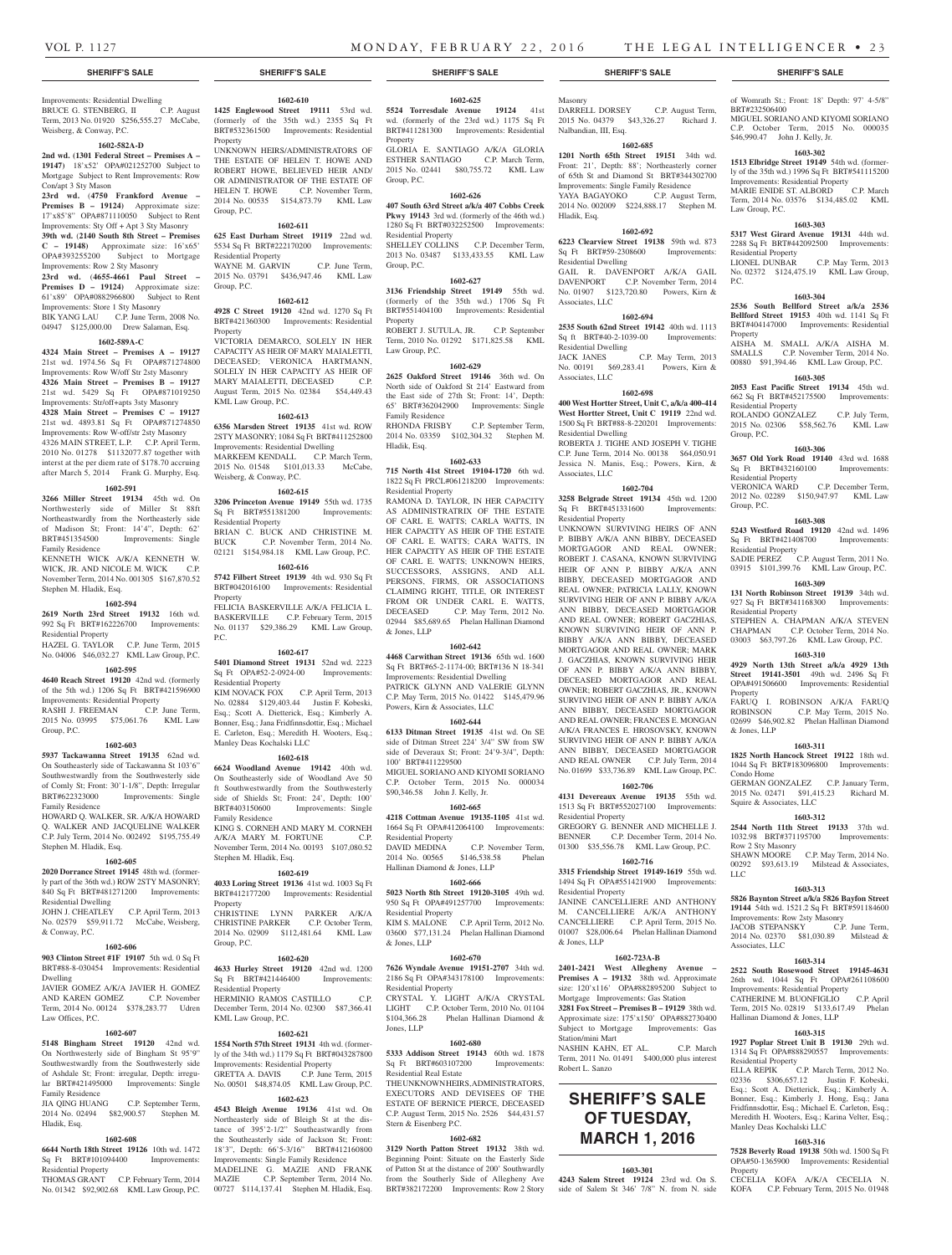\$104,276.88 Meredith H. Wooters, Esq.; Scott A. Dietterick, Esq.; Kimberly A. Bonner, Esq.; Jana Fridfinnsdottir, Esq.; Michael E. Carleton, Esq.; Justin F. Kobeski, Esq.; Manley Deas Kochalski LLC

### **1603-317**

**2750 North 46th Street 19131-1529** 52nd wd. 1578 Sq Ft OPA#521231900 Improvements: Residential Property MARISA S. BARNES-HOPKINS C.P.

March Term, 2013 No. 04323 \$139,798.71 Phelan Hallinan Diamond & Jones, LLP

#### **1603-318**

**7958 Provident Road 19150-1325** 50th wd. 1172 Sq Ft OPA#501171400 Improvements: Residential Property DWIGHT M. MILLS C.P. April Term, 2013 No. 02616 \$166,280.94 Phelan Hallinan Diamond & Jones, LLP

### **1603-319**

**4447 North 7th Street 19140** 43rd wd. 1140 Sq Ft OPA#43-3309900 Improvements: Residential Property

JAMES Q. HICKSON C.P. June Term, 2014 No. 04141 \$34,374.89 Meredith H. Wooters, Esq.; Scott A. Dietterick, Esq.; Kimberly A. Bonner, Esq.; Kimberly J. Hong, Esq.; Jana Fridfinnsdottir, Esq.; Michael E. Carleton, Esq.; Justin F. Kobeski, Esq.; Karina Velter, Esq.; Manley Deas Kochalski LLC

#### **1603-320**

**204 Lockart Lane 19116** 58th wd. 2807 Sq Ft OPA#58-2137500 Improvements: Residential

Property<br>JOHN B. PRIADKA C.P. December Term, 2014 No. 00167 \$244,604.86 Meredith H. Wooters, Esq.; Scott A. Dietterick, Esq.; Kimberly A. Bonner, Esq.; Jana Fridfinnsdottir, Esq.; Michael E. Carleton, Esq.; Justin F. Kobeski, Esq.; Manley Deas Kochalski LLC

#### **1603-321**

**3432 Indian Queen Lane 19129-1521** 38th wd. 980 Sq Ft OPA#382071900 Improvements: Residential Property KEVIN MACDONALD C.P. March Term, 2015 No. 02836 \$216,295.07 Phelan Hallinan Diamond & Jones, LLP

#### **1603-322**

**4731 Van Kirk Street 19135-4114** 41st wd. 2610 Sq Ft OPA#411099400 Improvements: Residential Property RICHARD J. YOUNG, SR. A/K/A RICHARD

#### J. YOUNG C.P. September Term, 2015 No. 01185 \$206,683.90 Phelan Hallinan

Diamond & Jones, LLP **1603-323 2123 Lambert Street a/k/a 2123 South Lambert Street 19145-3503** 48th wd. 1064 P.C.

Sq Ft OPA#481347600 Residential Property LESLEY BANKS C.P. July Term, 2015 No. 03756 \$102,175.77 Phelan Hallinan Diamond & Jones, LLP

#### **1603-324**

**2727 South 71st Street 19153-2401** 40th wd. 960 Sq Ft OPA#406168800 Improvements: Residential Property<br>CELESTE MAPP C.P. March Term, 2015 No. 00268 \$79,627.38 Phelan Hallinan

Diamond & Jones, LLP **1603-325**

**2718 Mower Street 19152-2107** 57th wd. 1584 Sq Ft OPA#571098000 Improvements: Residential Property GLORIA I. MOYETT C.P. April Term, 2015 No. 01038 \$158,532.77 Phelan Hallinan Diamond & Jones, LLP

# **1603-326**

**6302 North 13th Street 19141** 49th wd. 3840 Sq Ft BRT#493222200 Residential Real Estate DEBORAH SMITH C.P. April Term, 2014 No.

# 00604 \$117,426.45 Stern & Eisenberg P.C. **1603-327**

**6744 Guyer Avenue 19142** 7th wd. 1105 Sq Ft BRT#406327300 Improvements: Residential Dwelling

MARY ANN BYRD C.P. October Term, 2011 No. 00171 \$84,313.53 Martha E. Von Rosenstiel, Esq.; Heather Riloff, Esq.; Jeniece D. Davis, Esq.

#### **1603-328**

**6019 Carpenter Street 19143** 3rd wd. 2373.8 Sq Ft BRT#033083200 Improvements: Residential Dwelling FATIMA HASAN C.P. October Term, 2015

No. 00627 \$103,540.42 Martha E. Von Rosenstiel, Esq.; Heather Riloff, Esq.; Jeniece D. Davis, Esq.

# **1603-329**

**1549 South Garnet Street 19146-4627** 36th wd. 996 Sq Ft OPA#363219900 Improvements: Residential Property EDWARD J. O'FLYNN C.P. June Term,

2015 No. 00044 \$44,869.12 Phelan Hallinan Diamond & Jones, LLP **1603-330**

**2512 South Robinson Street 19142-**

**3522** 40th wd. 960 Sq Ft OPA#402092900 Improvements: Residential Property EARL STUMP C.P. November Term, 2014 No. 02548 \$11,587.73 Phelan Hallinan Diamond & Jones, LLP

# **1603-331**

**5967 Chester Avenue 19143-5517** 40th wd. 1380 Sq Ft OPA#401118800 Improvements: Residential Property CRAIG A. WILSON AND HAZEL L. WILSON C.P. March Term, 2015 No. 00558 \$72,233.21 Phelan Hallinan Diamond & Jones, LLP

# **1603-332**

**5311 Castor Avenue 19124-1022** 23rd wd. 2280 Sq Ft OPA#234195000 Improvements: Residential Property RONALD E. ELLIS A/K/A RONALD ELLIS AND DEANNA D. ALEXANDER A/K/A DEANNA ALEXANDER C.P. March Term, 2014 No. 01228 \$366,408.90 Phelan Hallinan Diamond & Jones, LLP

#### **1603-333**

**248 East Haines Street 19144-5701** 59th wd. 1894 Sq Ft OPA#591155200 Improvements: Residential Property DONNELL COPELAND C.P. January Term, 2015 No. 00702 \$56,505.61 Phelan Hallinan Diamond & Jones, LLP

# **1603-334**

**204 North 62nd Street 19139-1144** 34th wd. 1051 Sq Ft OPA#341225900 Improvements: Residential Property ROSALIND SMITH C.P. June Term, 2014 No. 04127 \$72,149.29 Phelan Hallinan Diamond & Jones, LLP

#### **1603-335**

**4323 North 9th Street 19140-2226** 43rd wd. 1110 Sq Ft OPA#433394400 Improvements: Residential Property JOSE FERNANDO SANCHEZ C.P. November Term, 2008 No. 02489 \$38,903.47 Phelan Hallinan Diamond & Jones, LLP

### **1603-336**

**2613 Wharton Street 19146** 6th wd. 760 Sq Ft BRT#362073000 Improvements: Residential Dwelling TAUHEED R. BROWNING AND GREGORY

JOHNSON C.P. August Term, 2015 No. 01514 \$71,576.41 Udren Law Offices, P.C. **1603-337**

**6639 Leeds Street 19151** 34th wd. 968 Sq Ft BRT#34-4-0369-00 Improvements: Residential Dwelling ARLENE YOUNG C.P. April Term, 2013 No. 05067 \$71,244.44 Udren Law Offices,

# **1603-338**

**5938 North 11th Street 19141** 49th wd. 6720 Sq Ft OPA#49-3076300 Improvements: Residential Property

MARQUITA MCCARTER C.P. January Term, 2012 No. 00714 \$160,806.59 Meredith H. Wooters, Esq.; Scott A. Dietterick, Esq.; Kimberly A. Bonner, Esq.; Jana Fridfinnsdottir, Esq.; Michael E. Carleton, Esq.; Justin F. Kobeski, Esq.; Manley Deas Kochalski LLC

### **1603-339**

**7235 Jackson Street 19135-1220** 41st wd. 1188 Sq Ft OPA#412324500 Improvements: Residential Property

LINDA HIGGINS, IN HER CAPACITY AS HEIR OF REGINA M. NIKLAUSKI, DECEASED; UNKNOWN HEIRS, SUCCESSORS, ASSIGNS, AND ALL PERSONS, FIRMS, OR ASSOCIATIONS CLAIMING RIGHT, TITLE, OR INTEREST FROM OR UNDER REGINA M. NIKLAUSKI, DECEASED C.P. May Term, 2015 No. 00540 \$47,243.40 Phelan Hallinan Diamond & Jones, LLP

#### **1603-340**

**6329 Gardenia Street 19144** 59th wd. 1360 Sq Ft OPA#59-2229029 Improvements: Residential Property

KIMBERLY V. HENDERSON C.P. March Term, 2014 No. 04987 \$127,635.26 Justin F. Kobeski, Esq.; Scott A. Dietterick, Esq.; Kimberly A. Bonner, Esq.; Jana Fridfinnsdottir, Esq.; Michael E. Carleton, Esq.; Meredith H. Wooters, Esq.; Manley Deas Kochalski LLC

#### **1603-341**

**2645 Carroll Street 19142** 40th wd. 1232 Sq Ft OPA#406105700 Improvements: Residential Property

DELCHAM AND TERRIMAH A. DELCHAM C.P. April Term, 2011 No. 01849 \$91,435.80 Justin F. Kobeski, Esq.; Scott A. Dietterick, Esq.; Kimberly A. Bonner, Esq.; Jana Fridfinnsdottir, Esq.; Michael E. Carleton, Esq.; Meredith H. Wooters, Esq.; Manley Deas Kochalski LLC

#### **1603-342**

**2507 South 68th Street 19142** 40th wd. 1112 Sq Ft OPA#40-6090800 Residential Property

CHERIF HAIDARABEN C.P. March Term, 2014 No. 02180 \$106,967.93 Justin F. Kobeski, Esq.; Scott A. Dietterick, Esq.; Kimberly A. Bonner, Esq.; Kimberly J. Hong, Esq.; Jana Fridfinnsdottir, Esq.; Michael E. Carleton, Esq.; Meredith H. Wooters, Esq.; Karina Velter, Esq.; Manley Deas Kochalski LLC

**1603-343 3257 North Park Avenue 19140** 43rd wd.

1500 Sq Ft OPA#43-1173000 Improvements: Residential Property KNITWANZA DRAYTON C.P. December Term, 2013 No. 00211 \$67,445.36 Justin F. Kobeski, Esq.; Scott A. Dietterick, Esq.; Kimberly A. Bonner, Esq.; Jana Fridfinnsdottir, Esq.; Michael E. Carleton, Esq.; Meredith H. Wooters, Esq.; Manley Deas Kochalski LLC

# **1603-344**

**2854 Sebring Road 19152-1650** 57th wd. 1164 Sq Ft OPA#571058100 Improvements: Residential Property PEEGEE D. CRUZ A/K/A PEEGEE D. PLACER AND FLORENDO A. GERMAN C.P. May Term, 2013 No. 01271 \$204,427.25 Phelan Hallinan Diamond & Jones, LLP

#### **1603-345**

**1554 South 28th Street 19146** 36th wd. 1696 Sq Ft OPA#36-4348400 Improvements: Residential Property

ALBERT MASTRANDO A/K/A ALBERT M. MASTRANDO AND ANTHONY MASTRANDO C.P. April Term, 2014 No. 04078 \$105,077.09 Justin F. Kobeski, Esq.; Scott A. Dietterick, Esq.; Kimberly A. Bonner, Esq.; Kimberly J. Hong, Esq.; Jana Fridfinnsdottir, Esq.; Michael E. Carleton, Esq.; Meredith H. Wooters, Esq.; Karina Velter, Esq.; Manley Deas Kochalski LLC

#### **1603-346**

**5116 F Street 19124-3027** 35th wd. 1260 Sq Ft OPA#351333700 Improvements: Residential Property

SUSANA CASTRO, IN HER CAPACITY AS HEIR OF MARVIN LANDAVERRY A/K/A MARVIN L. LANDAVERRY, SR., DECEASED; FIORELA LANDAVERRY, IN HER CAPACITY AS HEIR OF MARVIN LANDAVERRY A/K/A MARVIN L. LANDAVERRY, SR., DECEASED; UNKNOWN HEIRS, SUCCESSORS, ASSIGNS, AND ALL PERSONS, FIRMS, OR ASSOCIATIONS CLAIMING RIGHT, TITLE, OR INTEREST FROM OR UNDER MARVIN LANDAVERRY A/K/A MARVIN L. LANDAVERRY, SR., DECEASED C.P. June Term, 2015 No. 04432 \$79,339.11 Phelan Hallinan Diamond & Jones, LLP

#### **1603-347**

**2613 South 71st Street 19142** 40th wd. 1154<br>Sq Ft OPA#40-6166400 Improvements: Sq Ft OPA#40-6166400 Improvements: Residential Property AGNES COOPER C.P. March Term, 2012 No. 03928 \$88,657.81 Justin F. Kobeski, Esq.; Scott A. Dietterick, Esq.; Kimberly A. Bonner, Esq.; Kimberly J. Hong, Esq.; Jana Fridfinnsdottir, Esq.; Michael E. Carleton, Esq.; Meredith H. Wooters, Esq.; Karina Velter, Esq.; Manley Deas Kochalski LLC

#### **1603-348**

**7142 Walker Street 19135** 41st wd. 1283 Sq Ft OPA#412269200 Improvements: Residential Property

JOHN D. URBACH AND MELISSA URBACH HERB C.P. September Term, 2013 No. 00014<br>\$136,731.21 Justin F. Kobeski, Esq.; Scott Justin F. Kobeski, Esq.; Scott A. Dietterick, Esq.; Kimberly A. Bonner, Esq.; Kimberly J. Hong, Esq.; Jana Fridfinnsdottir, Esq.; Michael E. Carleton, Esq.; Meredith H. Wooters, Esq.; Karina Velter, Esq.; Manley Deas Kochalski LLC

#### **1603-349**

**700 West Champlost Avenue 19120** 61st wd. 1491 Sq Ft OPA#612148800 Improvements: Residential Property

ROXANNE MORRE, CO-ADMINISTRATOR OF THE ESTATE OF THEODORE V. HAINES; SYLVIA BRYANT-OUTTARA, CO-ADMINISTRATOR OF THE ESTATE OF THEODORE HAINES C.P. June<br>Term, 2013 No. 00813 \$89,437.85 Justin Term, 2013 No. 00813 \$89,437.85 F. Kobeski, Esq.; Scott A. Dietterick, Esq.; Kimberly A. Bonner, Esq.; Jana Fridfinnsdottir, Esq.; Michael E. Carleton, Esq.; Meredith H. Wooters, Esq.; Manley Deas Kochalski LLC

#### **1603-350**

**130 West Manheim Street #32 19144** 12th wd. 12852 Sq Ft OPA#12-3070000 Subject to Mortgage Improvements: Residential Property BRENDA MIMS A/K/A BRENDA J. MIMS AND GREG MIMS C.P. July Term, 2014 No. 02268 \$184,708.68 Justin F. Kobeski, Esq.; Scott A. Dietterick, Esq.; Kimberly A. Bonner, Esq.; Jana Fridfinnsdottir, Esq.; Michael E. Carleton, Esq.; Meredith H. Wooters, Esq.; Manley Deas Kochalski LLC

#### **1603-351 1430 South Chadwick Street 19146** 26th wd.

728 Sq Ft BRT#365179800 ANNA BELLE BROWN (DECEASED) June Term, 2014 No. 00914 \$206,230.02 Michael F.J. Romano, Esq.

#### **1603-352**

**918 Foulkroad Street 19124** 23rd wd. 3100 Sq Ft BRT#233033800 Improvements: Residential Real Estate

#### **SHERIFF'S SALE SHERIFF'S SALE SHERIFF'S SALE SHERIFF'S SALE SHERIFF'S SALE**

ONNIE LOCKWOOD-HARRISON C.P. May Term, 2015 No. 00350 \$225,275.88 Stern & Eisenberg P.C.

DECEASED: TRINA BAKER, KNOWN HEIR OF BARBARA BAKER, DECEASED; CARL BAKER, JR., KNOWN HEIR OF BARBARA BAKER, DECEASED OF THE ESTATE OF BARBARA BAKER, DECEASED C.P. June Term, 2015 No. 01336 \$59,253.70 Shapiro & DeNardo,

**1603-368 5045 Pulaski Avenue 19144-4111** 13th wd. 3465 Sq Ft OPA#133115400 Improvements:

STEVEN WOLFSON C.P. July Term, 2015 No. 02382 \$125,083.89 Phelan Hallinan

ELMER BAKER AND CYNTHIA BAKER C.P. February Term, 2014 No. 00847 \$207,972.34 Phelan Hallinan Diamond &

**1603-370 1967 72nd Avenue 19138** 10th wd. 1080 Sq Ft BRT#101302200 Improvements: Residential

WHITNEY L. WILLIAMS C.P. October Term, 2015 No. 02585 \$105,024.41 Shapiro

**1603-371 7402 Belden Street 19111-3814** 56th wd. 1332 Sq Ft OPA#561172900 Improvements:

SAM OL AND YANNARA SEN C.P. July Term, 2015 No. 02577 \$126,126.18 Phelan

**1603-372 1630 Murdoch Road 19150** 50th wd. 1400 Sq Ft BRT#501504800 Improvements:

EUGENE ADDERLY C.P. March Term, 2015 No. 003443 \$197,112.77 Shapiro &

**1603-373 1934 North Howard Street 19122** 18th wd. 1160 Sq Ft BRT#183237600 Improvements:

LIDUVINA CARABALLO C.P. June Term, 2014 No. 004548 \$112,852.09 Shapiro &

**1603-374 6305 Woodbine Avenue 19151** 34th wd. 13200 Sq Ft BRT#344133100 Improvements:

GREGORY THORNTON AND THERESA THORNTON C.P. September Term, 2013 No. 003489 \$824,215.48 Shapiro &

**1603-375 1326 Belfield Avenue 19140** 49th wd. 2000

DIANE WILLIAMS C.P. September Term, 2014 No. 003644 \$144,740.73 Shapiro &

**1603-376 1105 North Orianna Street 19123** 5th wd. 835 Sq Ft BRT#057089600 Improvements:

2012 No. 0349 \$53,903.68 Shapiro &

**1603-377 1972 Sterling Street 19138** 10th wd. 1374<br>
Sq Ft OPA#101395600 Improvements:

NAIMAH DEVINE C.P. September Term, 2014 No. 03078 \$97,646.11 Phelan Hallinan

**1603-378 5645 North Marvine Street 19141** 49th wd. 1275.37 Sq Ft BRT#493092500 Improvements: Residential Property YASMIN SMITH A/K/A YASMIN N. SMITH C.P. August Term, 2015 No. 00363 \$78,324.93

**1603-379 5349 Westford Road 19120** 42nd wd. 1650 Sq Ft BRT#42-1-4097-00 Improvements:

BEVERLY RHODES C.P. March Term, 2015 No. 003927 \$90,198.39 Shapiro &

**1603-380 1740 Church Lane 19141-1310** 17th wd. 1360 Sq Ft OPA#171232400 Improvements:

MICHAEL J. BROOKS C.P. May Term, 2015 No. 00715 \$93,876.17 Phelan Hallinan

**1603-381 1617 Ashurst Road 19151-2713** 34th wd. 1120 Sq Ft OPA#343371700 Improvements:

2014 No. 00748 \$66,865.48 Phelan Hallinan

C.P. February Term,

C.P. August Term,

**1603-369 312 East Walnut Lane 19144-1034** 59th wd. 2985 Sq Ft OPA#592061500 Improvements:

LLC

Residential Property

Residential Property

Jones, LLP

Property

& DeNardo, LLC

Residential Property

Residential Property

DeNardo, LLC

Residential Property

Residential Property

Sq Ft BRT#491016900 Residential Property

DeNardo, LLC

DeNardo, LLC

DeNardo, LLC

Residential Property<br>MILDRED VARGAS

Sq Ft OPA#101395600 Residential Property

Diamond & Jones, LLP

Shapiro & DeNardo, LLC

Residential Property

Residential Property

Diamond & Jones, LLP

Residential Property<br>RICHARD WRAGG

Diamond & Jones, LLP

DeNardo, LLC

DeNardo, LLC

Hallinan Diamond & Jones, LLP

Diamond & Jones, LLP

#### **1603-353**

**5938 North 11th Street 19141** 49th wd. 6720 Sq Ft OPA#49-3076300 Improvements: Residential Property MARQUITA MCCARTER C.P. January Term, 2012 No. 00714 \$160,806.59 Meredith H. Wooters, Esq.; Scott A. Dietterick, Esq.; Kimberly A. Bonner, Esq.; Jana Fridfinnsdottir, Esq.; Michael E. Carleton, Esq.; Justin F. Kobeski, Esq.; Manley Deas Kochalski LLC

# **1603-355**

**5929 Palmetto Street 19120** 35th wd. 1064 Sq Ft BRT#352293700 Improvements: Residential Property DANTE C. CORRADO AND JACQUELINE L. CORRADO C.P. August Term, 2015 No. 01005 \$48,087.93 Shapiro & DeNardo, LLC

**1603-356 1955 73rd Avenue 19138** 10th wd. 1092 Sq Ft BRT#10-1-3542-00 Improvements:

2015 No. 00370 \$94,388.35 Shapiro &

**1603-357 3112 Brighton Street 19149-2027** 55th wd. 1166 Sq Ft OPA#551352200 Improvements:

KENNETH SARZYNSKI C.P. February Term, 2013 No. 01601 \$156,681.36 Phelan

**1603-358 3049 Cedar Street 19134** 25th wd. 1212 Sq Ft BRT#25-1-4241-00 Improvements:

JAMES P. TRINDLE A/K/A JAMES P. TINDLE C.P. November Term, 2014 No. 001499 \$77,382.38 Shapiro & DeNardo, LLC **1603-359 5301 Euclid Street 19131-3210** 52nd wd. 1440 Sq Ft OPA#521081900 Improvements:

VERONICA H. WALKER C.P. January Term, 2015 No. 00153 \$79,455.58 Phelan

**1603-360 4325 Pilling Street 19124-3945** 23rd wd. 1320 Sq Ft OPA#234242800 Improvements:

JUANITA COLON C.P. April Term, 2015 No. 01919 \$68,942.72 Phelan Hallinan

**1603-361 6910 Henley Street 19119-3414** 22nd wd. 2125 Sq Ft OPA#223256600 Improvements:

ROGER VAUGHN ASHODIAN C.P. December Term, 2007 No. 02971 \$115,663.28 Phelan Hallinan Diamond & Jones, LLP **1603-362 2444 West Cumberland Street 19132- 4120** 28th wd. 1626 Sq Ft OPA#281266300 Improvements: Residential Property R. JERVAY ALUKO C.P. March Term, 2015 No. 02507 \$78,189.56 Phelan Hallinan

**1603-363 5316 Lebanon Avenue 19131-3222** 52nd wd. 1736 Sq Ft OPA#521135400 Improvements:

JEANNETTE E. HENRY C.P. March Term, 2015 No. 04108 \$117,063.25 Phelan

**1603-364 4303 Oakmont Street 19136** 65th wd. 1136 Sq Ft BRT#65-1-075300 Improvements:

GREGORY DEININGER AND HANNAH DEININGER C.P. October Term, 2015 No. 02556 \$134,420.52 Shapiro & DeNardo,

**1603-365 2211 North 51st Street 19131-2309** 52nd wd. On the East side of 51st St, 80.034' Northward from the Northerly side of Gianor Road; Front: 169.059' Depth: 168.404'; 9971 Sq Ft

WILLIAM LACOMCHEK C.P. November Term, 2014 No. 01445 \$217,963.86 Louis

**1603-366 620 Rector Street a/k/a 620 East Rector Street 19128** 21st wd. 5471.5 Sq Ft BRT#213140100 Improvements: Residential Dwelling WILLIAM D. BUCCI C.P. September Term, 2013 No. 003785 \$560,976.34 Benjamin E.

**1603-367 6410 Belfield Avenue 19119** 22nd wd. 1032 Sq Ft BRT#221243100 Improvements:

ROSEANNA BAKER, INDIVIDUALLY AND AS ADMINISTRATRIX OF THE ESTATE OF BARBARA BAKER,

C.P. August Term,

Residential Property

Residential Property

Residential Property

Residential Property

Residential Property

Residential Property

Diamond & Jones, LLP

Residential Property

Residential Property

OPA#521274000

P. Vitti, Esq.

Witmer, Esq.

Residential Property

LLC

Hallinan Diamond & Jones, LLP

Diamond & Jones, LLP

Hallinan Diamond & Jones, LLP

Hallinan Diamond & Jones, LLP

DeNardo, LLC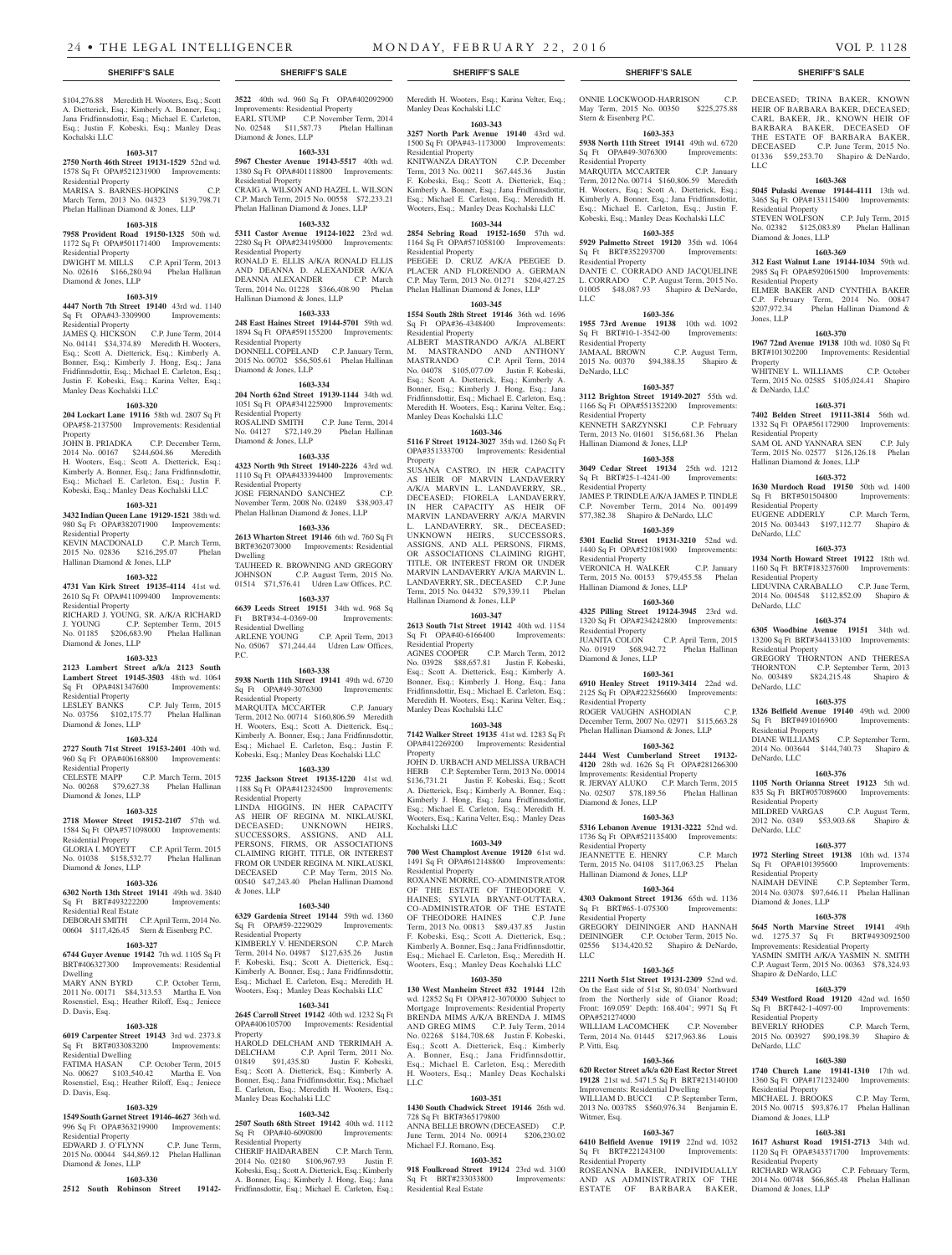TORY HARRIS C.P. June Term, 2015 No. 01154 \$151,877.74 KML Law Group, P.C. **1603-423**

PERSONS, FIRMS, OR ASSOCIATIONS CLAIMING RIGHT, TITLE, OR INTEREST FROM OR UNDER JOSEPHINE A. BROWN, DECEASED C.P. April Term, 2015 No. 03709 \$24,512.13 Phelan Hallinan Diamond

**1603-435 2401 Pennsylvania Avenue., Unit #2A-10 19130** 15th wd. RES.CONDO 5STY MASONRY; 825 Sq Ft BRT#888150431

MICHAEL D. WARD C.P. June Term, 2008 No. 01626 \$215,848.40 McCabe, Weisberg,

**1603-436 3213 North 34th Street 19129** 38th wd. 1280 Sq Ft BRT#382197500 Improvements:

AHISHA T. HARRISON C.P. June Term, 2014 No. 002819 \$72,601.68 Stern &

**1603-437 1031 South 53rd Street 19143-4109** 51st wd. 1280 Sq Ft OPA#511043300 Improvements:

FRANCIENE L. HATCHER C.P. April Term, 2015 No. 02125 \$99,712.36 Phelan Hallinan

**1603-438 9277 Angus Place 19114** 57th wd. ROW B/GAR 2STY MASONRY; 1404 Sq Ft BRT#572197646 Improvements: Residential

MARIE B. LUTZ AND CLAUDIA PINTO C.P. July Term, 2011 No. 00645 \$142,146.79 McCabe, Weisberg, & Conway, P.C. **1603-439 1917 Conlyn Street 19141-1206** 17th wd. 1197 Sq Ft OPA#171147600 Improvements:

KEENAN LAMBRIGHT C.P. December Term, 2014 No. 00211 \$96,079.11 Phelan

**1603-440 1144 East Phil Ellena Street 19150** 50th wd. 1152 Sq Ft BRT#502354600 Improvements:

STAFFORD FEARON, INDIVIDUALLY AND T/A MOONLIGHT GROCERIES AND PATRICIA MUNDY A/K/A PATRICIA N. MUNDY C.P. April Term, 2015 No. 01145 \$135,746.96 Shapiro & DeNardo, LLC **1603-441 410 Tasker Street 19148-1331** 1st wd. 2076 Sq Ft OPA#011350100 Improvements:

ANTONNE M. JONES AND MADRENA JONES A/K/A MARDRENA JONES C.P.<br>May Term, 2014 No. 01730 \$77,759.25 May Term, 2014 No. 01730 Phelan Hallinan Diamond & Jones, LLP **1603-442 6948 Keystone Street 19135** 41st wd. DET 3 STY MASONRY; 2400 Sq Ft BRT#412461100 Improvements: Residential Dwelling LISA DEMARCO, KNOWN SURVIVING HEIR OF RICHARD A. REDWANOWSKI, SR.; JANICE E. REDWANOWSKI, KNOWN SURVIVING HEIR OF RICHARD A. REDWANOWSKI, SR.; UNKNOWN SURVIVING HEIRS OF RICHARD A. REDWANOWSKI, SR.; ANN E. REDWANOWSKI, KNOWN SURVIVING HEIR OF RICHARD A. REDWANOWSKI, SR. AND RICHARD A. REDWANOWSKI, JR.; KNOWN SURVIVING HEIR OF RICHARD REDWANOWSKI, SR. C.P. June Term, 2015 No. 01187 \$167,837.42 McCabe, Weisberg,

**1603-443 4200 North Reese Street 19140** 43rd wd. STR/OFF+APT 2STY MASONRY; 1440 Sq Ft BRT#871568550 Improvements: Residential

LUCHY URENA C.P. August Term, 2015 No. 00377 \$64,297.40 McCabe, Weisberg,

**1603-444 10766 Helmer Drive 19154** 66th wd. ROW B/GAR 2STY MAS+OTHER; 1520 Sq Ft BRT#662107100 Subject to Mortgage Improvements: Residential Dwelling CHEVON YOUNG C.P. April Term, 2011 No. 02240 \$153,990.77 McCabe, Weisberg,

**1603-445 8525 Bustleton Avenue 19152** 56th wd. (formerly part of the 35th wd.) S/D W/B GAR 1 STY MASONRY; 1087 Sq Ft BRT#562389300 Improvements: Residential Dwelling GALINA GENDINA C.P. May Term, 2012 No. 02153 \$186,873.43 McCabe, Weisberg,

**1603-446 5215 North Hope Street 19120** 42nd wd. ROW B/GAR 2STY MASONRY; 1204 Sq Ft BRT#422324500 Improvements: Residential

LINDA ROMAN, ADMINISTRATRIX OF THE ESTATE OF CHRISTOPHER L. ROMAN C.P. July Term, 2015 No. 01945 \$91,019.13 McCabe, Weisberg, & Conway, P.C.

& Jones, LLP

& Conway, P.C.

Eisenberg P.C.

Residential Property

Diamond & Jones, LLP

Residential Property

Residential Property

Residential Property

& Conway, P.C.

Dwelling

& Conway, P.C.

& Conway, P.C.

& Conway, P.C.

Dwelling

Hallinan Diamond & Jones, LLP

Dwelling

Residential Real Estate

Improvements: Condominium

November Term, 2013 No. 01832 \$117,951.54 Weber Gallagher Simpson Stapleton Fires &

**1603-424 2529 North Douglas Street 19132** 28th wd. ROW 2STY MASONRY; 1120 Sq Ft BRT#282220300 Improvements: Residential

SANDY ANTOINE C.P. August Term, 2015 No. 02524 \$94,042.26 McCabe, Weisberg,

**1603-425 3927 I Street 19124** 33rd wd. 1346 Sq Ft BRT#332165800 Improvements: Residential

MARIBEL ROSARIO AS ADMINISTRATRIX OF THE ESTATE OF FELIX R. SILVA, DECEASED C.P. July Term, 2015 No. 03000 \$72,238.85 KML Law Group, P.C. **1603-426 4632 James Street 19137-1104** 45th wd. On the Northwesterly Side of James St., 227' Northwestwardly from the Northeasterly side of Orthodox St; Front: 20' Depth: 100'

JOHN APPENZELLER, INDIVIDUALLY AND AS ADMINISTRATOR OF THE ESTATE OF GERALDINE CATHERINE RAGEN A/K/A GERALDINE C. RAGEN, DECEASED; PATRICK APPENZELLER, ANGELA BOGUE, JEREMY BOGUE, AND MICHAEL BOGUE C.P. August Term, 2011 No. 00168 \$133,803.59 Louis P. Vitti, Esq.

**1603-427 1148 East Rittenhouse Street 19138- 1805** 59th wd. 1538 Sq Ft OPA#591119200 Improvements: Residential Property

MARK MCGUIRE C.P. November Term, 2014 No. 02459 \$154,875.02 Phelan

**1603-428 4609 Tacony Street 19137** 45th wd. 1246 Sq Ft BRT#45-3432300 Improvements: Residential

CONFE PAGAN AND VANESSA PAGAN C.P. October Term, 2015 No. 00962 \$120,610.16 Udren Law Offices, P.C. **1603-429 2131 West Dauphin Street 19132-4815**  16th wd. 1944 Sq Ft OPA#162251700 Improvements: Residential Property BEVERLY BRYANT C.P. September Term, 2015 No. 00012 \$99,118.99 Phelan Hallinan

**1603-430 5239 Pennsgrove Street 19131** 44th wd. ROW B/GAR 2STY MASONRY; 1260 Sq Ft BRT#442066900 Improvements: Residential

IDA TISDALE C.P. June Term, 2015 No. 02233 \$70,851.80 McCabe, Weisberg, &

**1603-431 3519 Englewood Street 19149-1613** 55th wd. 1292 Sq Ft OPA#551506100 Improvements:

STEPHEN LONG C.P. February Term, 2013 No. 02174 \$183,676.53 Phelan Hallinan

**1603-432 7016 Vandike Street 19135-1917** 41st wd. 1280 Sq Ft OPA#412421700 Improvements:

UNKNOWN HEIRS, SUCCESSORS, ASSIGNS, AND ALL PERSONS, FIRMS, OR ASSOCIATIONS CLAIMING RIGHT, TITLE OR INTEREST FROM OR UNDER JOY JENNINGS, DECEASED C.P. May Term, 2015 No. 01523 \$96,104.02 Phelan Hallinan

**1603-433 5904 North Park Avenue 19141** 49th wd. 1935 Sq Ft BRT#493238100 Improvements:

ROBERT J. LEE AND LINDA POWERS-LEE C.P. April Term, 2012 No. 01798 \$115,636.50

**1603-434 607 Brill Street 19120-1709** 35th wd. 1032 Sq Ft OPA#351179300 Improvements:

WILLIAM EMERY: HIDITH AGLIRA A/K/A JUDI AGLIRA, IN HER CAPACITY AS HEIR OF JOSEPHINE A. BROWN, DECEASED; MELIANE SCHNELL A/K/A MEANIE DONNELLY, IN HER CAPACITY AS HEIR OF JOSEPHINE A. BROWN, DECEASED; ADAM A. BROWN, IN HIS CAPACITY AS HEIR OF JOSEPHINE A. BROWN, DECEASED; ROBERT BROWN, IN HIS CAPACITY AS HEIR OF JOSEPHINE A. BROWN, DECEASED; UNKNOWN HEIRS, SUCCESSORS, ASSIGNS, AND ALL

Hallinan Diamond & Jones, LLP

Dwelling

Dwelling

Conway, P.C.

Residential Property

Diamond & Jones, LLP

Residential Property

Diamond & Jones, LLP

Residential Property

Residential Property

KML Law Group, P.C.

Diamond & Jones, LLP

Newby, LLP, Sarah A. Elia, Esq.

Dwelling

Property

& Conway, P.C.

OPA#453408000

#### **SHERIFF'S SALE SHERIFF'S SALE SHERIFF'S SALE SHERIFF'S SALE SHERIFF'S SALE**

#### **1603-382 6543 Vandike Street 19135** 41st wd. 1200

Sq Ft BRT#411350000 Improvements: Residential Property GEORGE JUBILEE C.P. July Term, 2013

No. 02045 \$111,844.66 KML Law Group, P.C.

#### **1603-383**

**1503 North Redfield Street 19151** 34th wd. 1420 Sq Ft BRT#342165200 Improvements: Residential Property<br>ALIYA S. SMALL C.P. December Term,

# 2008 No. 00510 \$51,907.45 KML Law Group, P.C.

### **1603-384**

**4517 Hedge Street 19124-3719** 23rd wd. 1447 Sq Ft BRT#232266000 Improvements:

Residential Real Estate IRIS DAWKINS C.P. August Term, 2015 No. 01634 \$65,277.54 Stern & Eisenberg P.C.

#### **1603-385**

**6141-1/2 Old York Road 19141-1933** 17th wd. 2156 Sq Ft PRCL#172016912 Improvements:

Residential Property HUGH HENRY, IN HIS CAPACITY AS HEIR OF DESRICK S. HENRY, DECEASED; AUDREY HENRY RHODAN, IN HER CAPACITY AS HEIR OF DESRICK S. HENRY, DECEASED; UNKNOWN HEIRS, SUCCESSORS, ASSIGNS, AND ALL PERSONS, FIRMS, OR ASSOCIATIONS CLAIMING RIGHT, TITLE, OR INTEREST FROM OR UNDER DESRICK S. HENRY, DECEASED C.P. July Term, 2015 No. 02188 \$147,003.76 Phelan Hallinan Diamond & Jones, LLP

### **1603-386**

**2059 Pickwick Street 19134** 45th wd. 773 Sq Ft BRT#452181300 Improvements: Residential Property

LEKISHA Y. HANDSOME A/K/A LEKISHA HANDSOME C.P. February Term, 2015

# No. 00880 \$56,951.90 KML Law Group, P.C.

**1603-387 1613 Merribrook Lane a/k/a 1613 Meribrook Lane 19151-2717** 34th wd. 1120 Sq Ft OPA#343361300 Improvements: Residential Property

STANLEY SMITH C.P. August Term, 2014 No. 02434 \$65,452.42 Phelan Hallinan Diamond & Jones, LLP

# **1603-388**

**8869 East Roosevelt Boulevard a/k/a 8869 Roosevelt Boulevard 19152-1311** 57th wd. 1107 Sq Ft OPA#571163500 Improvements:

Residential Property SEYMOUR LEINER C.P. May Term, 2015 No. 01173 \$118,604.88 Phelan Hallinan Diamond & Jones, LLP

#### **1603-389**

**1634 North 57th Street 19131-3436** 4th wd. 1120 Sq Ft OPA#043289400 Improvements: Residential Property ROY LEE COOK C.P. March Term, 2015

No. 01932 \$25,664.29 Phelan Hallinan Diamond & Jones, LLP

# **1603-390**

**4508-4510 Milnor Street a/k/a 4508 Milnor Street 19124-4120** 23rd wd. 1548 Sq Ft OPA#231041000 Improvements: Residential Property

LARRY NEWBERN C.P. November Term, 2014 No. 01462 \$161,599.22 Phelan Hallinan Diamond & Jones, LLP

## **1603-391A-B**

**3447 North Howard Street – Premises A – 19140** 7th wd. (formerly part of the 33rd wd.) 1200 Sq Ft BRT#072037500 Improvements:

# Residential Real Estate

**3445 North Howard Street – Premises B – 19140** 7th wd. (formerly part of the 33rd wd.) 900 Sq Ft BRT#072037400 Improvements:

#### Residential Real Estate JENNIFER LIZ APONTE C.P. July Term, 2015 No. 003770 \$84,773.73 Stern &

Eisenberg P.C.

# **1603-392**

**6527 Frankford Avenue 19135** 55th wd. Land Area: 1356 Sq Ft, Improvement Area: 1852 Sq Ft BRT#552209200 Subject to Mortgage<br>6527 FRANKFORD AVENUE, LLC C.P. 6527 FRANKFORD AVENUE, LLC December Term, 2014 No. 1310 \$167,143.37

Jennifer Hiller Nimeroff, Esq.; Weir & Partners LLP **1603-393**

**1417 West Olney Avenue 19141** 17th wd. 2002.24 Sq Ft WQ. 2002.24 Sq. Pt. BATHTP-1002200<br>Improvements: Residential Dwelling<br>EMMANUEL USO C.P. October Term, EMMANUEL USO 2015 No. 00963 \$59,948.49 Udren Law Offices, P.C.

# **1603-394**

**2823 Rawle Street 19149 55th wd. 1767.18**<br>Sq Ft BRT#551174700 **Improvements:** Sq Ft BRT#551174700 Residential Dwelling JAMES J. HOLDEN, III C.P. February Term,

2015 No. 00223 \$126,573.65 Law Offices of Gregory Javardian, LLC

# **1603-395**

**5785 Nassau Road 19131** 4th wd. 1422.06 Sq Ft BRT#043262100 Improvements: Residential Dwelling CHARLES A.J. HALPIN, III, ESQUIRE, PERSONAL REPRESENTATIVE OF THE ESTATE OF SHEILA BLAND, DECEASED C.P. June Term, 2015 No. 03505 \$69,319.67 Law Offices of Gregory Javardian, LLC

#### **1603-396**

**230 Tree Street 19148** 39th wd. 742 Sq Ft OPA#391089500 Improvements: Residential Dwelling ALBERT HOWLETT C.P. January Term, 2014 No. 00790 \$165,229.55 Joseph R. Loverdi, Esq.

#### **1603-397**

**843 Almond Street 19125** 18th wd. 769.50 Sq Ft BRT#181415800 Improvements: Residential Dwelling ROBERT P. SNEDEKER C.P. February Term, 2015 No. 01463 \$145,639.37 Law

# Offices of Gregory Javardian, LLC

**1603-398 4218 Stirling Street 19135** 55th wd. 1272.39 Sq Ft BRT#552050000 Residential Dwelling<br>MICHELINE WOODS MICHELINE WOODS C.P. June Term, 2015 No. 03005 \$107,881.35 Law Offices of Gregory Javardian, LLC

**1603-399 1621 Borbeck Avenue 19111** 56th wd. 3165.85 Sq Ft BRT#77-8-7230-00 Improvements: Residential Dwelling KIRIL DOLGOPOLOV A/K/A KIRIL V. DOLGOPOLOV C.P. October Term, 2015 No. 00636 \$104,190.73 Martha E. Von Rosenstiel, Esq.; Heather Riloff, Esq.; Jeniece D. Davis, Esq.

#### **1603-400**

**3126 West Berks Street 19121** 32nd wd. 1120 Sq Ft BRT#323027700 Improvements: Residential Dwelling DEMAE BROWN A/K/A DAMAE BROWN A/K/A DE MAE BROWN C.P. April Term, 2013 No. 04711 \$59,208.75 Law Offices of Gregory Javardian, LLC

#### **1603-401**

**6 Flagstaff Place 19115** 63rd wd. 10636 Sq Ft BRT#632201400 Improvements: Residential Property BARKAT A. KHWAJA C.P. May Term, 2015 No. 01908 \$267,891.82 KML Law Group, P.C.

#### **1603-402**

**2258 North Bouvier Street 19132** 16th wd. 679.68 Sq Ft BRT#161229900 Subject to Mortgage Subject to Rent UNIQUE INVESTMENT SOLUTIONS, LLC C.P. May Term, 2015 No. 02262 \$374,746.44 Steven E. Angstreich, Esq.; Lauren N. Schwimmer, Esq.; Weir & Partners, LLP

#### **1603-403**

**1872 Conlyn Street 19141-1222** 17th wd. 1510 Sq Ft OPA#171133500 Improvements: Residential Property LEMAAR J. WILLIAMS A/K/A LAMAAR WILLIAMS C.P. September Term, 2015 No. 02069 \$85,670.32 Phelan Hallinan Diamond & Jones, LLP

**1603-404**

**2825 West Montgomery Avenue 19121** 32nd wd. 900 Sq Ft BRT#32-3002300; PRCL#15 N<br>13-54 Improvements: Residential Dwelling 13-54 Improvements: Residential Dwelling CHARLES A.J. HALPIN, III, ESQUIRE, AS ADMINISTRATOR OF THE ESTATE OF RONALD M. PETERS, DECEASED C.P. July Term, 2014 No. 02129 \$53,821.94 Powers, Kirn & Associates, LLC

#### **1603-405**

**7634 Rugby Street 19150** 10th wd. (formerly part of the 50th wd.) ROW B/GAR 2STY MASONRY; 1224 Sq Ft BRT#102464200 Improvements: Residential Dwelling DAVID PRIDGEN C.P. August Term, 2015 No. 01108 \$94,861.81 McCabe, Weisberg, & Conway, P.C.

#### **1603-406**

**2016 East Chelten Avenue 19138** 17th wd. 1832.37 Sq Ft BRT#171328100 Improvements: Residential Property ANDRE JENKINS C.P. May Term, 2015 No. 01155 \$86,139.15 Shapiro & DeNardo, LLC

#### **1603-407**

**43 West Upsal Street 19119** 22nd wd. 5829.62 Sq Ft BRT#223020600 Improvements: Residential Property SAUL BRADLEY AND ROBIN BRADLEY C.P. August Term, 2012 No. 3592 \$171,586.57 Shapiro & DeNardo, LLC

# **1603-408**

**7108 Guyer Avenue 19153** 40th wd. 960 Sq Ft BRT#404352300 Improvements: Residential Property PATRICE A. PARKS C.P. January Term, 2012 No. 001684 \$99,004.52 Shapiro & DeNardo, LLC

**1603-409 8215 Craig Street 19136** 64th wd. 2440.35 Sq Ft BRT#642069600 Improvements: Residential Property

SEAN T. HAYES, ALEXIS ACEVEDO, MIGUEL MARRERO AND LUZ MARIE APONTE C.P. March Term, 2013 No. 02753 \$217,829.11 Shapiro & DeNardo, LLC **1344 Robbins Street 19111** 53rd wd. 1703 Sq Ft BRT#531041900 Improvements: Residential Dwelling ANDREA BULLOCK-BRYANT

# **1603-410**

**1923 Brunner Street 19140** 13th wd. 810 Sq Ft BRT#13-1-334500 Improvements: Residential Property AWILDA VILLAFANA C.P. April Term,

2015 No. 02442 \$57,048.46 Shapiro & DeNardo, LLC **1603-411**

**2952 Kensington Avenue 19134** 33rd wd. On the Northwest side of Kensington Ave at a distance of 162' Southwest from the S. side of Indiana Ave; Front: Irregular, Depth: Irregular OPA#871147550 Subject to Mortgage Improvements: Single Family Residence RONALD D. KAISEN C.P. August Term, 2015 No. 01265 \$461,818.63 Stephen M. Hladik, Esq.

# **1603-412**

**300 Byberry Road, Apt 302 19116** 58th wd. 936 Sq Ft BRT#888582307 Improvements: Residential Dwelling TERENCE MCMANUS A/K/A TERRY MCMANUS C.P. May Term, 2014 No. 01417 \$128,308.51 Law Offices of Gregory Javardian, LLC

## **1603-413**

**1820 Placid Street 19152** 56th wd. 3277.5 Sq Ft BRT#562248300 Subject to Mortgage Improvements: Residential Dwelling SAMUEL KHEYFETS C.P. December Term, 2014 No. 03596 \$55,055.00 Law Offices of Gregory Javardian, LLC

#### **1603-414**

**1444 North 76th Street 19151** 34th wd. 3630<br>Sq Ft BRT#343309900 Improvements: Sq Ft BRT#343309900 Residential Property MELISSA BRINKLEY RAGAN AND CARNELL RAGAN C.P. July Term, 2015 No. 02135 \$75,955.36 KML Law Group, P.C.

# **1603-415**

**3700 Midvale Avenue 19129** 38th wd. 1026 Sq Ft BRT#871175450 Improvements: Residential Property SOL YOUNG C.P. July Term, 2015 No. 01864 \$270,189.27 KML Law Group, P.C.

**1603-416**

**2012 Larry Street 19142** 40th wd. ROW 2 STY MASONRY; 900 Sq Ft BRT#403196700 Improvements: Residential Dwelling CAROLYN CHAPMAN AND WILLIAM H. CHAPMAN C.P. November Term, 2010 No. 04337 \$43,866.69 McCabe, Weisberg, & Conway, P.C.

#### **1603-417**

**156 North Millick Street 19139** 34th wd. 1016 Sq Ft BRT#341123700 Improvements: Residential Property CRYSTAL KENNEDY AS ADMINISTRATRIX OF THE ESTATE OF CATHERINE SLIGH,

DECEASED C.P. July Term, 2015 No. 03487 \$105,170.54 KML Law Group, P.C. **1603-418**

**328 Cantrell Street 19148** 39th wd. 656 Sq Ft BRT#392083900 Improvements: Residential Property

JOHN UHL AND ROBERT JOHN UHL C.P. January Term, 2012 No. 00300 \$98,027.84 KML Law Group, P.C.

#### **1603-419**

**2806 Edgemont Street 19134** 25th wd. ROW 2 STY MASONRY; 582 Sq Ft BRT#251230700 Improvements: Residential Dwelling PATRICIA A. MEESIG, EXECUTRIX OF THE ESTATE OF PHYLLIS A. GLAUM, DECEASED MORTGAGOR AND REAL OWNER C.P. July Term, 2015 No. 01403 \$53,026.65 McCabe, Weisberg, & Conway, P.C.

#### **1603-420**

**6829 Horrocks Street 19149** 54th wd. 1460 Sq Ft BRT#542348800 Improvements: Residential Property

#### ANDREW JOHNSON AND ROBERT J. JOHNSON C.P. July Term, 2015 No. 02634 \$34,275.76 KML Law Group, P.C. **1603-421**

**217 West Durand Street 19119** 59th wd. 1600 Sq Ft BRT#223132400 Improvements:

UNKNOWN HEIRS, SUCCESSORS, ASSIGNS, AND ALL PERSONS, FIRMS, OR ASSOCIATIONS CLAIMING RIGHT, TITLE, OR INTEREST FROM OR UNDER RAMONA BARNES A/K/A RAMONA M. BARNES C.P. August Term, 2015 No. 01967 \$184,510.97 Udren Law Offices, P.C. **1603-422 175 East Walnut Park Drive 19120** 61st wd. (formerly of the 50th wd.) 1600 Sq Ft BRT#611361400 Improvements: Residential

Residential Dwelling

Property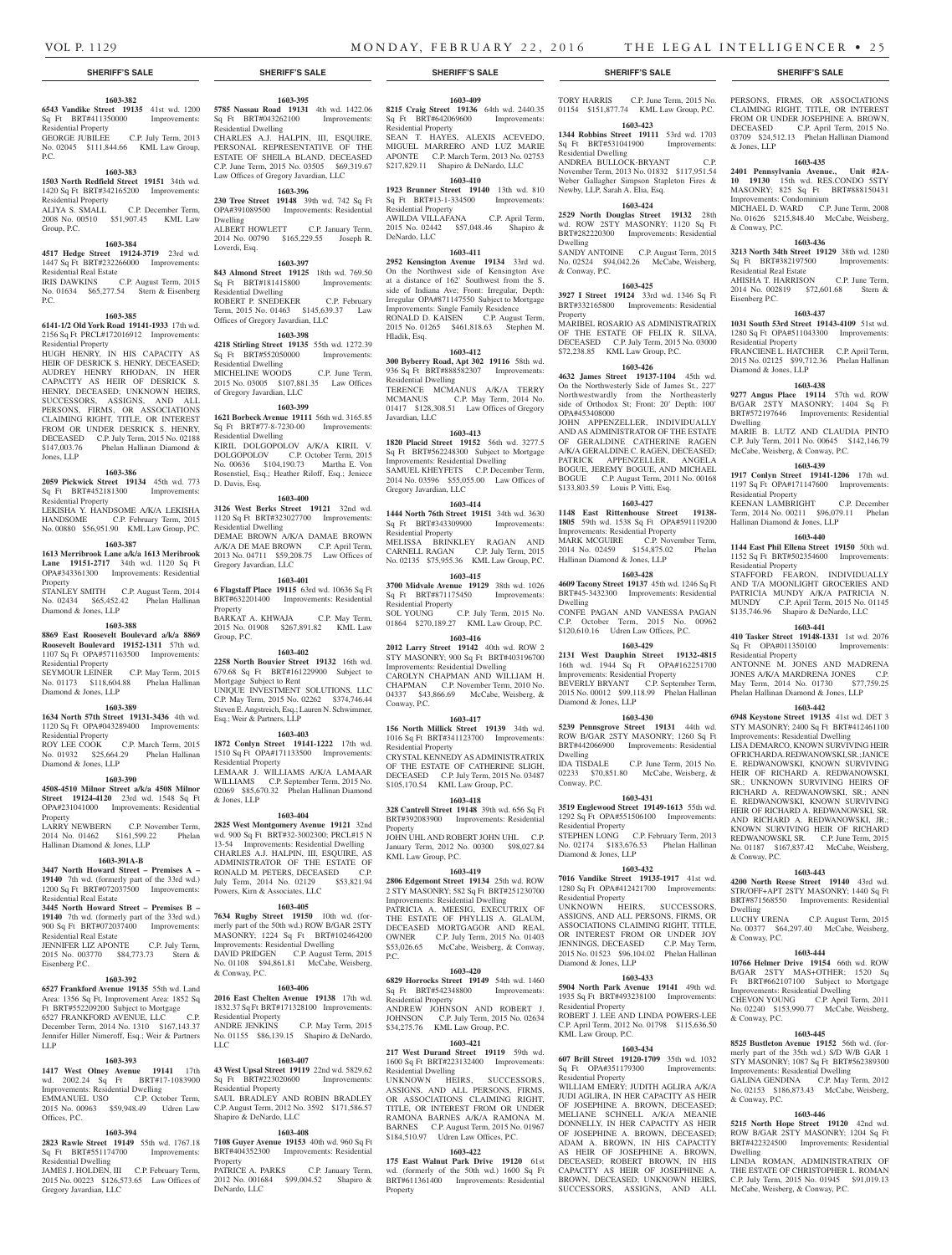# **1603-447**

**301 East Vernon Road 19119** 22nd wd. SEMI DET 2STY MASONRY; 1350 Sq Ft BRT#222032200 Improvements: Residential Dwelling KEVIN T. SMITH C.P. February Term, 2013

No. 00344 \$185,094.34 McCabe, Weisberg, & Conway, P.C. **1603-448**

#### **5014 Saul Street 19124** 62nd wd. S/D W/D GAR 2.5 STY MASON; 1700 Sq Ft BRT#621443700 Improvements: Residential Dwelling

ETTA A. FEAGINS AND RUBEN FEAGINS C.P. March Term, 2015 No. 00543 \$229,768.79 McCabe, Weisberg, & Conway, P.C.

#### **1603-449**

**2601 Pennsylvania Avenue Apt 1133 19130**  15th wd. RES CONDO 5+ STY MASONRY; 1358 Sq Ft BRT#888073304 Improvements: Residential Dwelling

PATRICK A. GALLAGHER; MARY I. BRADLEY; THE UNITED STATES OF AMERICA C/O ATTORNEY GENERAL OF THE UNITED STATES C.P. May Term, 2014 No. 00726 \$398,353.74 McCabe, Weisberg, & Conway, P.C.

#### **1603-450**

**7150 Hegerman Street 19135** 65th wd. ROW 2 STY MASONRY; 1008 Sq Ft BRT#651277900 Improvements: Residential Dwelling YISCHOR DOV FRIEDMAN A/K/A YISCHER DOV FRIEDMAN C.P. February Term, 2014 No. 01649 \$85,868.71 McCabe, Weisberg,

#### **1603-451**

& Conway, P.C.

**6925 North 19th Street 19126** 10th wd. S/D W/B GAR 2STY MASONRY; 1728 Sq Ft BRT#101113100 Improvements: Residential Dwelling<br>ERNEST

JENNINGS AND MAUDE JENNINGS C.P. July Term, 2015 No. 02616 \$132,206.84 McCabe, Weisberg, & Conway, P.C.

#### **1603-452**

**6132 North 11th Street 19141-3318** 49th wd. 1320 Sq Ft OPA#493080105 Improvements: Residential Property TONYANNA L. SMITH A/K/A TONYONNA L. SMITH AND BRIAN NEIL SMITH C.P. August Term, 2013 No. 03244 \$60,379.76 Phelan Hallinan Diamond & Jones, LLP

#### **1603-453**

**5949 North Leithgow Street 19120** 42nd wd. ROW B/GAR 2STY MASONRY; 1280 Sq Ft BRT#612359700 Improvements: Residential Dwelling

UNKNOWN SURVIVING HEIRS OF GEORGE RALSTON AND TIMOTHY J. RALSTON, KNOWN SURVIVING HEIR OF GEORGE RALSTON C.P. May Term, 2015 No. 02113 \$99,287.87 McCabe, Weisberg, & Conway, P.C.

# **1603-454**

**3935 Donath Street 19140-2804** 13th wd. 1320 Sq Ft OPA#131307400 Improvements: Residential Property

#### EDWARD W. CROWDER A/K/A EDWARD CROWDER, SR. C.P. July Term, 2012 No. 04090 \$61,596.84 Phelan Hallinan Diamond & Jones, LLP

#### **1603-455**

**3029 North 35th Street 19132** 38th wd. 1776 Sq Ft BRT#382204200 Residential Real Estate

CHERYL GRIFFIN C.P. August Term, 2011 No. 000815 \$112,504.24 Stern & Eisenberg P.C.

#### **1603-456 1241 Bridge Street 19124-1840** 62nd wd.

1088 Sq Ft OPA#621031800 Improvements: Residential Property ESTHER LOUIS AND FRANTZ LOUIS

C.P. April Term, 2010 No. 02288 \$116,384.97 Phelan Hallinan Diamond & Jones, LLP

# **1603-457**

**2647 South 68th Street 19142-2724** 40th wd. 960 Sq Ft OPA#406093900 Improvements: Residential Property LARRY D. HEARD, JR. A/K/A LARRY

HEARD C.P. March Term, 2015 No. 00549<br>\$82,605.81 Phelan Hallinan Diamond & Phelan Hallinan Diamond & Jones, LLP

#### **1603-458**

**3954 North 7th Street 19140** 43rd wd. 1110 Sq Ft BRT#433096400 Improvements:

Residential Real Estate BEVERLY THOMISON-SADIA C.P. September Term, 2015 No. 02632 \$54,501.41

# Stern & Eisenberg P.C. **1603-459**

**1976 Dallas Street 19138** 10th wd. (formerly part of the 42nd wd.) ROW B/GAR 2STY MASONRY; 1112 Sq Ft BRT#101288200

Improvements: Residential Dwelling HAROLD MCCOY, SR. AND EDNA PRICE A/K/A EDNA MCCOY C.P. March Term, 2015 No. 01430 \$140,171.31 McCabe, Weisberg, & Conway, P.C.

**1603-460 843 East Cathedral Road 19128-1201** 21st wd. 1756 Sq Ft OPA#214102340 Improvements: Residential Property VALENTINE I. EZIKE C.P. January Term, 2015 No. 03274 \$256,568.01 Phelan Hallinan Diamond & Jones, LLP

# **1603-461**

**1535 North 19th Street 19121** 47th wd. 3450 Sq Ft BRT#471327015 Improvements: Residential Dwelling SHAKINA C. THOMAS C.P. January Term,

2015 No. 02776 \$82,676.39 Martha E. Von Rosenstiel, Esq.; Heather Riloff, Esq.; Jeniece D. Davis, Esq. **1603-462**

**6216 Lindbergh Boulevard 19142** 40th wd. ROW B/GAR 2STY MASONRY; 1512 Sq Ft BRT#402283429 Improvements: Residential Dwelling **TUSTINE NEDD-PENA, ADMINISTRATRIX** 

OF THE ESTATE OF THOMAS PENA C.P. June Term, 2015 No. 00138 \$147,934.80 McCabe, Weisberg, & Conway, P.C.

# **1603-463**

**235 East Allegheny Avenue 19134- 2208** 7th wd. 1200 Sq Ft OPA#073208600 Improvements: Residential Property WILLIAM SANCHEZ RIOS AND BRUNILDA

A. CHECO A/K/A BRUNILDA A. LOPEZ C.P. September Term, 2014 No. 03837<br>\$22,478.96 Phelan Hallinan Diamond & Phelan Hallinan Diamond & Jones, LLP

# **1603-464**

**6126 Magnolia Street 19144** 59th wd. 1280 Sq Ft OPA#592238000 Improvements: Residential Property JEANNETTE CONGLETON A/K/A JEANNETTE L. CONGLETON, IN HER CAPACITY AS EXECUTRIX AND DEVISEE OF THE ESTATE OF HERBERT L. CHISHOLM A/K/A HERBERT LEROY CHISHOLM A/K/A HERBERT CHISHOLM C.P. September Term, 2015 No. 00601 \$79,812.32 Phelan Hallinan Diamond & Jones, LLP

#### **1603-465**

**1530 North 10th Street Unit B 19122** 20th wd. 1599.7 Sq Ft BRT#202186622 Improvements: Residential Dwelling JOHN MOORE, III, IN HIS CAPACITY AS EXECUTOR OF THE ESTATE OF JOHN WILLIAM MOORE, JR. A/K/A JOHN MOORE A/K/A JOHN W. MOORE, DECEASED C.P. October Term, 2015 No. 02413 \$40,460.06 Martha E. Von Rosenstiel, Esq.; Heather Riloff, Esq.; Jeniece D. Davis, Esq.

#### **1603-466**

**5846 Osage Avenue 19143** 46th wd. ROW 2 STY MASONRY; 936 Sq Ft BRT#604186300 Improvements: Residential Dwelling<br>DORIS FAYE PRITCHETT C.P. October DORIS FAYE PRITCHETT C.P. October Term, 2014 No. 00676 \$55,276.91 McCabe, Weisberg, & Conway, P.C.

#### **1603-467**

**2016 West Boston Street 19132** 16th wd. (formerly part of the 28th wd.) ROW 2 STY MASONRY; 1222 Sq Ft BRT#162266900 Improvements: Residential Dwelling SHARON T. MCPHERSON, ADMINISTRATRIX OF THE ESTATE OF LESTER MCPHERSON, DECEASED

MORTGAGOR AND REAL OWNER C.P. April Term, 2014 No. 01172 \$50,866.37 McCabe, Weisberg, & Conway, P.C. **1603-468**

#### **5904 Weymouth Street 19120** 35th wd. ROW B/GAR 2STY MASONRY; 1266 Sq Ft BRT#352224400 Improvements: Residential Dwelling SESNARINE RAMNARINE C.P. August Term, 2007 No. 02795 \$121,273.40 McCabe, Weisberg, & Conway, P.C.

**1603-469**

# **2751 Casimir Street 19137-2006** 45th wd. 1020 Sq Ft OPA#453102500 Improvements:

Residential Property CHRISTINA LESZCZYNSKI AND ERIC LESZCZYNSKI C.P. February Term, 2011 No. 04946 \$128,428.02 Phelan Hallinan Diamond & Jones, LLP

#### **1603-470**

**4943 D Street 19120** 42nd wd. 1271.32 Sq Ft BRT#421477700 Improvements: Residential Dwelling

SHIRLEY EVANS C.P. October Term, 2015 No. 02305 \$65,480.53 Martha E. Von Rosenstiel, Esq.; Heather Riloff, Esq.; Jeniece D. Davis, Esq.

#### **1603-471**

**2022 South 5th Street 19148** 39th wd. ROW 2 STY MASONRY; 1400 Sq Ft BRT#392287100 Improvements: Residential Dwelling RICARDO RIVERA A/K/A RICARDO L. RIVERA C.P. September Term, 2014 No. 01146 \$22,252.83 McCabe, Weisberg, & Conway, P.C.

# **1603-472**

**5037 Boudinot Street 19120** 42nd wd. 1158 Sq Ft OPA#421430200 Improvements: Residential Property

SHARON CARNEY C.P. July Term, 2015 No. 02921 \$47,395.02 Phelan Hallinan Diamond & Jones, LLP

ANITA E. WILLIAMS, INDIVIDUALLY, AND AS KNOWN HEIR AND AS PERSONAL CO-REPRESENTATIVE OF ESTATE OF LERONDYA D. WILLAMS; LATERRA D. RUFFIN, INDIVIDUALLY, AND AS KNOWN HEIR AND AS PERSONAL CO-REPRESENTATIVE OF ESTATE OF LERONDYA D. WILLIAMS; UNKNOWN HEIRS, SUCCESSORS, ASSIGNS, AND ALL PERSONS, FIRMS, OR ASSOCIATIONS CLAIMING RIGHT, TITLE, OR INTEREST FROM OR UNDER LEROYNDYA D. WILLIAMS C.P. October Term, 2015 No. 00959 \$82,281.70 Udren Law Offices, P.C. **1603-486 400 West Hortter Street 101 a/k/a 400-14 West Hortter Street Unit:101 19119-3637** 88th wd. 1050 Sq Ft OPA#888220202 Improvements:

C.P. April Term, 2015 No. 03690 \$38,870.35

**1603-498 2413 West Toronto Street 19132-1333** 38th wd. 932 Sq Ft OPA#381316000 Improvements:

JULIUS B. SMALL; MARLENE SMALL AND LORRAINE SMALL A/K/A LORRAINE C.P. April Term, 2015 No. 01619 \$67,668.40 Phelan Hallinan Diamond & Jones, LLP **1603-499 5456 Spring Street 19139** 4th wd. On S Side of Spring St.; 436' 1" W of 54th St.; Front: 15'4" Depth: 45' OPA#041017000 Improvements:

HB HOLDING COMPANY, LLC C.P. April Term, 2015 No. 00685 \$67,288.50 plus legal interest in the amount of \$1681.12 for a subtotal of \$68,969.62 Kerry S. Schuman, Esq. **1603-500 7221 Mansfield Avenue 19138** 10th wd. 1508 Sq Ft BRT#10-2-3586-00 Improvements:

ESTATE OF KENNETH S. RYONS, DECEASED; KELLEY SMITH, KEVIN S. SMITH, WILLIAM W. SMITH, JR., HEIRS AND UNKNOWN HEIRS OF KENNETH S. RYONS, DECEASED C.P. September Term, 2014 No. 02712 \$93,605.30 Pressman &

**1603-501 6541 North 18th Street 19126** 50th wd. (formerly part of the 42nd wd.) 1424 Sq Ft BRT#172274200 Improvements: Residential

MABLE GALLEMORE AND APRIL MAY GALLEMORE A/K/A APRIL MAY HUNT C.P. March Term, 2015 No. 03308 \$62,273.44

**1603-502 1214 North 56th Street 19131** 4th wd. 1245 Sq Ft BRT#04-3-0492-00 Improvements:

HEIRS AND DEVISEES OF K. JAMESENA A. CARRINGTON A/K/A KATHRYN JAMESENA CARRINGTON A/K/A JAMESENA CARRINGTON, DECEASED C.P. December Term, 2014 No. 02592 \$35,638.74 Pressman & Doyle, LLC **1603-503 4167 Paul Street 19124** 23rd wd. 1612.20 Sq

ROSLYN TURPIN C.P. August Term, 2015 No. 02318 \$39,280.05 Stern & Eisenberg

**1603-504 616 League Street 19147** 2nd wd. 1612.20 Sq Ft OPA/BRT#021134100 Improvements:

LEE QUACH C.P. September Term, 2015 No. 01859 \$177,752.93 Stern & Eisenberg P.C. **1603-505 8418 Forrest Avenue 19150** 30th wd. 2148 Sq Ft BRT#502208300 Improvements:

HAZELENE DESHIELDS AND LEONARD D. JOHNSON C.P. November Term, 2007 No. 03198 \$126,499.71 Udren Law Offices, P.C. **1603-506 5618 Diamond Street 19131** 52nd wd. (formerly the 34th wd.) 1833 Sq Ft BRT#522089400 (110N08-0051) Subject to Mortgage Improvements: Residential Dwelling MARY LEE WASHINGTON AND WILLIE WASHINGTON C.P. March Term, 2010 No. 02962 \$95,740.45 Udren Law Offices, P.C. **1603-507 210 East Ashdale Street 19120** 42nd wd. 1340.62 Sq Ft BRT#421172000 Improvements:

DEIDRA R. FELDER A/K/A DEIDRA FELDER A/KA/ DIEDRE FELDER-ROUSSAW C.P. October Term, 2015 No. 02273 \$139,093.73

**1603-508 2306 74th Avenue 19138** 15th wd. (formerly 42nd wd.) 3632.48 Sq Ft BRT#501398800 Improvements: Residential Dwelling UNKNOWN HEIRS, SUCCESSORS, ASSIGNS, AND ALL PERSONS, FIRMS, OR ASSOCIATIONS CLAIMING RIGHT, TITLE, OR INTEREST FROM OR UNDER BETTY J. WARTHEN; ALEXANDER WARTHEN, KNOWN HEIR OF BETTY J. WARTHEN C.P. January Term, 2015 No. 03803 \$157,822.19 Udren Law Offices, P.C. **1603-509 5630 Hazel Avenue 19143** 46th wd. 952.50 Sq Ft BRT#46-3-020700 Improvements:

SYRETTA JEFFERSON A/K/A SYRETTA N. JEFFERSON C.P. April Term, 2012 No. 01083 \$75,258.66 Udren Law Offices, P.C. **1603-510 5913 Windsor Avenue 19143** 3rd wd. 1130.24 Sq Ft BRT#03-4-0920-00 Improvements:

Powers, Kirn & Associates, LLC

Residential Property

Residential Dwelling

Residential Dwelling

Doyle, LLC

Real Estate

Stern & Eisenberg P.C.

Residential Dwelling

Ft OPA/BRT#232227700 Residential Real Estate

Residential Real Estate

Residential Dwelling

Residential Dwelling

Udren Law Offices, P.C.

Residential Dwelling

Row B/gar 2sty Masonry

SHARON POWELL, REAL OWNER

 $P<sub>C</sub>$ 

JUNE A. GRAHAM C.P. June Term, 2015 No. 03012 \$222,508.93 Phelan Hallinan

**1603-487 1621 Borbeck Avenue 19111** 56th wd. APT 2-4 UNITS 2 STY MASONRY BRT#561517705<br>Subject to Mortgage Improvements:

Residential/residential Mixed-use Property KIRIL V. DOLGOPOLOV C.P. August Term, 2015 No. 01501 \$99,250.93 Alicia

**1603-488 1336 North 76th Street 19151-2823** 34th wd. 1120 Sq Ft PRCL#343306600 Improvements:

LEONARD B. PESKO, INDIVIDUALLY AND IN HIS CAPACITY AS ADMINISTRATOR OF THE ESTATE OF HELEN PESKO; UNKNOWN HEIRS, SUCCESSORS, ASSIGNS, AND ALL PERSONS, FIRMS, OR ASSOCIATIONS CLAIMING RIGHT, TITLE, OR INTEREST FROM OR UNDER HELEN PESKO, DECEASED C.P. March Term, 2013 No. 02742 \$79,064.95 Phelan Hallinan

**1603-489 1913 South 65th Street 19142-2007** 40th wd. 1290 Sq Ft OPA#401202600 Improvements:

DEBRA MASON C.P. May Term, 2014 No. 00032 \$41,126.84 Phelan Hallinan Diamond

**1603-490 5132 Greene Street 19144-2972** 12th wd. 1792 Sq Ft OPA#123165600 Improvements:

ELLA M. GASKIN A/K/A ELLA GASKIN C.P. August Term, 2015 No. 02936 \$86,040.67 Phelan Hallinan Diamond & Jones, LLP **1603-491 4613 Meridian Street 19136-3204** 65th wd. 960 Sq Ft OPA#651161100 Improvements:

JOSEPH MICHAEL CLEARY A/K/A JOSEPH M. CLEARY C.P. August Term, 2015 No. 01152 \$51,636.53 Phelan Hallinan Diamond

**1603-492 2534 South Carroll Street 19142-2113** 40th wd. 960 Sq Ft OPA#406108500 Improvements:

YVONNE LEWIS C.P. April Term, 2015 No. 02126 \$93,674.52 Phelan Hallinan Diamond

**1603-493 736 East Thayer Street 19134-1814** 33rd wd. 1261 Sq Ft OPA#331140400 Improvements:

MARIBEL FLORES C.P. February Term, 2015 No. 02495 \$24,678.93 Phelan Hallinan

**1603-494 6034 Chestnut Street 19139-3044** 3rd wd. 1522 Sq Ft OPA#031031300 Improvements:

ANTHONY SPEAKS THRONES A/K/A ANTHONY B. THRONES AND BARBARA SMITH THRONES C.P. April Term, 2015 No. 00609 \$63,613.45 Phelan Hallinan

**1603-495 6207 Limekiln Pike 19141-1405** 17th wd. 1212 Sq Ft OPA#172304500 Improvements:

DONALD OUTTERBRIDGE C.P. June Term, 2010 No. 01983 \$134,116.17 Phelan

**1603-496 5124 Catharine Street 19143** 46th wd. 945 Sq Ft OPA#46-2-1017-00 Improvements:

WILLIAM LENNON, JR., HEIR AND UNKNOWN HEIRS OF BARBARA LENNON A/K/A BARBARA M. LENNON, DECEASED C.P. November Term, 2013 No. 02000 \$79,419.18 Pressman & Doyle, LLC **1603-497 4431 North 9th Street 19140** 43rd wd. 1740 Sq Ft BRT#433397900; PRCL#85 N 16-54 Improvements: Residential Dwelling ANDREW J. SHAW A/K/A ANDREW SHAW

Residential Property

Diamond & Jones, LLP

Subject to Mortgage

M. Sandoval, Esq.

Residential Property

Diamond & Jones, LLP

Residential Property

Residential Property

Residential Property

Residential Property

Residential Property

Diamond & Jones, LLP

Residential Property

Diamond & Jones, LLP

Residential Property

Residential Dwelling

Hallinan Diamond & Jones, LLP

& Jones, LLP

& Jones, LLP

& Jones, LLP

#### **1603-473**

**6731 Leeds Street 19151-3019** 34th wd. 1440 Sq Ft OPA#344039300 Improvements: Residential Property DEBORAH M. BAKER C.P. December

Term, 2011 No. 02745 \$124,972.50 Phelan Hallinan Diamond & Jones, LLP **1603-474**

**8706 Cottage Street 19136** 65th wd. APT 2-4 UNITS 2STY MASON; 2048 Sq Ft BRT#652231706 Improvements: Residential

Dwelling<br>XIU Q. WANG C.P. May Term, 2015 No. 01302 \$196,875.92 McCabe, Weisberg, & Conway, P.C.

**1603-475 7150 Erdrick Street 19135-1013** 41st wd. 1296 Sq Ft OPA#412246200 Improvements: Residential Property CAROLE K. MARINO AND SHELBY D.<br>MARINO C.P. June Term 2015 No. 03795 MARINO C.P. June Term, 2015 No. 03795<br>\$90.092.11 Phelan Hallinan Diamond & Phelan Hallinan Diamond &

**1603-476 8050 Leon Street 19136** 56th wd. ROW B/GAR 2 STY MASONRY; 1150 Sq Ft BRT#642039600 Improvements: Residential Dwelling UNKNOWN SURVIVING HEIRS OF GINA

CUOZZO AND ALFONSO MARYELLEN CUOZZO, KNOWN SURVIVING HEIR OF GINA CUOZZO C.P. May Term, 2015 No. 00548 \$131,627.79 McCabe, Weisberg, & Conway, P.C.

### **1603-477**

**932 Scattergood Street 19124-1019** 35th wd. 1290 Sq Ft OPA#351163100 Improvements: Residential Property GADJIMOURAD AIGOUNOV AND

RUKIZHAT AIGOUNOV C.P. July Term, 2015 No. 02573 \$110,694.68 Phelan Hallinan Diamond & Jones, LLP **1603-478**

Jones, LLP

**623 Winton Street Unit 1 19148-3239** 39th wd. 784 Sq Ft OPA#393066200 Improvements: Residential Property THOMAS M. LOFARO, IR. A/K/A THOMAS LOFARO AND JOHN TORRES C.P. April Term, 2015 No. 02338 \$38,687.75 Phelan Hallinan Diamond & Jones, LLP

#### **1603-479**

**1035 North 67th Street 19151** 34th wd. 1395 Sq Ft BRT#344402800 Improvements: Residential Property CHARLES D. TYSON AND PAMELA WAGUE C.P. August Term, 2015 No. 00364 \$151,322.45 KML Law Group, P.C.

#### **1603-480**

**538 West Porter Street 19148-3946** 39th wd. 980 Sq Ft OPA#392220600 Improvements: Residential Property RUDI L. SCHREINER C.P. March Term, 2015 No. 01448 \$100,457.82 Phelan Hallinan Diamond & Jones, LLP

### **1603-481**

**5149 Brown Street 19139-1527** 44th wd. 1650 Sq Ft OPA#441280900 Improvements: Residential Property BRITTANY DANIELLE HOGANS, IN HER CAPACITY AS ADMINISTRATRIX AND HEIRESS OF THE ESTATE OF NICOLE Y. HOGANS; UNKNOWN HEIRS, SUCCESSORS, ASSIGNS, AND ALL PERSONS, FIRMS, OR ASSOCIATIONS CLAIMING RIGHT, TITLE, OR INTEREST FROM OR UNDER NICOLE Y. HOGANS, DECEASED C.P. March Term, 2015 No. 03447 \$65,586.80 Phelan Hallinan Diamond & Jones, LLP

# **1603-482**

**4516 Howell Street a/k/a 4516 East Howell Street 19135-4025** 41st wd. 1240 Sq Ft OPA#411101800 Improvements: Residential Property ELLEN FRIEL AND CHRISTOPHER FRIEL

C.P. June Term, 2014 No. 03852 \$92,484.09 Phelan Hallinan Diamond & Jones, LLP

# **1603-483**

**1255 Robbins Street 19111-5835** 53rd wd. 1376 Sq Ft OPA#531044800 Improvements: Residential Property LIONEL C. WILLIAMS C.P. November

Term, 2013 No. 02688 \$152,221.37 Phelan Hallinan Diamond & Jones, LLP

# **1603-484**

**1256 Gilham Street 19111-5522** 53rd wd. 1222 Sq Ft OPA#531159700 Improvements: Residential Property KERRY-ANNE PERKINS C.P. May Term, 2014 No. 03410 \$118,608.75 Phelan Hallinan Diamond & Jones, LLP

#### **1603-485**

**5860 Cedar Avenue 19143** 3rd wd. 1201.84 Sq Ft BRT#03/2142300 Improvements: Residential Dwelling ESTATE OF LERONDYA D. WILLIAMS;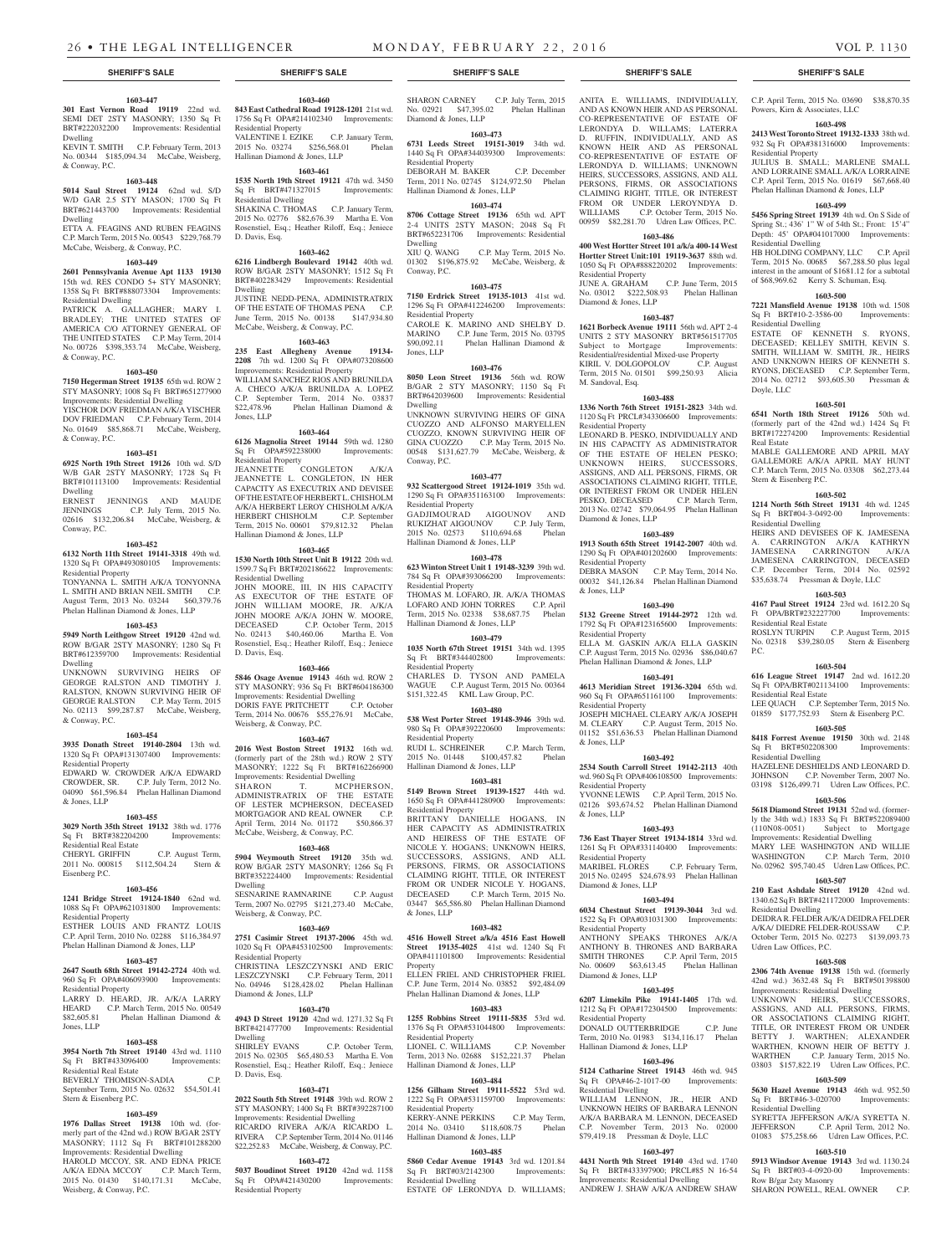#### December Term, 2014 No. 01374 \$31,092.39 F. Kobeski, Esq.; Scott A. Dietterick, Esq.; Milstead & Associates, LLC

# **1603-511**

**746 South 52nd Street 19143** 51st wd. 1200 Sq Ft BRT#511037600 Improvements: Row

Conv/apt 2sty Mason AMANHOTEP J. PARKER C.P. August Term, 2015 No. 02000 \$82,292.90 Milstead & Associates, LLC

# **1603-512**

**7430 Sandpiper Place 19153** 40th wd. 1798 Sq Ft OPA#40-6702200 Improvements: Residential Property

UNKNOWN HEIRS AND/OR ADMINISTRATORS OF THE ESTATE OF NITA CHAPEL C.P. July Term, 2013 No. 04721 \$127,281.74 Justin F. Kobeski, Esq.; Scott A. Dietterick, Esq.; Kimberly A. Bonner, Esq.; Kimberly J. Hong, Esq.; Jana Fridfinnsdottir, Esq.; Michael E. Carleton, Esq.; Meredith H. Wooters, Esq.; Karina Velter, Esq.; Manley Deas Kochalski LLC

# **1603-513**

**4472 Tolbut Street 19136** 65th wd. 1536 Sq Ft OPA#652093100 Improvements: Residential Property

WILFREDO CRUZ AND MARIA R. CRUZ C.P. September Term, 2014 No. 03891 \$130,840.65 Meredith H. Wooters, Esq.; Scott A. Dietterick, Esq.; Kimberly A. Bonner, Esq.; Kimberly J. Hong, Esq.; Jana Fridfinnsdottir, Esq.; Michael E. Carleton, Esq.; Justin F. Kobeski, Esq.; Karina Velter, Esq.; Manley Deas Kochalski LLC

#### **1603-514**

**1601 West Godfrey Avenue 19141-1957**  17th wd. 1316 Sq Ft BRT#171292200 Improvements: Residential Dwelling

AARON E. JENKINS C.P. September Term, 2014 No. 03833 \$95,411.31 Powers, Kirn & Associates, LLC

# **1603-515**

**2134 Unruh Street 19149-2315** 54th wd. 2300.1 Sq Ft BRT#54-1149700; PRCL#132 N 16-190 Improvements: Residential Dwelling ILHAM SGHYAR AND TOURIA ELKAEID C.P. July Term, 2014 No. 02533 \$177,313.01 Powers, Kirn & Associates, LLC

#### **1603-516**

**5855 Fernwood Street 19143-3920** 3rd wd. 1300 Sq Ft BRT#034035000 Improvements: Residential Dwelling MARJORIE M. SPOTWOOD C.P. October

Term, 2014 No. 00682 \$72,903.56 Powers, Kirn & Associates, LLC

# **1603-517**

**6315 Lawndale Avenue 19111** 35th wd. 1758.34 Sq Ft BRT#353281600 Improvements: Residential Dwelling

ROSEMARY E. BROOKS, IN HER CAPACITY AS CO-EXECUTRIX OF THE ESTATE OF FRANK A. MILLER; DOROTHEA F. BALL, IN HER CAPACITY AS CO-EXECUTRIX AND DEVISEE OF THE ESTATE OF FRANK A. MILLER; ESTATE OF FRANK A. MILLER C/O ROSEMARY E. BROOKS, CO-EXECUTRIX; ESTATE OF FRANK A. MILLLER C/O DOROTHEA F. BALL, CO-EXECUTRIX AND KNOWN HEIR; UNKNOWN HEIRS, SUCCESSORS, ASSIGNS, AND ALL PERSONS, FIRMS, OR ASSOCIATIONS CLAIMING RIGHT, TITLE, OR INTEREST FROM OR UNDER FRANK A. MILLER, DECEASED C.P. September Term, 2010 No. 01142 \$119,301.84 Udren Law Offices, P.C.

### **1603-518**

**6901-29 Valley Avenue Apt. C4 19128** 21st wd. 780 Sq Ft OPA#888211027 Improvements: Residential Property

JAMES H. HIGGINS AND MARTIN HIGGINS C.P. October Term, 2014 No. 00310 \$140,245.29 Justin F. Kobeski, Esq.; Scott A. Dietterick, Esq.; Kimberly A. Bonner, Esq.; Kimberly J. Hong, Esq.; Jana Fridfinnsdottir, Esq.; Michael E. Carleton, Esq.; Meredith H. Wooters, Esq.; Karina Velter, Esq.; Manley Deas Kochalski LLC

#### **1603-519**

**4254 Bennington Street 19124-4815** 33rd wd. On the Northwesterly side of Bennington St and Southwesterly side of Bristol St; Front: 34' 2-1/2" Depth: 67' 6" OPA#332291400 Subject to Mortgage Improvements: Single Family Residence<br>RAHMAT KHAN C.P. February Term,

01399 \$134,250.78 Stephen M. Hladik, Esq.

# **1603-520**

**933 Scattergood Street 19124-1018** 35th wd. 1108 Sq Ft OPA#351168900 Improvements: Residential Property

MATTHEW P. CHASE C.P. July Term, 2015 No. 03752 \$46,564.19 Phelan Hallinan Diamond & Jones, LLP

#### **1603-521**

**5402 Large Street 19124** 62nd wd. 1488 Sq Ft OPA#621333600 Improvements: Residential Property

MARIE JOSETTE FORD C.P. January Term, 2015 No. 01420 \$93,571.78 Justin Kimberly A. Bonner, Esq.; Kimberly J. Hong, Esq.; Jana Fridfinnsdottir, Esq.; Michael E. Carleton, Esq.; Meredith H. Wooters, Esq.; Karina Velter, Esq.; Manley Deas Kochalski LLC

#### **1603-522**

**1214 East Price Street 19138** 59th wd. 975<br>
Sq Ft BRT#591074800 Improvements: Sq Ft BRT#591074800 Residential Dwelling

THE ESTATE OF TERRY GRAINGER C/O CASSANDRA GORHAM, EXECUTRIX; UNKNOWN HEIRS, SUCCESSORS, ASSIGNS, AND ALL PERSONS, FIRMS, OR ASSOCIATIONS CLAIMING RIGHT, TITLE, OR INTEREST FROM OR UNDER MARJORIE MCCLOUD GRAINGER, LAST RECORD OWNER; UNKNOWN HEIRS, SUCCESSORS, ASSIGNS, AND ALL PERSONS, FIRMS, OR ASSOCIATIONS CLAIMING RIGHT, TITLE, OR INTEREST FROM OR UNDER TERRY GRAINGER, LAST RECORD OWNER; CASSANDRA GORHAM, EXECUTRIX OF THE ESTATE OF TERRY GRAINGER; BRYAN KEITH BURGESS, KNOWN HEIR OF TERRY GRAINGER C.P. April Term, 2015 No. 02602 \$72,192.48 Udren Law Offices, P.C.

# **1603-523**

**3105 Frankford Avenue 19134** 25th wd. 2550 Sq Ft OPA#871532910 Improvements: Residential Property

LORI L. LISTER C.P. January Term, 2011 No. 00950 \$151,832.68 Justin F. Kobeski, Esq.; Scott A. Dietterick, Esq.; Kimberly A. Bonner, Esq.; Kimberly J. Hong, Esq.; Jana Fridfinnsdottir, Esq.; Michael E. Carleton, Esq.; Meredith H. Wooters, Esq.; Karina Velter, Esq.; Manley Deas Kochalski LLC

#### **1603-524**

**1349 Jerome Street a/k/a 1349 West Jerome Street 19140** 43rd wd. 1272.80 Sq Ft BRT#433199100 Improvements: Residential Dwelling

VANDEGRIFT A/K/A RAYMOND C. VANDEGRIFT C.P. September Term, 2015 No. 01021 \$66,985.22 Udren Law Offices, P.C.

# **1603-525**

**7248 Lawndale Avenue 19111-4008** 53rd wd. 1200 Sq Ft OPA#532388705 Improvements: Residential Property MONICA M. FREDERICK, IN HER CAPACITY

AS ADMINISTRATRIX AND HEIRESS OF THE ESTATE OF JOHN ANDERSON, SR. A/K/A JOHN E. ANDERSON; JOHN E. ANDERSON, JR., IN HIS CAPACITY AS HEIR OF THE ESTATE OF JOHN ANDERSON, SR. A/K/A JOHN E. ANDERSON; UNKNOWN HEIRS, SUCCESSORS, ASSIGNS, AND ALL PERSONS, FIRMS, OR ASSOCIATIONS CLAIMING RIGHT, TITLE, OR INTEREST FROM OR UNDER JOHN ANDERSON, SR. A/K/A JOHN E. ANDERSON, DECEASED C.P. May Term, 2013 No. 01744 \$108,453.06 Phelan Hallinan Diamond & Jones, LLP

#### **1603-526**

**3414 Salmon Street 19134** 45th wd. 697 Sq Ft BRT#451184100 Improvements: Residential Property JOSEPH HRITZ C.P. July Term, 2015 No.

01235 \$106,751.39 KML Law Group, P.C. **1603-527 4616 Magee Avenue 19125** 41st wd. 1600

Sq Ft BRT#41-1179900 Improvements: Residential Dwelling LEN MAY A/K/A LEONARD MAY C.P.

July Term, 2015 No. 00412 \$89,066.68 Udren Law Offices, P.C.

# **1603-528**

**258 West Ruscomb Street 19120** 42nd wd. 1362 Sq Ft BRT#422154500 Improvements: Residential Property WILDNICK LUBIN C.P. May Term, 2015 No. 01157 \$34,648.42 Shapiro & DeNardo, LLC

#### **1603-529**

**1433 Kerper Street 19111** 53rd wd. 1980 Sq Ft OPA#53-2113000 Improvements: Residential Property

KEBBIE RAMSEUR C.P. March Term, 2015 No. 03031 \$148,920.31 Meredith H. Wooters, Esq.; Scott A. Dietterick, Esq.; Kimberly A. Bonner, Esq.; Kimberly J. Hong, Esq.; Jana Fridfinnsdottir, Esq.; Michael E. Carleton, Esq.; Justin F. Kobeski, Esq.; Karina Velter, Esq.; Manley Deas Kochalski LLC

#### **1603-530**

**1019 East Cheltenham Avenue 19124** 35th wd. 1088 Sq Ft BRT#352014200 Improvements: Residential Property PAMELA SANNUTI-ROSE C.P. June Term, 2015 No. 01337 \$99,790.65 Shapiro & DeNardo, LLC

# **1603-531**

**2624 South Berbro Street 19142** 40th wd. 1088 Sq Ft BRT#40-4-1032-00 Improvements: Residential Property<br>DORIS S. DAVIS

C.P. September Term, 2014 No. 002162 \$85,269.73 Shapiro & DeNardo, LLC

**1603-532 2344 West Sergeant Street 19132** 16th wd. 922 Sq Ft OPA#162308100 Improvements: Residential Property

UNKNOWN HEIRS AND/OR ADMINISTRATORS OF THE ESTATE OF STEVEN R. DODSON C.P. March Term, 2013 No. 03950 \$30,277.60 Meredith H. Wooters, Esq.; Scott A. Dietterick, Esq.; Kimberly A. Bonner, Esq.; Jana Fridfinnsdottir, Esq.; Michael E. Carleton, Esq.; Justin F. Kobeski, Esq.; Manley Deas Kochalski LLC

#### **1603-533**

**13675 Philmont Avenue, Apt 44 19116**  58th wd. 1692 Sq Ft BRT#888583296 Improvements: Residential Property ZHANNA TONIYANTS C.P. September Term, 2014 No. 003648 \$328,333.48 Shapiro & DeNardo, LLC

# **1603-534**

**6231 Cardiff Street 19149** 35th wd. 1375 Sq Ft OPA#621570700 Improvements: Sq Ft Universements<br>
Residential Property<br>
The ACK C.P. November Term,<br>
C.P. November Term,<br>
Meredith JOAN H. BLACK C.P. November Term, 2014 No. 02503 \$80,637.08 Meredith H. Wooters, Esq.; Scott A. Dietterick, Esq.; Kimberly A. Bonner, Esq.; Kimberly J. Hong, Esq.; Jana Fridfinnsdottir, Esq.; Michael E. Carleton, Esq.; Justin F. Kobeski, Esq.; Karina

# Velter, Esq.; Manley Deas Kochalski LLC

**1603-535 7664 Wyndale Avenue 19151-2707** 34th wd. 1120 Sq Ft OPA#343180000 Improvements: Residential Property LAFORRESTINE D. BROWN C.P. August Term, 2015 No. 04070 \$158,267.42 Phelan Hallinan Diamond & Jones, LLP

# **1603-536**

**5804 Tulip Street 19135-4208** 41st wd. 1728 Sq Ft OPA#411420400 Improvements: Residential Property WILLIAM GROSS C.P. June Term, 2014 No. 00016 \$101,995.16 Phelan Hallinan No. 00016 \$101,995.16 Phelan Hallinan<br>Diamond & Jones, LLP

#### **1603-537**

**4030 M Street 19124** 33rd wd. 1125 Sq Ft BRT#332457700 Improvements: Residential Property AGNES RAMIREZ AND JORGE RAMIREZ C.P. January Term, 2015 No. 00540 \$64,443.00 KML Law Group, P.C.

**1603-538 1658 Haworth Street 19124-1372** 62nd wd. 1440 Sq Ft OPA#622016900 Improvements: Residential Property ERNESTO HERNANDEZ, JR. C.P.

September Term, 2015 No. 00763 \$66,101.07 Phelan Hallinan Diamond & Jones, LLP

# **1603-539**

**3218 Rawle Street 19149-2619** 55th wd. 1528 Sq Ft OPA#551171900 Improvements: Residential Property KEITH J. ROCKEY C.P. July Term, 2015 No. 02155 \$155,495.77 Phelan Hallinan Diamond & Jones, LLP

#### **1603-540**

**245 Rubicam Street 19120** 42nd wd. 1120 Sq Ft OPA#422211000 Improvements: Residential Property MARK NUZZO AND JOE BENNETT C.P. April Term, 2015 No. 00095 \$48,200.88 Phelan Hallinan Diamond & Jones, LLP

#### **1603-541**

**941 North 48th Street 19131** 6th wd. 1872 Sq Ft BRT#062431600 Improvements: Residential Property

INDRICK ANTHONY C.P. November Term, 2014 No. 00013 \$150,522.39 KML Law Group, P.C.

#### **1603-542**

**2443 East Clearfield Street 19134-4438**  25th wd. 1530 Sq Ft OPA#251121700 Improvements: Residential Property ANTHONY PIZZARO C.P. June Term, 2012 No. 02626 \$169,464.16 Phelan Hallinan Diamond & Jones, LLP

#### **1603-543**

**3643 Sussex Lane 19114** 66th wd. 1804 Sq Ft OPA#661214700 Improvements: Residential Property<br>CHARLES

rispery<br>CHARLES SMITH AND HEATHER<br>SMITH C.P. October Term, 2014 No. 00307 C.P. October Term, 2014 No. 00307 \$208,003.93 Justin F. Kobeski, Esq.; Scott A. Dietterick, Esq.; Kimberly A. Bonner, Esq.; Kimberly J. Hong, Esq.; Jana Fridfinnsdottir, Esq.; Michael E. Carleton, Esq.; Meredith H. Wooters, Esq.; Karina Velter, Esq.; Manley Deas Kochalski LLC

#### **1603-544**

**4523 Marple Street 19136** 65th wd. (formerly of the 41st wd.) 1117 Sq Ft BRT#651110700 Improvements: Residential Property DONNA PRENDERGAST AND MICHAEL SIEMIEN C.P. January Term, 2015 No. 02895 \$65,429.24 KML Law Group, P.C.

# **1603-545**

**2740 North 45th Street 19131** 52nd wd. 2740 **NOTER SQUEET 17101** Send was Residential Property

SHAWNETTE FLEMING C.P. December Term, 2014 No. 02943 \$162,615.05 KML **2808 Welsh Road A a/k/a 2808 Welsh Road** 

**1603-558 Unit A 19152-1505** 57th wd. 1680 Sq Ft OPA#571034866 Improvements: Residential

VENDREDI CHEA C.P. July Term, 2012 No. 03995 \$246,131.47 Phelan Hallinan

**1603-559 5343 North 15th Street 19141** 17th wd. 1316 Sq Ft OPA#172047400 Improvements:

UNKNOWN HEIRS AND/OR ADMINISTRATORS OF THE ESTATE OF RAYHUE BAREFIELD C.P. September Term, 2013 No. 01744 \$71,586.38 Justin F. Kobeski, Esq.; Scott A. Dietterick, Esq.; Kimberly A. Bonner, Esq.; Kimberly J. Hong, Esq.; Jana Fridfinnsdottir, Esq.; Michael E. Carleton, Esq.; Meredith H. Wooters, Esq.; Karina Velter, Esq.;

**1603-560 3549 North 7th Street 19140** 43rd wd. 950 Sq Ft OPA#432089600 Improvements:

DIANE CAIN C.P. February Term, 2010 No. 00047 \$78,693.15 Phelan Hallinan Diamond

**1603-561 147 Mercy Street 19148-2613** 39th wd. 676 Sq Ft OPA#391052900 Improvements:

SCOTT WILLIAMS SANDERS, JR. A/K/A SCOTT WILLIAM SANDER, JR. A/K/A S WILLIAM SANDERS, JR. C.P. March Term, 2014 No. 01899 \$160,174.08 Phelan

**1603-562 3937 K Street 19124-5429** 33rd wd. 808 Sq Ft OPA#332322600 Improvements: Residential

BIRZO RIVERA AND ROSA S. LOPEZ A/K/A ROSA LOPEZ C.P. February Term, 2013 No. 02482 \$61,323.40 Phelan Hallinan Diamond

**1603-563 5122 Glenloch Street 19124-2105** 62nd wd. 864 Sq Ft OPA#622413900 Improvements:

LOUISE ANNETTE NEDD A/K/A LOUISE A. NEDD C.P. February Term, 2012 No. 03245 \$99,106.64 Phelan Hallinan Diamond

**1603-564 57 North 53rd Street 19139** 44th wd. 1302 Sq Ft OPA#441162900 Improvements:

DEIRDRA PURYEAR C.P. January Term, 2012 No. 03023 \$50,707.71 Meredith H. Wooters, Esq.; Scott A. Dietterick, Esq.; Kimberly A. Bonner, Esq.; Kimberly J. Hong, Esq.; Jana Fridfinnsdottir, Esq.; Michael E. Carleton, Esq.; Justin F. Kobeski, Esq.; Karina Velter, Esq.; Manley Deas Kochalski LLC **1603-565 324 West Ashdale Street 19120** 42nd wd. 1168 Sq Ft OPA#422176900 Improvements:

ADAM HASAN WALDO A/K/A ADAM HASAN-WALDO C.P. March Term, 2015 No. 02817 \$72,054.16 Justin F. Kobeski, Esq.; Scott A. Dietterick, Esq.; Kimberly A. Bonner, Esq.; Kimberly J. Hong, Esq.; Jana Fridfinnsdottir, Esq.; Michael E. Carleton, Esq.; Meredith H. Wooters, Esq.; Karina Velter, Esq.;

**1603-566 3917 North 7th Street 19140** 43rd wd. 1140 Sq Ft OPA#433088700 Improvements:

MIRIAN PENA C.P. April Term, 2015 No. 02118 \$48,335.09 Justin F. Kobeski, Esq.; Scott A. Dietterick, Esq.; Kimberly A. Bonner, Esq.; Kimberly J. Hong, Esq.; Jana Fridfinnsdottir, Esq.; Michael E. Carleton, Esq.; Meredith H. Wooters, Esq.; Karina Velter, Esq.;

**1603-567 5317 Master Street 19131** 44th wd. 3394 Sq Ft OPA#442167200 Improvements: Residential

LEONITA HAWKINS A/K/A LEONITA CARR JAMISON C.P. July Term, 2014 No. 01332<br>\$69,666,85 Instin F. Kobeski, Fsq.: Scott

A. Dietterick, Esq.; Kimberly A. Bonner, Esq.; Kimberly J. Hong, Esq.; Jana Fridfinnsdo Esq.; Michael E. Carleton, Esq.; Meredith H. Wooters, Esq.; Karina Velter, Esq.; Manley Deas

**1603-568 1917 South Beechwood Street 19145** 48th wd. 1020 Sq Ft BRT#48-2162100 Improvements:

DENNIS F. LA MARR C.P. October Term, 2013 No. 01825 \$33,608.20 Powers, Kirn &

**1603-569 7950 Algon Avenue 19111-2827** 56th wd. 1296 Sq Ft OPA#561127800 Improvements:

Justin F. Kobeski, Esq.; Scott

Property

Diamond & Jones, LLP

Residential Property<br>UNKNOWN HEIRS

Manley Deas Kochalski LLC

Residential Property

Residential Property

Hallinan Diamond & Jones, LLP

& Jones, LLP

Property

& Jones, LLP

& Jones, LLP

Residential Property

Residential Property

Residential Property

Manley Deas Kochalski LLC

Manley Deas Kochalski LLC

Residential Property

**Property** 

Kochalski LLC

Residential Dwelling

Residential Property

Associates, LLC

### **1603-546**

Law Group, P.C.

**5946 Houghton Street 19128-1638** 21st wd. 1200 Sq Ft OPA#213235700 Improvements: Residential Property DIANA C. VACOSSIN C.P. October Term, 2014 No. 00286 \$72,208.23 Phelan Hallinan Diamond & Jones, LLP

**19138** 22nd wd. 1641 Sq Ft OPA#591087100 Improvements: Residential Property LYDIA GORDY C.P. January Term, 2013 No. 03626 \$58,568.50 Justin F. Kobeski, Esq.; Scott A. Dietterick, Esq.; Kimberly A. Bonner, Esq.; Kimberly J. Hong, Esq.; Jana Fridfinnsdottir, Esq.; Michael E. Carleton, Esq.; Meredith H. Wooters, Esq.; Karina Velter, Esq.;

**1603-548 2018 North 31st Street 19121** 32nd wd. 2435 Sq Ft BRT#323295012 Improvements:

ALBERT GRIER C.P. October Term, 2014 No. 00936 \$138,145.71 KML Law Group, P.C. **1603-549 2109 Bryn Mawr Avenue 19131-2501** 52nd wd. 1480 Sq Ft OPA#521265500 Improvements:

KETURAH DUNCAN AND RAYMOND BAILEY C.P. July Term, 2013 No. 01912<br>\$187,960.50 Phelan Hallinan Diamond &

**1603-550 4441 Thompson Street 19137** 45th wd. 1299.06 Sq Ft BRT#453233600; PRCL#80N18-98 Improvements: Residential Dwelling THERESA A. MINCH, INDIVIDUALLY AND AS ADMINISTRATRIX OF THE ESTATE OF JAMES P. MINCH C.P. December Term, 2014 No. 01974 \$61,189.90 Powers, Kirn &

**1603-551 153 East Pleasant Street 19119** 22nd wd. 1012 Sq Ft BRT#222073200 Improvements:

DAVID WILLIAMS C.P. August Term, 2015 No. 00111 \$114,709.17 KML Law

**1603-552 316 West Wellens Avenue a/k/a 316 West Wellens Street 19120-3333** 42nd wd. 1036<br>Sq. Ft QPA#422229700 Improvements: Sq Ft OPA#422229700 Improvements:

ANNE MANGINI C.P. July Term, 2015 No. 00707 \$39,840.41 Phelan Hallinan Diamond

**1603-553 68 West Gowen Avenue 19119** 22nd wd. 1768 Sq Ft BRT#092126700; PRCL#27N4-116 Improvements: Residential Dwelling MICHAEL BERNARD ROBERTS

October Term, 2009 No. 01211 \$371,482.69

**1603-554 1770 North Aberdeen Street a/k/a Aberdeen Street 19131** 52nd wd. 1397 Sq Ft OPA#521328700 Improvements: Residential

RHONDA WILLIAMS C.P. August Term, 2013 No. 00179 \$102,612.70 Justin F. Kobeski, Esq.; Scott A. Dietterick, Esq.; Kimberly A. Bonner, Esq.; Kimberly J. Hong, Esq.; Jana Fridfinnsdottir, Esq.; Michael E. Carleton, Esq.; Meredith H. Wooters, Esq.; Karina Velter, Esq.;

**1603-555 9930 Jeanes Street 19115** 58th wd. 1815 Sq Ft BRT#581217200; PRCL#021N020124 Improvements: Residential Dwelling LOU LAMELZA A/K/A LOUIS LAMALZA AND DORIS LAMELZA A/K/A DORIS M. LAMELZA C.P. September Term, 2013 No. 00966 \$151,318.29 Powers, Kirn &

**1603-556 7038 Tulip Street 19135** 41st wd. 2800 Sq Ft OPA#412452900 Improvements: Residential

HASSEN FRITIS C.P. November Term, 2010 No. 02907 \$183,704.36 Justin F. Kobeski, Esq.; Scott A. Dietterick, Esq.; Kimberly A. Bonner, Esq.; Kimberly J. Hong, Esq.; Jana Fridfinnsdottir, Esq.; Michael E. Carleton, Esq.; Meredith H. Wooters, Esq.; Karina Velter, Esq.;

**1603-557 1849 South 65th Street 19142** 40th wd. 1540 Sq Ft OPA#401200800 Improvements:

MBO MOLING KUBUKUBU A/K/A LEONI KUBUKUBU A/K/A LEONIE KUBUKUBU C.P. April Term, 2014 No. 00036 \$46,634.14 Meredith H. Wooters, Esq.; Scott A. Dietterick, Esq.; Kimberly A. Bonner, Esq.; Kimberly J. Hong, Esq.; Jana Fridfinnsdottir, Esq.; Michael E. Carleton, Esq.; Justin F. Kobeski, Esq.; Karina Velter, Esq.; Manley Deas Kochalski LLC

Manley Deas Kochalski LLC

Residential Property

Powers, Kirn & Associates, LLC

Manley Deas Kochalski LLC

Associates, LLC

Property

Phelan Hallinan Diamond &

#### **1603-547 865 East Price Street a/k/a Price Street**

Manley Deas Kochalski LLC

Residential Property

Residential Property

Jones, LLP

Associates, LLC

Residential Property

Residential Property

& Jones, LLP

Property

Group, P.C.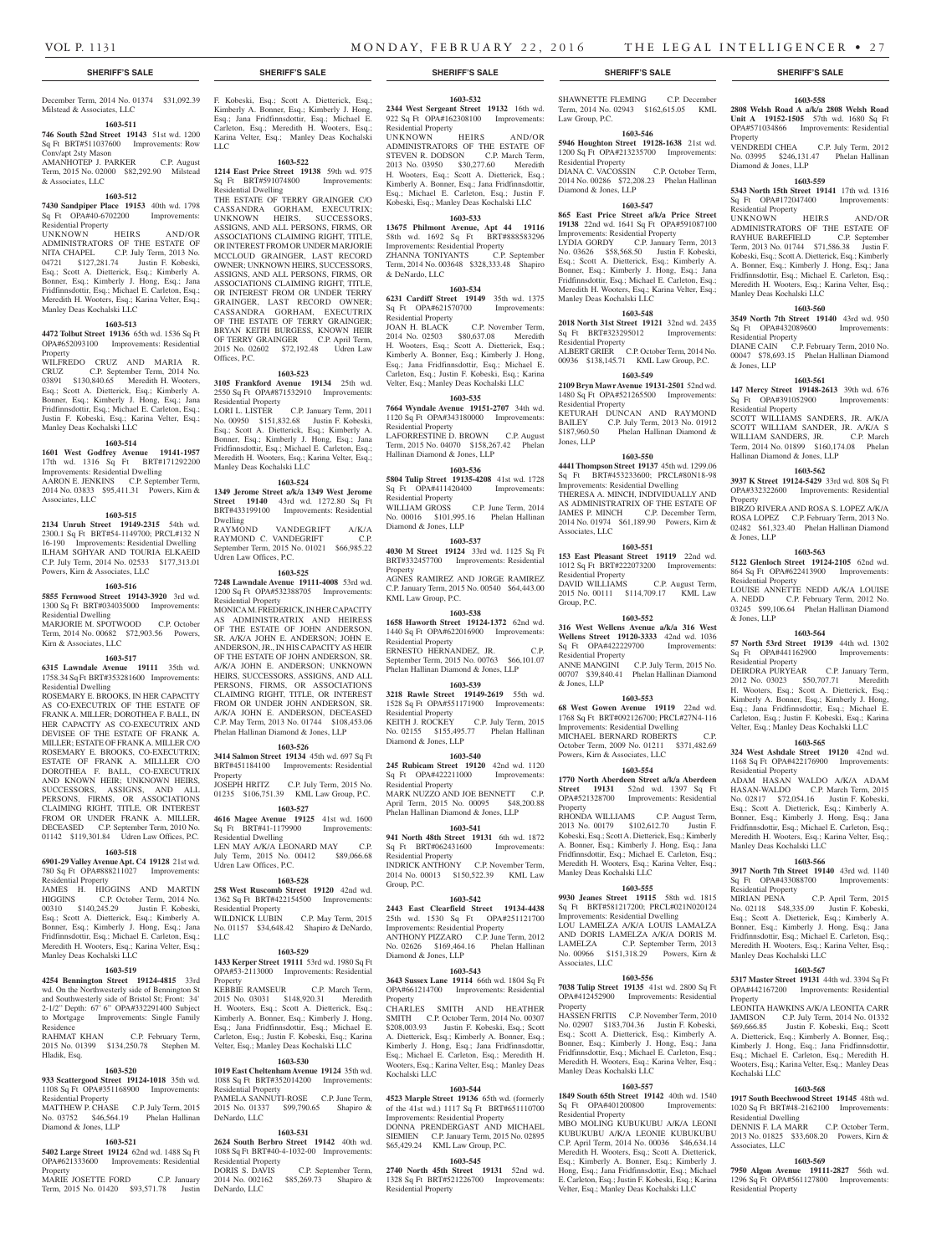#### MELANIE L. MUSICANT AND ARNOLD G. SELIG C.P. March Term, 2015 No. 02371<br>\$203,381.61 Phelan Hallinan Diamond & Phelan Hallinan Diamond & Jones, LLP

# **1603-570**

**1904 1/2 Plymouth Street 19138** 10th wd. 1200 Sq Ft OPA#101309200 Improvements: Residential Property<br>MARCIA RUBIN

C.P. May Term, 2012 No. 03456 \$91,277.60 Justin F. Kobeski, Esq.; Scott A. Dietterick, Esq.; Kimberly A. Bonner, Esq.; Kimberly J. Hong, Esq.; Jana Fridfinnsdottir, Esq.; Michael E. Carleton, Esq.; Meredith H. Wooters, Esq.; Karina Velter, Esq.; Manley Deas Kochalski LLC

#### **1603-571**

# **6916 Oakland Street 19149** 54th wd. (former-

ly of the 35th wd.) 1626 Sq Ft BRT#542380200 Improvements: Residential Property

JOSE B. FERREIRA C.P. January Term, 2009 No. 02438 \$195,173.36 KML Law Group, P.C.

#### **1603-572**

**610 North 64th Street 19151** 34th wd. 2500 Sq Ft OPA#34-4245400 Improvements: Residential Property

MONICA E. HEARST A/K/A MONICA<br>HEARST C.P. January Term, 2015 No.<br>00530 \$151,542.47 Justin F. Kobeski, HEARST C.P. January Term, 2015 No. 00530 \$151,542.47 Justin F. Kobeski, Esq.; Scott A. Dietterick, Esq.; Kimberly A. Bonner, Esq.; Kimberly J. Hong, Esq.; Jana Fridfinnsdottir, Esq.; Michael E. Carleton, Esq.; Meredith H. Wooters, Esq.; Karina Velter, Esq.; Manley Deas Kochalski LLC

# **1603-573**

**7927 Mars Place 19153** 40th wd. 1618.2 Sq Ft OPA#405882623 Improvements: Residential Dwelling

KELVIN RAWLINSON C.P. September Term, 2015 No. 00378 \$121,654.32 Joseph R. Loverdi, Esq.

#### **1603-574**

**3450 Ryan Avenue 19136** 64th wd. 1720 Sq Ft OPA#642099500 Improvements: Residential Property

ANTHONY CANCELLIERE C.P. May Term, 2015 No. 01181 \$95,476.16 Meredith H. Wooters, Esq.; Scott A. Dietterick, Esq.; Kimberly A. Bonner, Esq.; Kimberly J. Hong, Esq.; Jana Fridfinnsdottir, Esq.; Michael E. Carleton, Esq.; Justin F. Kobeski, Esq.; Karina Velter, Esq.; Manley Deas Kochalski LLC

#### **1603-575**

**202-10 West Rittenhouse Square Unit 2401 19103** 8th wd. 1639 Sq Ft OPA#888085285 Subject to Mortgage

CHARLOTTE MANN C.P. July Term, 2015 No. 02189 \$30,584.57 Monica M. Littman, Esq.; Fineman, Krekstein & Harris, P.C.

#### **1603-576**

**4531 North Marvine Street 19140** 49th wd. (formerly of the 42nd wd.) 1270 Sq Ft BRT#491417500 Improvements: Residential Property GARDNER SCOTT C.P. October Term,

2013 No. 01383 \$45,755.70 KML Law Group, P.C.

# **1603-577**

**7381 Woolston Avenue 19138** 50th wd. 1444 Sq Ft OPA#102419100 Improvements: Residential Property

RENEE HARRISON C.P. September Term, 2013 No. 01543 \$139,091.48 Meredith H. Wooters, Esq.; Scott A. Dietterick, Esq.; Kimberly A. Bonner, Esq.; Jana Fridfinnsdottir, Esq.; Michael E. Carleton, Esq.; Manley Deas Kochalski LLC

#### **1603-578**

**8816 Ridge Avenue, Unit 7 19128** 21st wd. 1632 Sq Ft OPA#212522818 Improvements: Residential Property

CHARLTON MEDLEY AND SYBIL P. MCKNIGHT-MEDLEY A/K/A SYBIL MCKNIGHT-MEDLEY A/K/A SYBLE MC NIGHT-MEDLEY C.P. July Term, 2011 No. 00600 \$337,317.61 Justin F. Kobeski, Esq.; Scott A. Dietterick, Esq.; Kimberly A. Bonner, Esq.; Kimberly J. Hong, Esq.; Jana Fridfinnsdottir, Esq.; Michael E. Carleton, Esq.; Meredith H. Wooters, Esq.; Karina Velter, Esq.; Manley Deas Kochalski LLC

#### **1603-579**

**2250 Bonsall Street a/k/a 2250 South Bonsall Street 19145** 48th wd. 1120 Sq Ft OPA#482289300 Improvements: Residential Property

TRINH TRAN C.P. March Term, 2014 No. 05735 \$30,919.35 Meredith H. Wooters, Esq.; Scott A. Dietterick, Esq.; Kimberly A. Bonner, Esq.; Kimberly J. Hong, Esq.; Jana Fridfinnsdottir, Esq.; Michael E. Carleton, Esq.; Justin F. Kobeski, Esq.; Karina Velter, Esq.; Manley Deas Kochalski LLC

#### **1603-580**

**154 East Pomona Street 19144** 59th wd. 1927 Sq Ft OPA#59-2154100 Improvements: Residential Property

NAEEMAH PATTERSON C.P. February Term, 2015 No. 02485 \$136,009.89 Justin F. Kobeski, Esq.; Scott A. Dietterick, Esq.;

Kimberly A. Bonner, Esq.; Kimberly J. Hong, Esq.; Jana Fridfinnsdottir, Esq.; Michael E. Carleton, Esq.; Meredith H. Wooters, Esq.; Karina Velter, Esq.; Manley Deas Kochalski LLC

#### **1603-581 3285 Morrell Avenue 19114** 66th wd. 2005

Sales Morren Hyenac 19114 86th was 2009<br>Sq Ft OPA#66-1134100 Improvements: sidential Property

LEIGH J. SCHIANO AND JOSEPH F.<br>SCHIANO, III C.P. September Term, SCHIANO, III C.P. September Term,<br>2013 No. 00025 \$199,582.65 Meredith \$199,582.65 Meredith H. Wooters, Esq.; Scott A. Dietterick, Esq.; Kimberly A. Bonner, Esq.; Kimberly J. Hong, Esq.; Jana Fridfinnsdottir, Esq.; Michael E. Carleton, Esq.; Justin F. Kobeski, Esq.; Karina Velter, Esq.; Manley Deas Kochalski LLC

# **1603-582**

**1851 South Ringgold Street 19145** 48th wd. 976 Sq Ft OPA#482321600 Improvements: Residential Property

HANEEF NELSON C.P. December Term, 2013 No. 01858 \$52,978.46 Meredith H. Wooters, Esq.; Scott A. Dietterick, Esq.; Kimberly A. Bonner, Esq.; Kimberly J. Hong, Esq.; Jana Fridfinnsdottir, Esq.; Michael E. Carleton, Esq.; Justin F. Kobeski, Esq.; Karina Velter, Esq.; Manley Deas Kochalski LLC

# **1603-583**

**5565 Matthews Street 19138** 12th wd. On Northeasterly side of Matthews St at the Southeasterly side of Woodlawn St OPA#871517620 Improvements: Single Family Residence VITALIY POLYACHENKO C.P. November Term, 2014 No. 01307 \$101,758.44 Stephen M. Hladik, Esq.

#### **1603-584**

**2016 72nd Avenue 19138** 10th wd. ROW CONV/APT 2STY MASONRY OPA#101294400 Improvements: Residential Dwelling SARAH E. PARHAM C.P. March Term, 2014 No. 04006 \$33,715.75 Hladik, Onorato, & Federman, LLP

#### **1603-585**

**5 West Sharpnack Street 19119** 22nd wd. On NW side of Sharpnack St at a distance of 138' 9" Southwestwardly from the Southwesterly side of Germantown Ave; Front: 16'; Depth: 82'7"; ROW 2 STY MASONRY BRT#223040200 Improvements: Single Family Residence MICHAEL A. SIMMS, EXECUTOR OF THE ESTATE OF ANDREA J. SIMMS, DECEASED; HERBERT F. LIVINGSTON, JR., EXECUTOR OF THE ESTATE OF ANDREA J. SIMMS, DECEASED; MERRETT (RASHID) SIMMS, DEVISEE OF THE ESTATE OF ANDREA J. SIMMS, DECEASED; MARK L. HARRIS, DEVISEE OF THE ESTATE OF ANDREA J. SIMMS, DECEASED C.P. November Term, 2014 No. 001314 \$83,294.44 Stephen M. Hladik, Esq.

#### **1603-586**

**1430 Dondill Place 19122** 20th wd. 1602 Sq Ft OPA#202275800 Improvements: Residential Property

GEORGE FITCHETT AND CERSSENA<br>WILSON-FITCHETT C.P. February WILSON-FITCHETT Term, 2014 No. 01539 \$126,223.61 Justin F. Kobeski, Esq.; Scott A. Dietterick, Esq.; Kimberly A. Bonner, Esq.; Kimberly J. Hong, Esq.; Jana Fridfinnsdottir, Esq.; Michael E. Carleton, Esq.; Meredith H. Wooters, Esq.; Karina Velter, Esq.; Manley Deas Kochalski LLC

#### **1603-587**

**43 West Washington Lane 19144** 22nd wd. On Northwesterly side of Washington Ln at a distance of 148' northeastwardly from the northeasterly side of Cherokee St (50' wide); Front: 18'; Depth: 93'7/8" BRT#593084700

Improvements: Single Family Residence TAWNEH T. STOKES, IN HER CAPACITY AS SURVIVING HEIR OF MAXINE M. ARTIS A/K/A MAXINE MCNEIL GRUBBS A/K/A MAXINE G. ARTIS, DECEASED; CAMILLE LOUISE GRUBBS, IN HER CAPACITY AS SURVIVING HEIR OF MAXINE M. ARTIS A/K/A MAXINE MCNEIL GRUBBS A/K/A MAXINE G. ARTIS, DECEASED; RICHARD P. ARTIS, IN HIS CAPACITY AS SURVIVING HEIR OF MAXINE M. ARTIS A/K/A MAXINE MCNEIL GRUBBS A/K/A MAXINE G. ARTIS, DECEASED; UNKNOWN SURVIVING HEIRS OF MAXINE M. ARTIS A/K/A MAXINE MCNEIL GRUBBS A/K/A

MAXINE G. ARTIS, DECEASED C.P. January Term, 2015 No. 02115 \$85,108.84 Stephen M. Hladik, Esq.

### **1603-588**

**921 Anchor Street 19124-1023** 35th wd. 1164 Sq Ft OPA#351285400 Improvements: Residential Property STEPHEN C. WILLIAMS AND KATHLEEN A. WILLIAMS C.P. March Term, 2012 No. 01873 \$77,699.47 Phelan Hallinan Diamond & Jones, LLP

#### **1603-589**

**422 Winton Street 19148** 39th wd. Land 686 Sq Ft; Improvements 980 Sq Ft BRT#392103500 Subject To Mortgage Yes, Share Plus Federal Bank, now by assignment, Frontier Capital Group, Ltd. DATE: November 29, 2006 INSTRUMENT NO. 51591839 AMOUNT: \$132,800.00 Improvements: Residential DEWEY SPANN, JR., BY VIRTUE OF A WRIT OF EXECUTION FILED BY SHARE PLUS FEDERAL BANK, NOW BY ASSIGNMENT, FRONTIER CAPITAL GROUP, LTD. C.P. September Term, 2015 No. 01022 \$104,776.11

# Hourigan, Kluger & Quinn, P.C. **1603-590**

**2121 East Allegheny Avenue 19134** 45th wd. 4026 Sq Ft/land OPA#884843400 Subject to Mortgage Improvements: Industrial Light Manufacturing Masonry ALLEGHENY REAL ESTATE ASSOCIATES, LLC C.P. July Term, 2014 No. 00905 \$1,148,101.05 Steven H. Sailer, Esq.

#### **1603-591**

**2414 76th Avenue 19150** 50th wd. 2940 Sq Ft BRT#501408200 Improvements: Residential Real Estate

THEODORE WALLACE, JR. A/K/A THEODORE WALLACE C.P. July Term, 2015 No. 01362 \$162,742.76 Stern & Eisenberg P.C.

# **1603-592**

**729 Sanford Street 19116** 58th wd. 2850 Sq Ft BRT#582069300 Improvements: Residential Dwelling C.P. May Term, 2015 No.

202918 \$166,648.94 Law Offices of Gregory Javardian, LLC **1603-593**

# **5471 Morse Street 19131** 52nd wd. 1224 Sq Ft

BRT#522028900 Improvements: Residential Dwelling QUINCY V. LODGE C.P. December Term, 2014 No. 00602 \$158,863.08 Udren Law

Offices, P.C. **1603-594**

# **213 West Chew Street 19120** 61st wd. 1563.64

Sq Ft BRT#612049000 Improvements: Residential Dwelling WADE MUNROE, PERSONAL REPRESENTATIVE OF THE ESTATE OF DAHLIA MUNROE, DECEASED C.P. November Term, 2014 No. 00693 \$96,855.02 Law Offices of Gregory Javardian, LLC

#### **1603-595**

**6314 Battersby Street 19149-3122** 55th wd. 1170 Sq Ft OPA#551536100 Improvements: Residential Property CHRISTINA QUIGLEY AND DENNIS C.P. December Term, 2011<br>77,728.57 Phelan Hallinan QUIGLEY C.P. Dec<br>No. 00894 \$177,728.57 Diamond & Jones, LLP

# **1603-596**

**932 East Russell Street 19134** 33rd wd. 959<br>Sq Ft BRT#331176100 Improvements: Sq Ft BRT#331176100 Residential Dwelling

JOSEPH BENNETT A/K/A JOSEPH E. BENNETT AND MARK NUZZO A/K/A MARK C. NUZZO C.P. September Term,<br>2015 No. 02658 \$51,726.48 Udren Law 2015 No. 02658 \$51,726.48 Offices, P.C.

#### **1603-597**

**1931 East Huntingdon Street 19125** 31st wd. 1161 Sq Ft BRT#31-4-149600 Improvements: Residential Dwelling

UNKNOWN HEIRS, SUCCESSORS, ASSIGNS, AND ALL PERSONS, FIRMS, OR ASSOCIATIONS CLAIMING RIGHT, TITLE, OR INTEREST FROM OR UNDER GRACE M. SLAUGHTER; CAROL SWANSON, KNOWN HEIR OF GRACE M. SLAUGHTER; GRACE "BYE" TRIMBACK, KNOWN HEIR OF GRACE M. SLAUGHTER; AL "CLAUDE" SLAUGHTER, KNOWN HEIR OF GRACE M. SLAUGHTER; DAVID SLAUGHTER, KNOWN HEIR OF GRACE<br>M. SLAUGHTER C.P. February Term, C.P. February Term, 2015 No. 01663 \$96,398.59 Udren Law Offices, P.C.

#### **1603-598**

**5127 Arbor Street 19120** 42nd wd. 1500 Sq Ft BRT#421389000 Improvements: Residential Property

DERRICK GARNER C.P. April Term, 2015 No. 02115 \$70,517.36 KML Law Group, P.C.

#### **1603-599**

**427 Wellesley Road 19119** 9th wd. 1650 Sq Ft BRT#092040800 Improvements: Residential **Property** 

RHONDA ALEXANDER C.P. January Term, 2015 No. 01986 \$86,081.08 KML Law Group, P.C.

#### **1603-600**

**6719 Ditman Street 19135** 41st wd. 1720 Sq Ft BRT#412358500 Improvements: Residential Dwelling JAMES DEVERY A/K/A JAMES A. DEVERY AND LAUREEN DEVERY C.P. April Term, 2015 No. 02116 \$137,354.70 Udren Law Offices, P.C.

# **1603-601**

**5344 Baltimore Avenue 19143** 51st wd. 2290 Sq Ft BRT#511080300 Improvements: Residential Property

LEROY IRVIN, JR. AND CATHERINE BOLTON-IRVIN C.P. July Term, 2010 No. 00248 \$45,599.40 KML Law Group,

**1603-612 2028 South Hollywood Street 19145- 2415** 48th wd. 1548 Sq Ft OPA#482394700 Improvements: Residential Property<br>
DAMIAN COLELLA C.P. December DAMIAN COLELLA C.P. December Term, 2014 No. 01737 \$172,854.43 Phelan

**1603-613 2649 Reed Street 19146-3803** 36th wd. 970 Sq Ft OPA#362113400 Improvements:

JOHN J. CHEATLEY C.P. June Term, 2013 No. 00018 \$46,343.61 Phelan Hallinan

**1603-614 1230 Valley Forge Place 19122-4013** 14th wd. 1755 Sq Ft OPA#141171400 Improvements:

PAUL A. GEE A/K/A PAUL GEE C.P. September Term, 2015 No. 02870 \$82,749.95 Phelan Hallinan Diamond & Jones, LLP **1603-615 1619 North 56th Street 19131-3501** 4th wd. 1552 Sq Ft OPA#041351900 Improvements:

RONALD K. JONES C.P. July Term, 2015 No. 02798 \$39,728.34 Phelan Hallinan

**1603-616 5917 Agusta Street 19149-3607** 53rd wd. 1126 Sq Ft OPA#531255200 Improvements:

TERESA L. BUBIER C.P. November Term, 2013 No. 00373 \$113,728.51 Phelan

**1603-617 1135 Cantrell Street 19148-3026** 39th wd. 658 Sq Ft BRT#394043100 Improvements:

CAROL SALERNO C.P. July Term, 2015 No. 00789 \$77,700.31 Stern & Eisenberg

**1603-618 9277 Angus Place 19114-3411** 57th wd. 1623 Sq Ft OPA#572197646 Improvements:

CLAUDIA PINTO C.P. January Term, 2014 No. 00572 \$135,162.46 Phelan Hallinan

**1603-619 1462 North Hobart Street 19131-3817** 4th wd. 802 Sq Ft OPA#043170200 Improvements:

BERTHA MAE TAYLOR C.P. September Term, 2014 No. 02172 \$39,799.96 Phelan

**1603-620 7148 Vandike Street 19135-1333** 65th wd. 1436 Sq Ft OPA#651269000 Improvements:

JOHN J. MISNIK AND MARGARET M. MISNIK C.P. September Term, 2011 No. 00731 \$139,254.40 Phelan Hallinan

**1603-621 5314 Chestnut Street 19139** 60th wd. 1186.56 Sq Ft BRT#603013200 Improvements:

JACOB HASIS C.P. August Term, 2015 No. 00948 \$142,153.80 Stern & Eisenberg P.C. **1603-622 6541 Vandike Street 19135-2825** 41st wd. 1200 Sq Ft OPA#411349900 Improvements:

NAOMI GONZALEZ C.P. August Term, 2015 No. 01338 \$91,974.67 Phelan Hallinan

**1603-623 6114 Musgrave Street 19144-1027** 59th wd. 1240 Sq Ft OPA#592278200 Improvements:

JANIE M. DANIELS A/K/A JANIE DANIELS C.P. July Term, 2015 No. 02862 \$42,771.54 Phelan Hallinan Diamond & Jones, LLP **1603-624 5862 North Penn Street 19149** 62nd wd. 1574 Sq Ft OPA#621487100 Improvements:

JAMES E. GOVAN, JR. C.P. November<br>Term, 2011 No. 00530 \$26,212.17

Meredith H. Wooters, Esq.; Scott A. Dietterick, Esq.; Kimberly A. Bonner, Esq.; Kimberly J. Hong, Esq.; Jana Fridfinnsdottir, Esq.; Michael E. Carleton, Esq.; Justin F. Kobeski, Esq.; Karina Velter, Esq.; Manley

**1603-625 5341 West Oxford Street 19131** 52nd wd. 1152 Sq Ft OPA#521045600 Improvements:

RASHANNA RYDER C.P. January Term, 2015 No. 02771 \$85,818.70 Meredith H. Wooters, Esq.; Scott A. Dietterick, Esq.; Kimberly A. Bonner, Esq.; Kimberly J. Hong, Esq.; Jana Fridfinnsdottir, Esq.; Michael E. Carleton, Esq.; Justin F. Kobeski, Esq.; Karina Velter, Esq.; Manley Deas Kochalski

Hallinan Diamond & Jones, LLP

Residential Property

Diamond & Jones, LLP

Residential Property

Residential Property

Residential Property

Residential Real Estate

Residential Property

Residential Property

Residential Property

Diamond & Jones, LLP

Residential Real Estate

Residential Property

Residential Property

Residential Property

Deas Kochalski LLC

Residential Property

LLC

Term, 2011 No. 00530

Diamond & Jones, LLP

Hallinan Diamond & Jones, LLP

Diamond & Jones, LLP

P.C.

Hallinan Diamond & Jones, LLP

Diamond & Jones, LLP

**1603-602**

P.C.

**935W Shunk Street 19148** 39th wd. 968 Sq Ft BRT#39-3-355500 Improvements: Residential Dwelling

ESTATE OF ALFRED AMEEN; RITA R. AMEEN A/K/A RITA AMEEN, INDIVIDUALLY AND AS PERSONAL REPRESENTATIVE OF THE ESTATE OF ALFRED AMEEN; UNKNOWN HEIRS, SUCCESSORS, ASSIGNS, AND ALL PERSONS, FIRMS, OR ASSOCIATIONS CLAIMING RIGHT, TITLE, OR INTEREST FROM OR UNDER ALFRED AMEEN; SARAH MASTRIANNI; GREGORY AMEEN, KNOWN HEIR OF ALFRED AMEEN; DEBORAH THURBER, KNOWN HEIR OF ALFRED AMEEN: SUSAN MASTRIANNI KNOWN HEIR OF ALFRED AMEEN; THOMAS AMEEN, KNOWN HEIR OF ALFRED AMEEN C.P. April Term, 2015 No. 01033 \$164,152.77 Udren Law Offices, P.C.

#### **1603-603 1829 South Dover Street 19145** 48th wd.

Law Offices, P.C.

Residential Dwelling

Residential Property

Diamond & Jones, LLP

Residential Dwelling

Udren Law Offices, P.C.

KML Law Group, P.C.

Residential Property

Residential Property

Diamond & Jones, LLP

& Jones, LLP

Esq.

Property

982 Sq Ft BRT#48-2374500 Improvements: Residential Dwelling UNKNOWN HEIRS, SUCCESSORS,

ASSIGNS, AND ALL PERSONS, FIRMS, OR ASSOCIATIONS CLAIMING RIGHT, TITLE, OR INTEREST FROM OR UNDER PRISCILLA CUNNINGHAM; SHAKEENA PARKER, PERSONAL REPRESENTATIVE OF THE ESTATE OF PRISCILLA CUNNINGHAM; JAMES WIMBERLY, KNOWN HEIR OF PRISCILLA CUNNINGHAM; DENISE PARKER, KNOWN HEIR OF PRISCILLA CUNNINGHAM; RICHARD CUNNINGHAM, KNOWN HEIR OF PRISCILLA CUNNINGHAM; ESTATE OF PRISCILLA CUNNINGHAM C.P. May Term, 2014 No. 03211 \$96,890.62 Udren

**1603-604 2119 Parkwyn Road 19131** 52nd wd. 1580 Sq Ft BRT#52-1-248500 Improvements:

KEVIN S. PARRISH A/K/A KEVIN SCOTT PARRISH C.P. March Term, 2015 No. 02337 \$73,753.45 Udren Law Offices, P.C. **1603-605 5317 Laurens Street 19144-4615** 12th wd. 1950 Sq Ft OPA#124149600 Improvements:

NICOLE BRISCOE C.P. October Term, 2011 No. 03839 \$159,612.77 Phelan Hallinan

**1603-606 1527 Carpenter Street 19146** 30th wd. 1274 Sq Ft BRT#301226100 Improvements:

UNKNOWN HEIRS, SUCCESSORS, ASSIGNS, AND ALL PERSONS, FIRMS, OR ASSOCIATIONS CLAIMING RIGHT, TITLE, OR INTEREST FROM OR UNDER MINNIE HILTON; PAMELA HILTON, KNOWN HEIR OF MINNIE HILTON; CHARLOTTE HILTON, KNOWN HEIR OF MINNIE HILTON; STANLEY HILTON, KNOWN HEIR OF MINNIE HILTON; CHARLES HILTON, KNOWN HEIR OF MINNIE HILTON C.P. July Term, 2015 No. 00279 \$356,003.26

**1603-607 6817 Ditman Street 19135** 41st wd. 1357 Sq Ft BRT#412360900 Improvements: Residential

MARIE C. MELONI AS EXECUTRIX OF THE ESTATE OF JEAN J. GILHANEY, DECEASED C.P. August Term, 2015 No. 04377 \$69,957.98

**1603-608 1418 North 57th Street 19131-3807** 4th wd. 1231 Sq Ft OPA#043105100 Improvements:

MILTON HAY C.P. August Term, 2009 No. 02673 \$73,736.44 Phelan Hallinan Diamond

**1603-609 1539 East Tulpehocken Street 19138-1626**  10th wd. 1680.36 Sq Ft BRT#10-2-2118-00

C.P. April Term, 2012

Improvements: Residential Dwelling<br>DENISE M. HALL C.P. April 7

\$179,489.05

**1603-610 2338 South 6th Street 19148-3852** 39th wd. 1008 Sq Ft OPA#392352000 Improvements:

ALEX M. TRAM C.P. October Term, 2015 NEEN M. HYMAN C.T. SCROOT TEM, 2015<br>No. 02030 \$82,374.70 Phelan Hallinan

**1603-611 134 Manheim Street 19144** 12th wd. 6300 Sq Ft OPA#123070100 Subject to Mortgage<br>THEODORE BAILEY C.P. October Term, THEODORE BAILEY C.P. October Term, 2013 No. 00525 \$264,013.04 Gary P. Lightman, Esq.; Lightman & Manochi